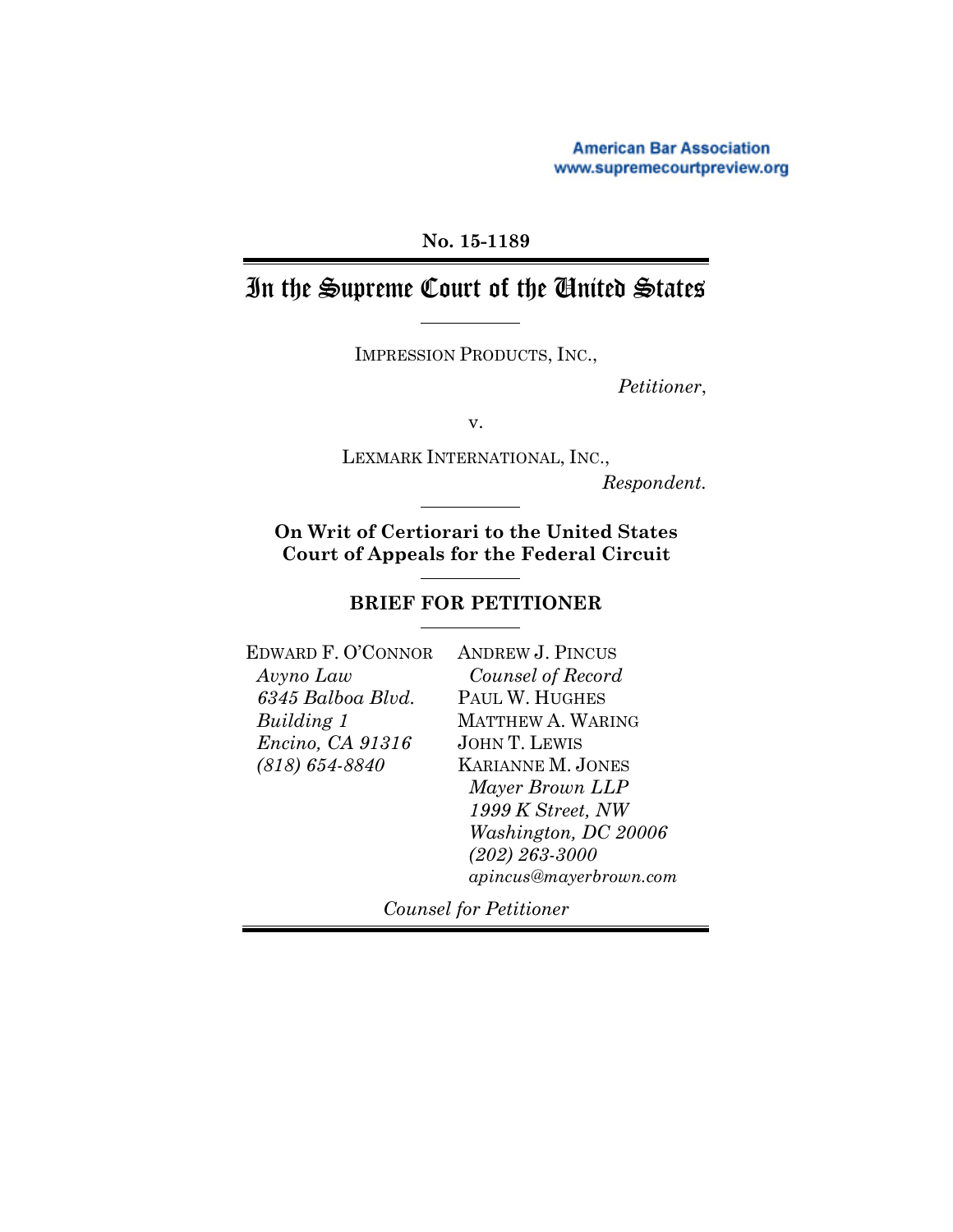#### **QUESTIONS PRESENTED**

The "patent exhaustion doctrine"—also known as the "first sale doctrine"—holds that "the initial authorized sale of a patented item terminates all patent rights to that item." *Quanta Computer, Inc.* v. *LG Elecs., Inc.,* 553 U.S. 617, 625 (2008). The questions presented are:

1. Whether a sale that transfers title to the patented item while specifying post-sale restrictions on the article's use or resale avoids application of the patent exhaustion doctrine and therefore permits the enforcement of such post-sale restrictions through the patent law's infringement remedy.

2. Whether, in light of this Court's holding in *Kirtsaeng* v. *John Wiley & Sons, Inc.,* 133 S. Ct. 1351, 1363 (2013), that the common law doctrine barring restraints on alienation that is the basis of exhaustion doctrine "makes no geographical distinctions," a sale of a patented article—authorized by the U.S. patentee—that takes place outside of the United States exhausts the U.S. patent rights in that article.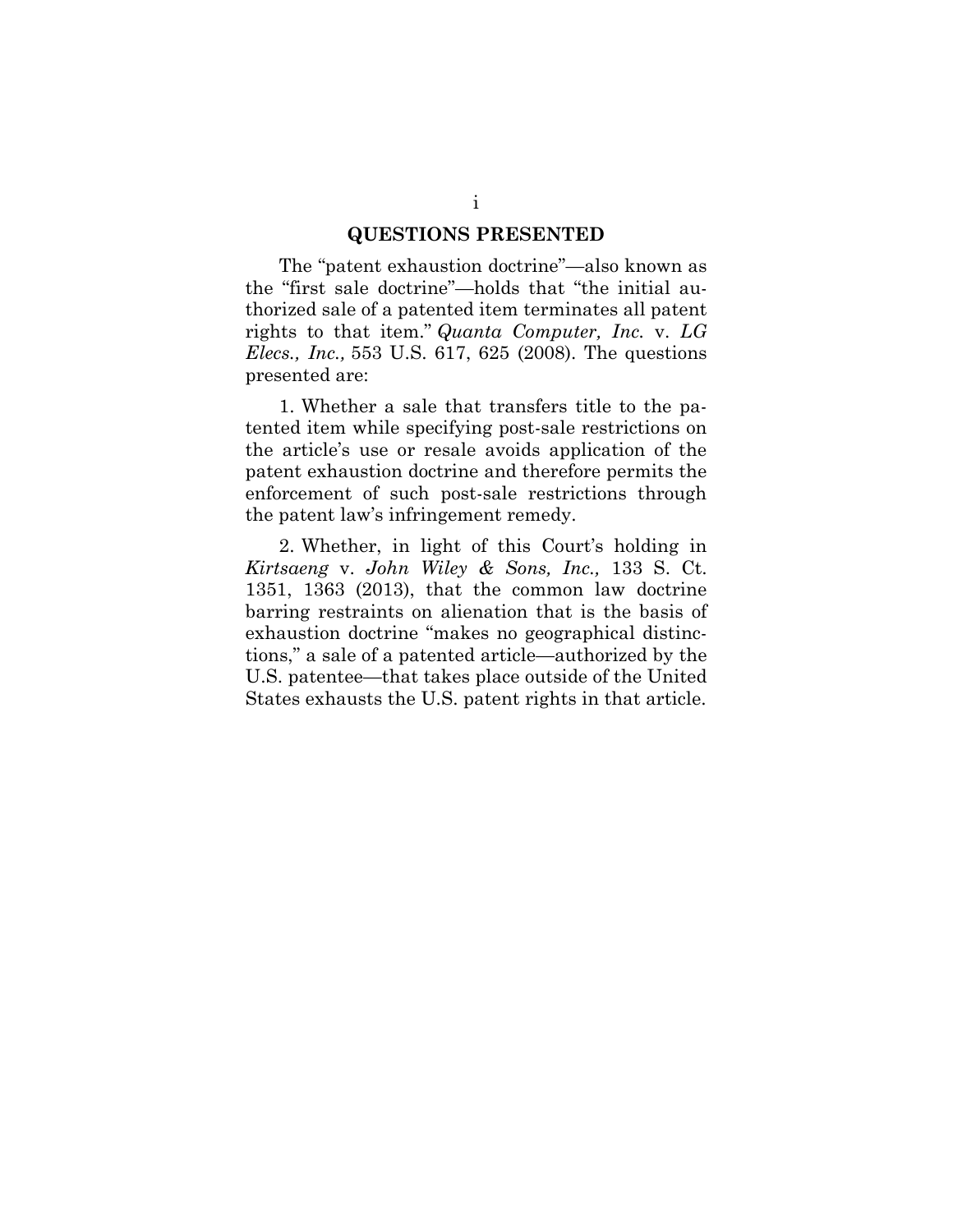### **RULE 29.6 STATEMENT**

Petitioner Impression Products, Inc. has no parent corporation. No publicly held company owns 10% or more of its stock.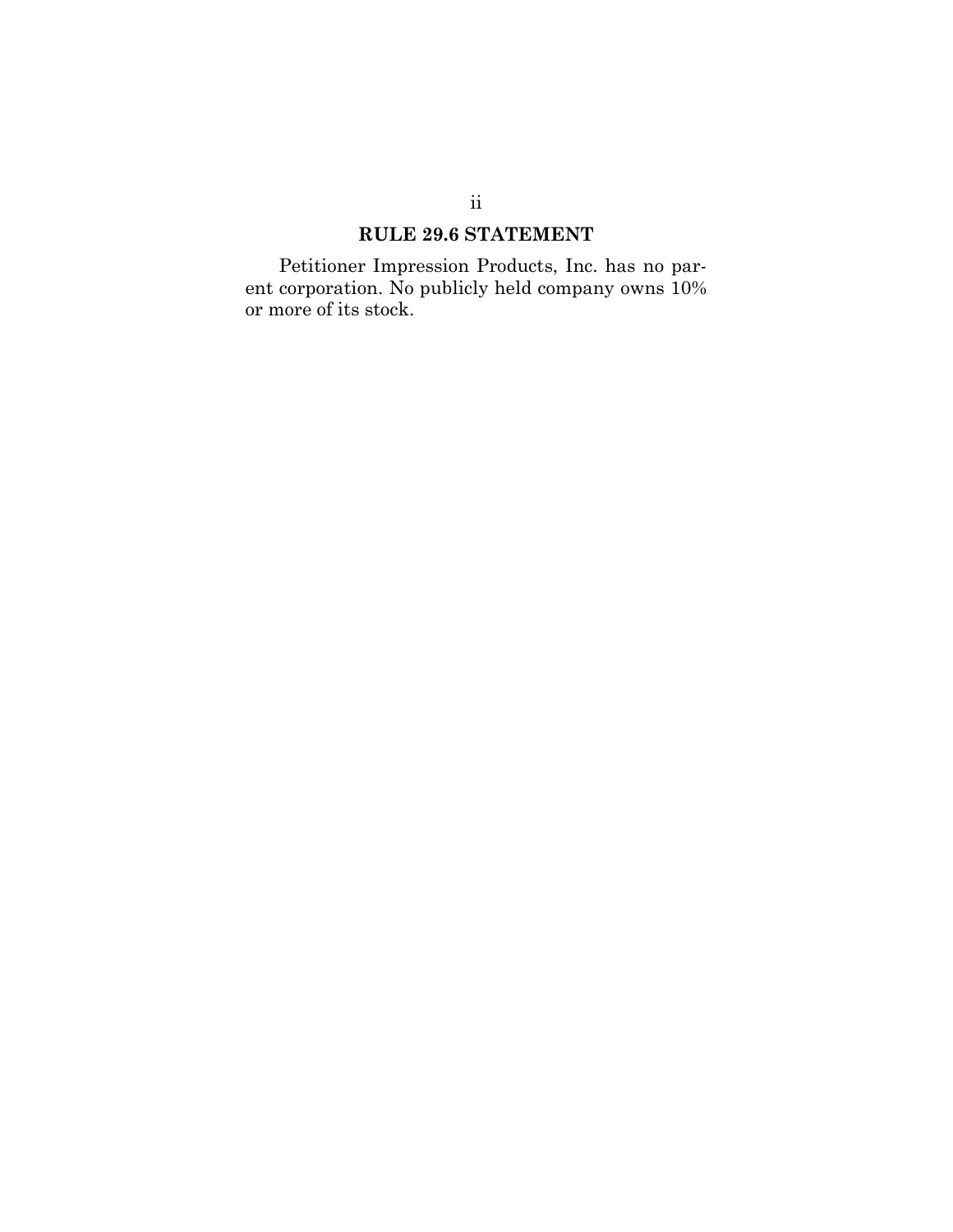## **TABLE OF CONTENTS**

| L. | The Patent Exhaustion Doctrine Bars Use<br>Of The Patent Law To Enforce Post-Sale                                         |
|----|---------------------------------------------------------------------------------------------------------------------------|
|    | A. Patent-based post-sale restrictions are<br>fundamentally incompatible with the<br>principles underlying exhaustion. 12 |
|    | B. The Court has consistently held that<br>post-sale restrictions are not<br>enforceable via the Patent Act. 15           |
|    | 1. Univis and Quanta preclude patent-<br>based post-sale restrictions16                                                   |
|    | A long line of this Court's decisions<br>$2^{\circ}$<br>rejects post-sale restrictions25                                  |
|    | 3.<br>The Court's repudiation of A.B. Dick<br>confirms that post-sale restrictions<br>cannot be enforced through the      |

iii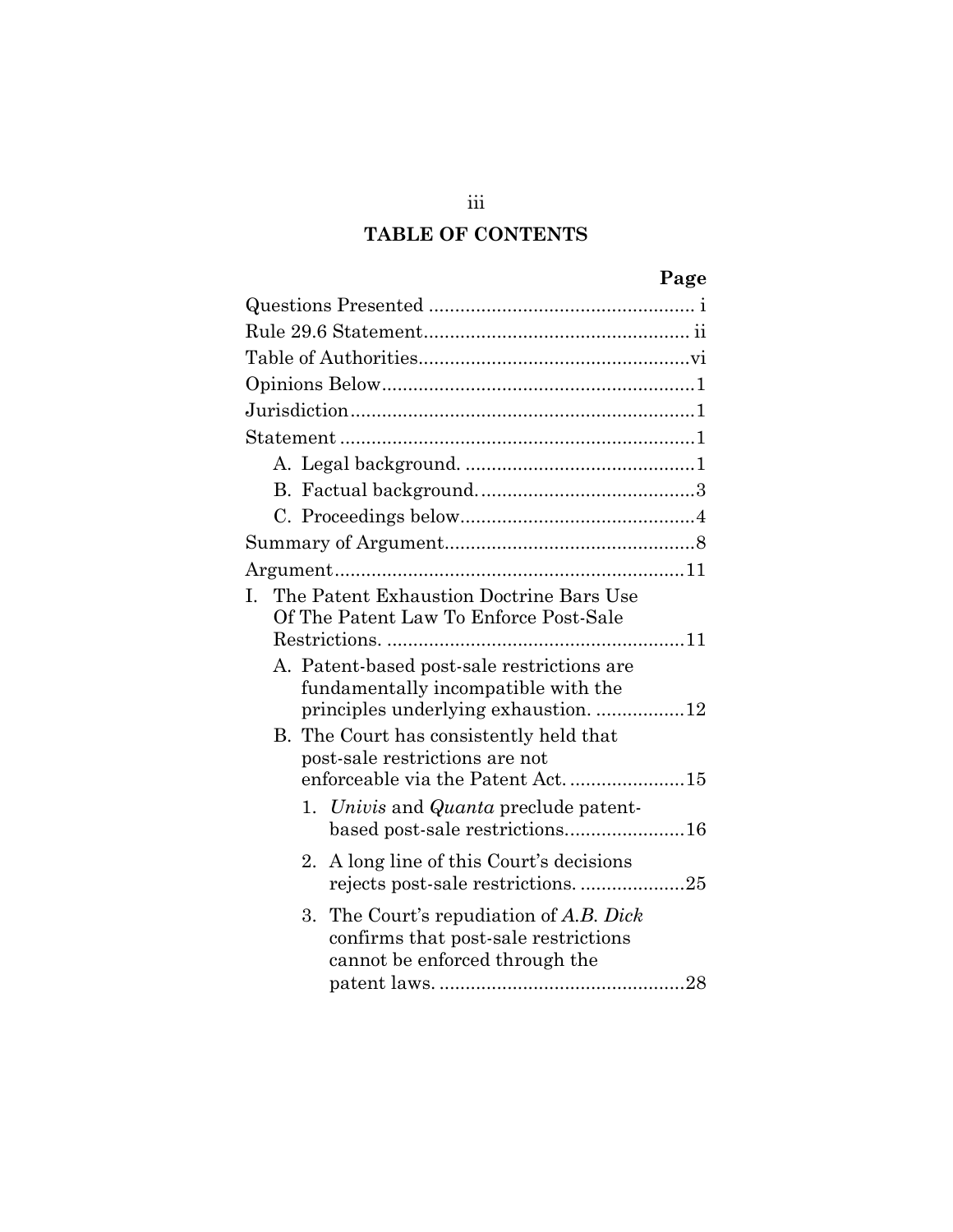# **TABLE OF CONTENTS—continued**

# **Page**

|  |    | 4. Mitchell v. Hawley's reference to<br>"conditions" does not authorize post-                                                                      |  |
|--|----|----------------------------------------------------------------------------------------------------------------------------------------------------|--|
|  |    | C. Section $271(a)$ does not alter the pre-                                                                                                        |  |
|  |    | D. The same patent exhaustion rule<br>applies to sales by patentees and                                                                            |  |
|  |    | E. The Federal Circuit's rule would<br>dramatically expand the patent<br>monopoly, enabling patentees to<br>eliminate long-established competitive |  |
|  |    | II. The Foreign Sale Of A Patented Article<br>Authorized By The U.S. Patentee Exhausts                                                             |  |
|  |    | A. This Court's precedents mandate<br>exhaustion based on non-U.S. sales44                                                                         |  |
|  |    | 1. <i>Kirtsaeng's</i> analysis resolves this                                                                                                       |  |
|  |    | 2. Quanta confirms that international<br>sales exhaust patent rights48                                                                             |  |
|  |    | 3. Pre-1952 lower court precedents<br>preclude the Federal Circuit's                                                                               |  |
|  | 4. | <i>Boesch</i> does not support limiting                                                                                                            |  |

iv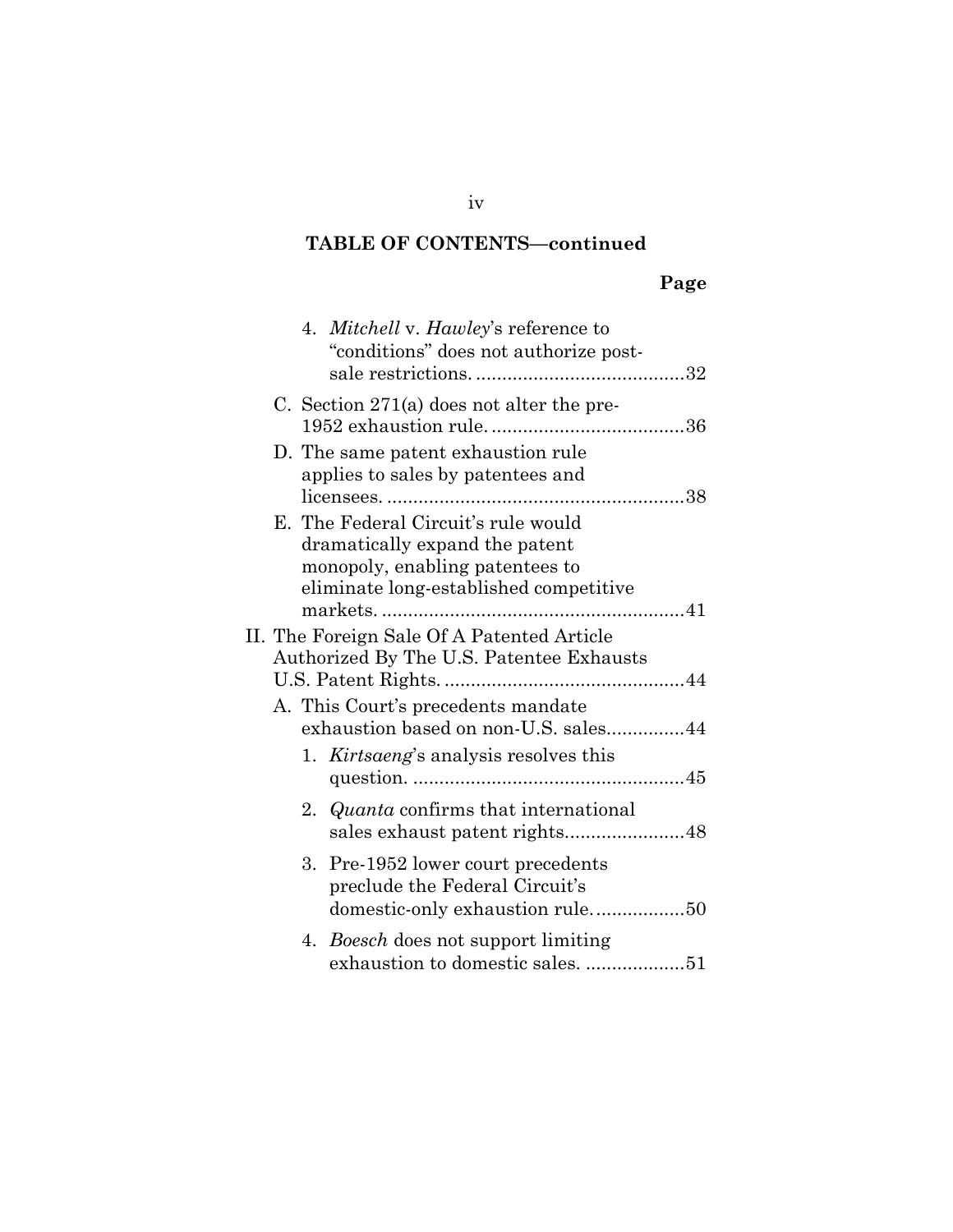## **TABLE OF CONTENTS—continued**

# **Page**

| 5. International exhaustion is<br>consistent with the Patent Act's       |
|--------------------------------------------------------------------------|
| 6. U.S. trade agreements do not<br>preclude international exhaustion. 54 |
| B. International exhaustion benefits<br>American workers, consumers, and |
|                                                                          |

v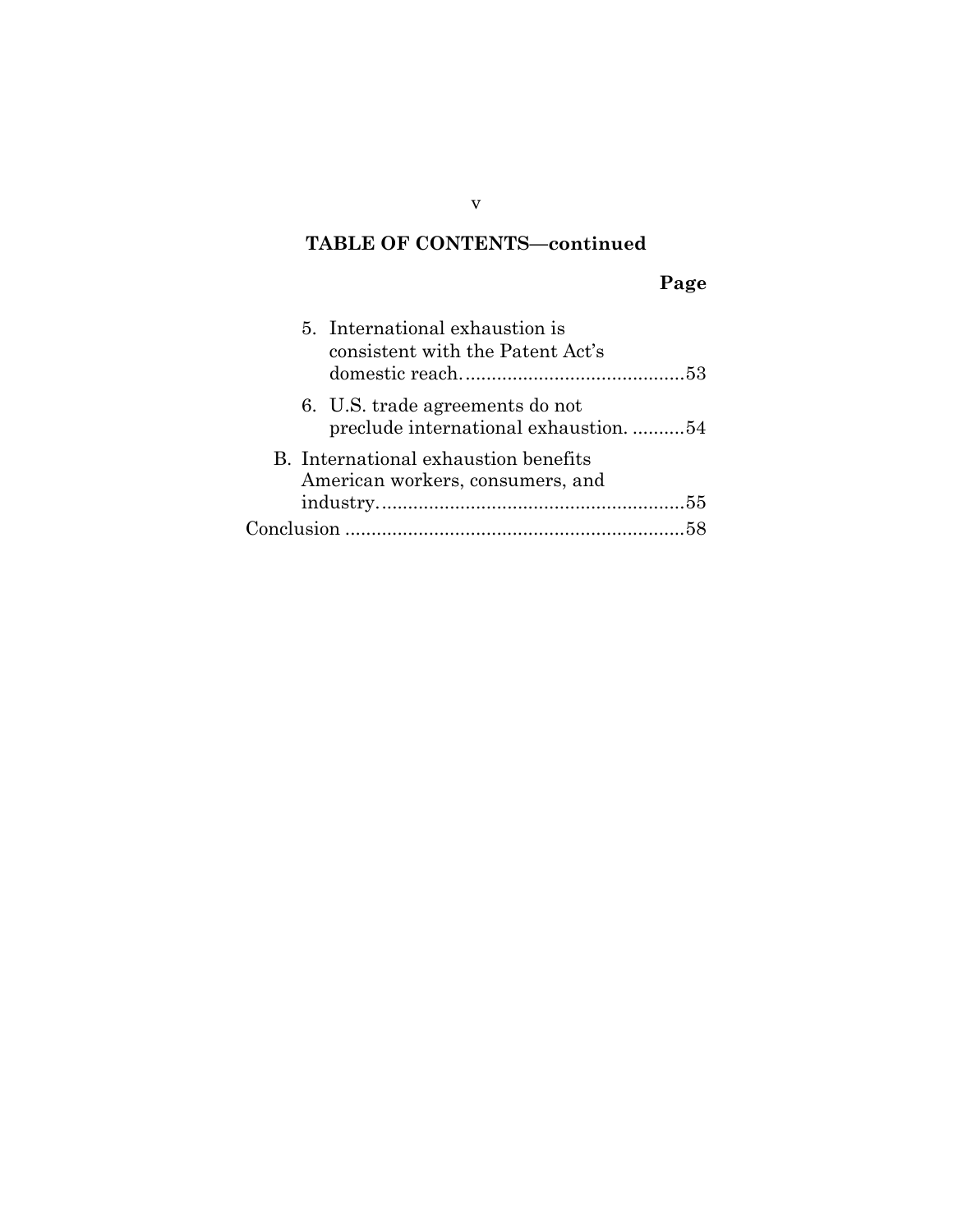# **TABLE OF AUTHORITIES**

| Cases                                      |
|--------------------------------------------|
| Adams v. Burke,                            |
|                                            |
| Aro Mfg. Co. v. Convertible                |
| Top Replacement Co.,                       |
|                                            |
| Aro Mfg. Co. v. Convertible                |
| Top Replacement Co.,                       |
|                                            |
| Bailey v. Baker Ice Mach. Co.,             |
|                                            |
| Bauer & Cie v. O'Donnell,                  |
|                                            |
| Bloomer v. McQuewan,                       |
| 55 U.S. (14 How.) 539 (1852) 2, 25, 26, 37 |
| Bloomer v. Millinger,                      |
|                                            |
| Boesch v. Graff,                           |
|                                            |
| <i>Bonito Boats, Inc.</i> v.               |
| Thunder Craft Boats, Inc.,                 |
|                                            |
| Boston Store of Chicago v. American        |
| Graphophone Co.,                           |
|                                            |
| Bowman v. Monsanto Co.,                    |
|                                            |
| Bryant v. Swofford Bros. Dry Goods Co.,    |
|                                            |

vi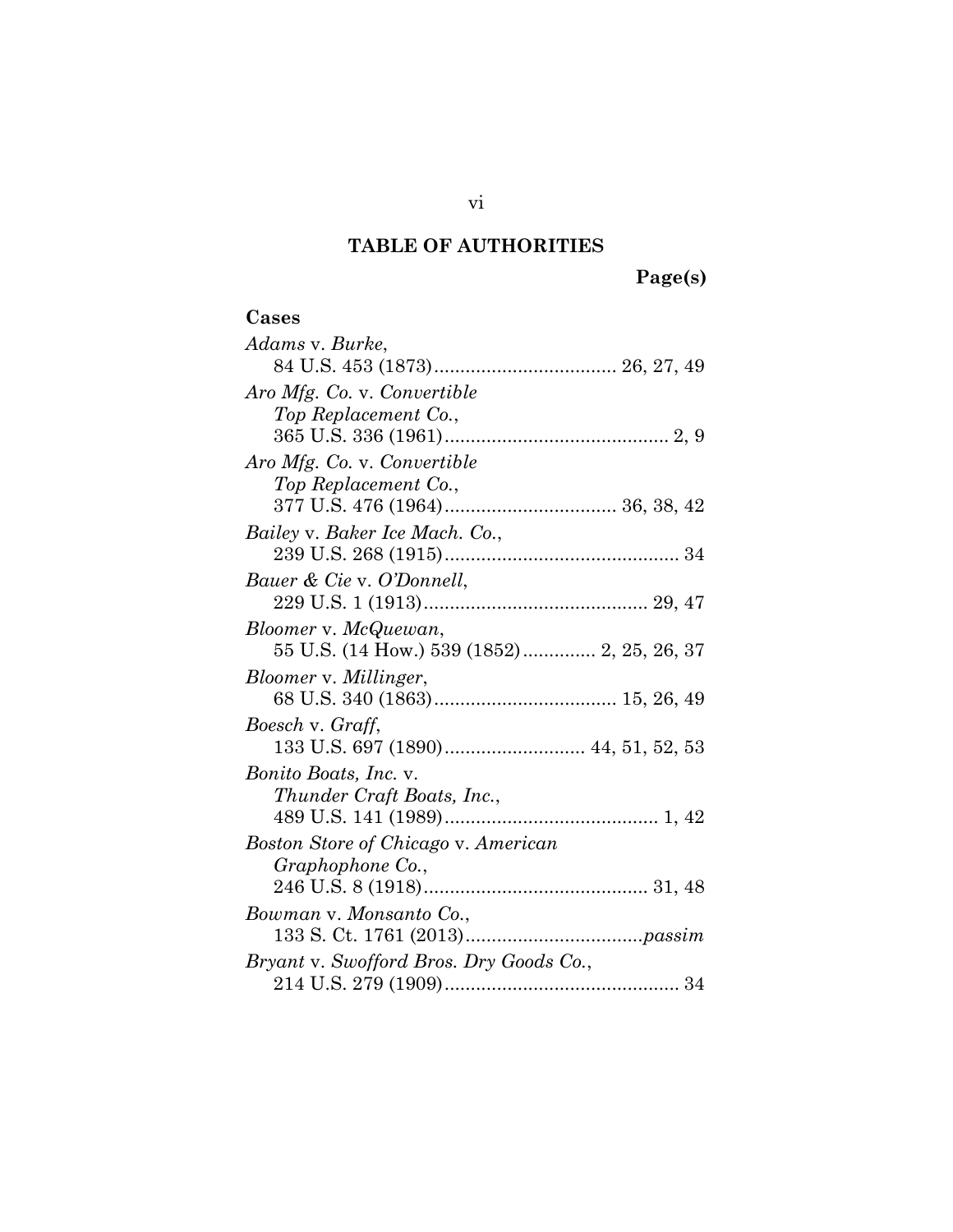| Chaffee v. Bos. Belting Co.,                  |
|-----------------------------------------------|
| 63 U.S. (22 How.) 217  26, 35, 41             |
| Curtiss Aeroplane & Motor Corp. v. United     |
| Aircraft Engineering Corp.,                   |
|                                               |
|                                               |
| Deepsouth Packing Co. v. Laitram Corp.,       |
|                                               |
| Dickerson v. Matheson,                        |
|                                               |
| Dickerson v. Tinling,                         |
|                                               |
| Ergowerx Int'l, LLC v.                        |
| Maxell Corp. of Am.,                          |
|                                               |
|                                               |
| <i>Ethyl Gasoline Corp.</i> v. United States, |
|                                               |
| Fosdick v. Schall,                            |
|                                               |
| General Talking Pictures Corp. v.             |
| Western Electric Co.,                         |
|                                               |
| Global-Tech Appliances, Inc. v. SEB S.A.,     |
|                                               |
|                                               |
| Goodyear v. Beverly Rubber Co.,               |
|                                               |
| Graham v. John Deere Co.,                     |
|                                               |
| Harkness v. Russell & Co.,                    |
|                                               |

vii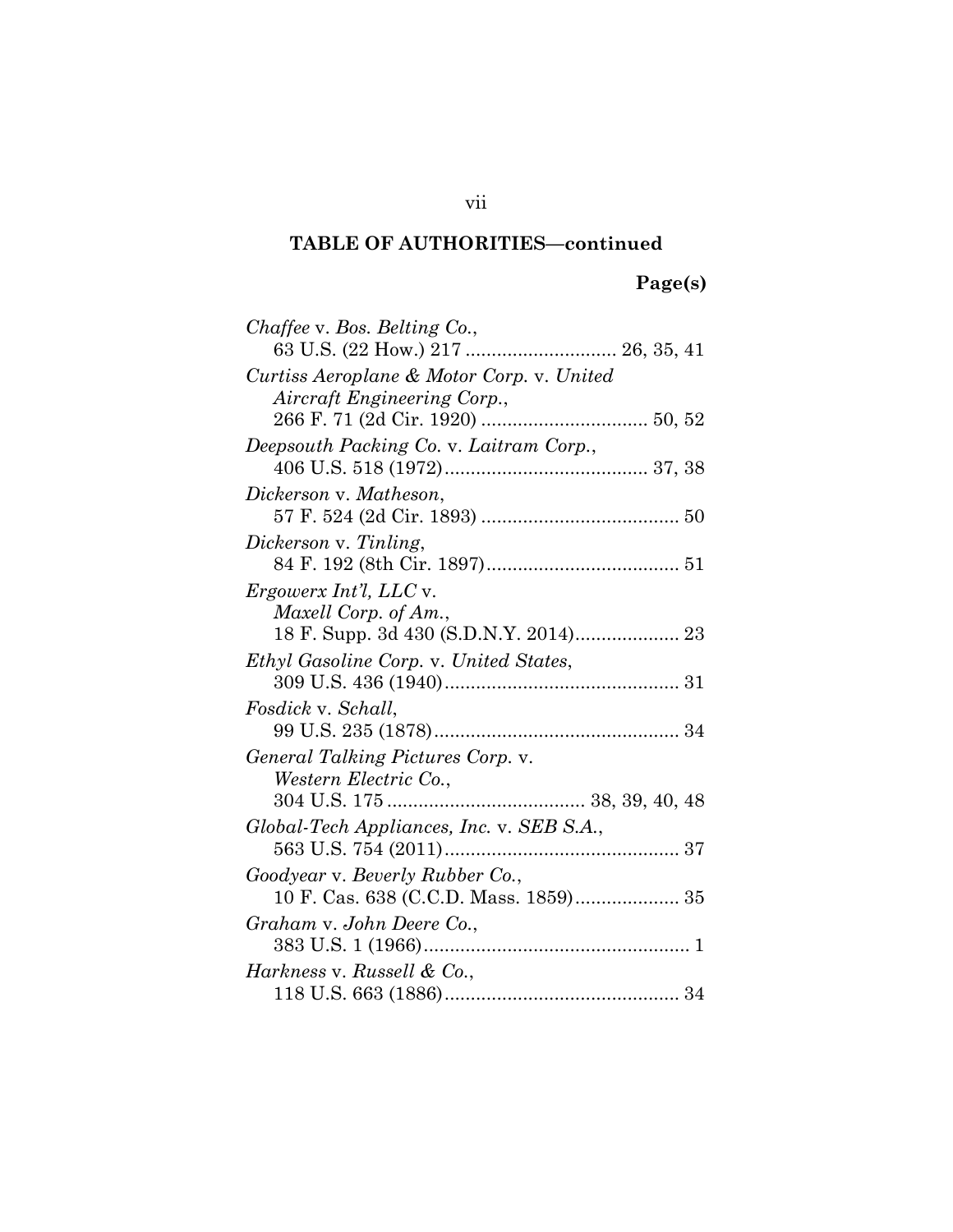# **Page(s)**

| Henry v. A.B. Dick,                                                               |
|-----------------------------------------------------------------------------------|
|                                                                                   |
| Holiday v. Mattheson,                                                             |
|                                                                                   |
| Jackson v. Vaughan,                                                               |
|                                                                                   |
| Jazz Photo Corp. v. International                                                 |
| <i>Trade Commission,</i>                                                          |
| 264 F.3d 1094 (Fed. Cir. 2001)  2, 6, 8                                           |
| JVC Kenwood Corp. v. Arcsoft, Inc.,                                               |
|                                                                                   |
| Keeler v. Standard Folding Bed Co.,                                               |
|                                                                                   |
| Kirtsaeng v. John Wiley & Sons, Inc.,                                             |
|                                                                                   |
|                                                                                   |
| Lexmark Int'l, Inc. v. Static Control                                             |
| Components, Inc.,                                                                 |
|                                                                                   |
|                                                                                   |
| LG Elecs., Inc. v. Bizcom Elecs., Inc.,<br>453 F.3d 1364 (Fed. Cir. 2006)  21, 24 |
| Mallinckrodt, Inc. v. Medipart, Inc.,                                             |
|                                                                                   |
| Mitchell v. Hawley,                                                               |
|                                                                                   |
| Morgan Envelope Co. v. Albany Perforated                                          |
| <i>Wrapping Paper Co.,</i>                                                        |
|                                                                                   |
| Motion Picture Patents Co. v. Universal Film                                      |
| Manufacturing Co.,                                                                |

viii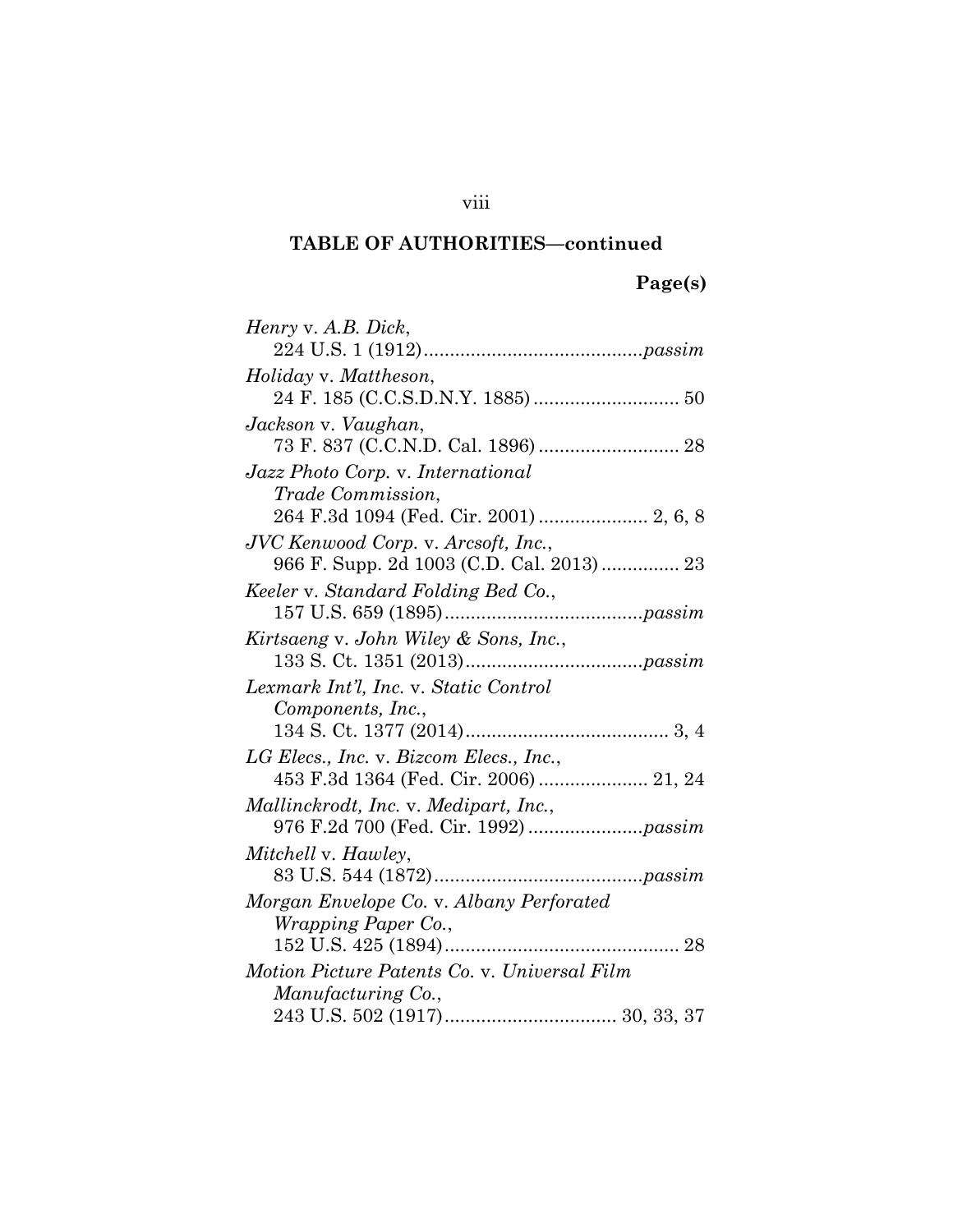# **Page(s)**

| Quanta Computer, Inc. v. LG Elecs., Inc., |
|-------------------------------------------|
|                                           |
| Southard v. Russell,                      |
|                                           |
| Static Control Components, Inc. v.        |
| Lexmark Int'l, Inc.,                      |
| Straus v. Victor Talking Mach. Co.,       |
|                                           |
| United States v. Gen. Elec. Co.,          |
|                                           |
| United States v. Line Materials Co.,      |
|                                           |
| United States v. Masonite Corp.,          |
|                                           |
| United States v. United Shoe              |
| Mach. Co. of N.J.,                        |
|                                           |
| United States v. Univis Lens Co.,         |
|                                           |
| Walker Process Equip., Inc. v. Food Mach. |
| & Chem. Corp.,                            |
|                                           |
| Statutes                                  |
|                                           |
| Copyright Act                             |
|                                           |
| Patent Act                                |
|                                           |

### ix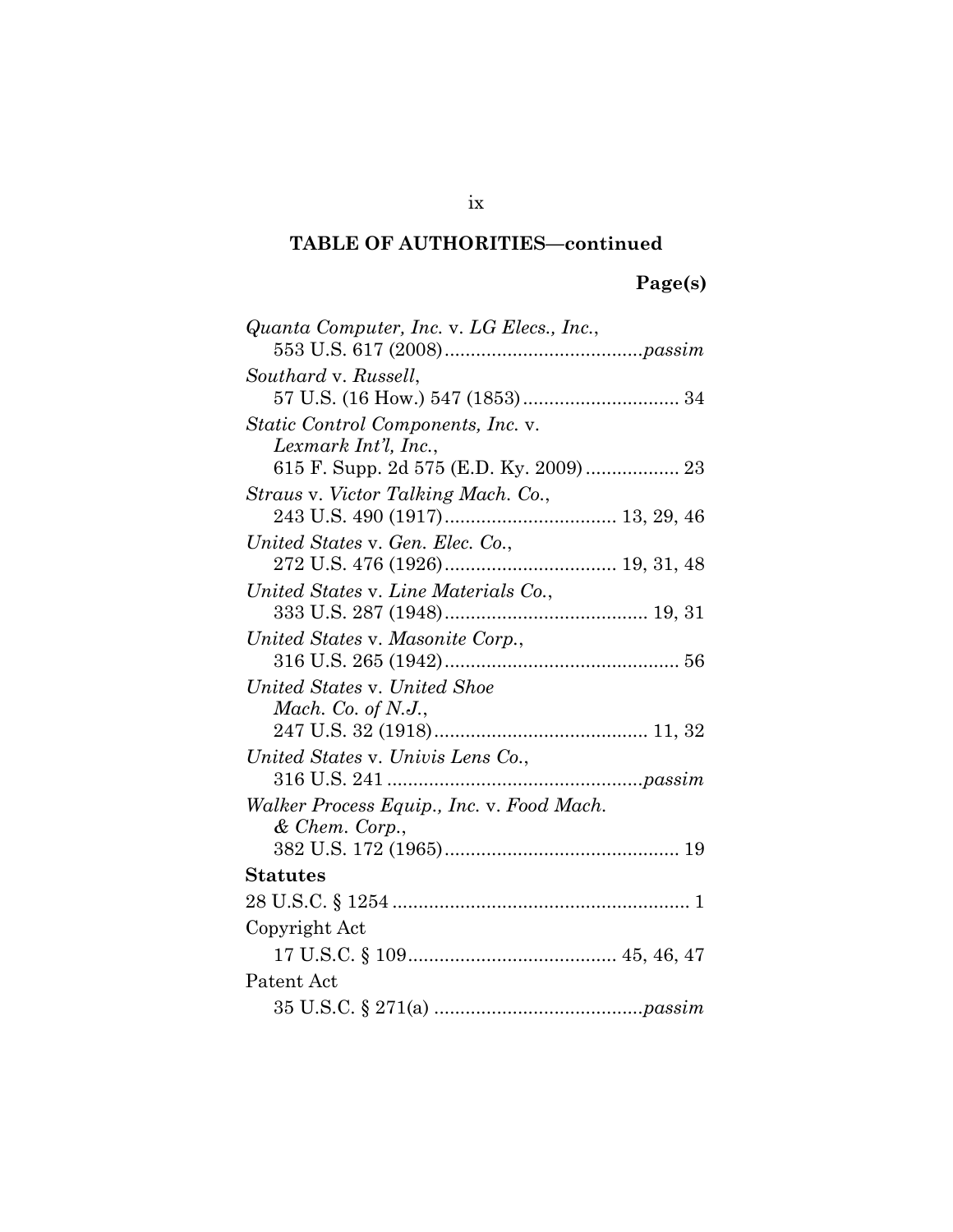# **Page(s)**

| Science, State, Justice, Commerce, and Relat-<br>ed Agencies Appropriations Act, Pub. L. |
|------------------------------------------------------------------------------------------|
|                                                                                          |
| U.S.-Australia Free Trade Agreement Imple-                                               |
| mentation Act, Pub. L. No. 108-286, 118                                                  |
|                                                                                          |
| U.S.-Morocco Free Trade Agreement Imple-                                                 |
| mentation Act, Pub. L. No. 108-302, 118                                                  |
|                                                                                          |
| <b>Miscellaneous</b>                                                                     |
| 12 Phillip E. Areeda & Herbert Hovenkamp,                                                |
| Antitrust Law 300, 301 n.15 (3d ed. 2012)  23                                            |
| Sale, Black's Law Dictionary (10th ed. 2014)  34                                         |
| Fiscal Year 2006 Defense Appropriations and                                              |
| the Fiscal Year 2006 Science, State and                                                  |
| <i>Justice Appropriation Bills: Hearing Before</i>                                       |
| <i>the H. Comm. on Appropriations, 109th</i>                                             |
| Cong., 2005 WL 1350973 (June 7, 2005) 55                                                 |
| Gene M. Grossman & Edwin L.-C. Lai, <i>Paral-</i>                                        |
| lel Imports and Price Controls,                                                          |
| 39 RAND J. Econ. 378, 380 (2008).  58                                                    |
| Daniel J. Hemel & Lisa Larrimore Ouellette,                                              |
| Trade and Tradeoffs: The Case of Interna-                                                |
| <i>tional Patent Exhaustion</i> , 116 Colum. L.                                          |
|                                                                                          |
| Herbert Hovenkamp, Post-Sale Restraints and                                              |
| Competitive Harm: The First Sale Doctrine                                                |
| <i>in Perspective,</i> 66 N.Y.U. Ann. Surv. Am. L.                                       |
|                                                                                          |

x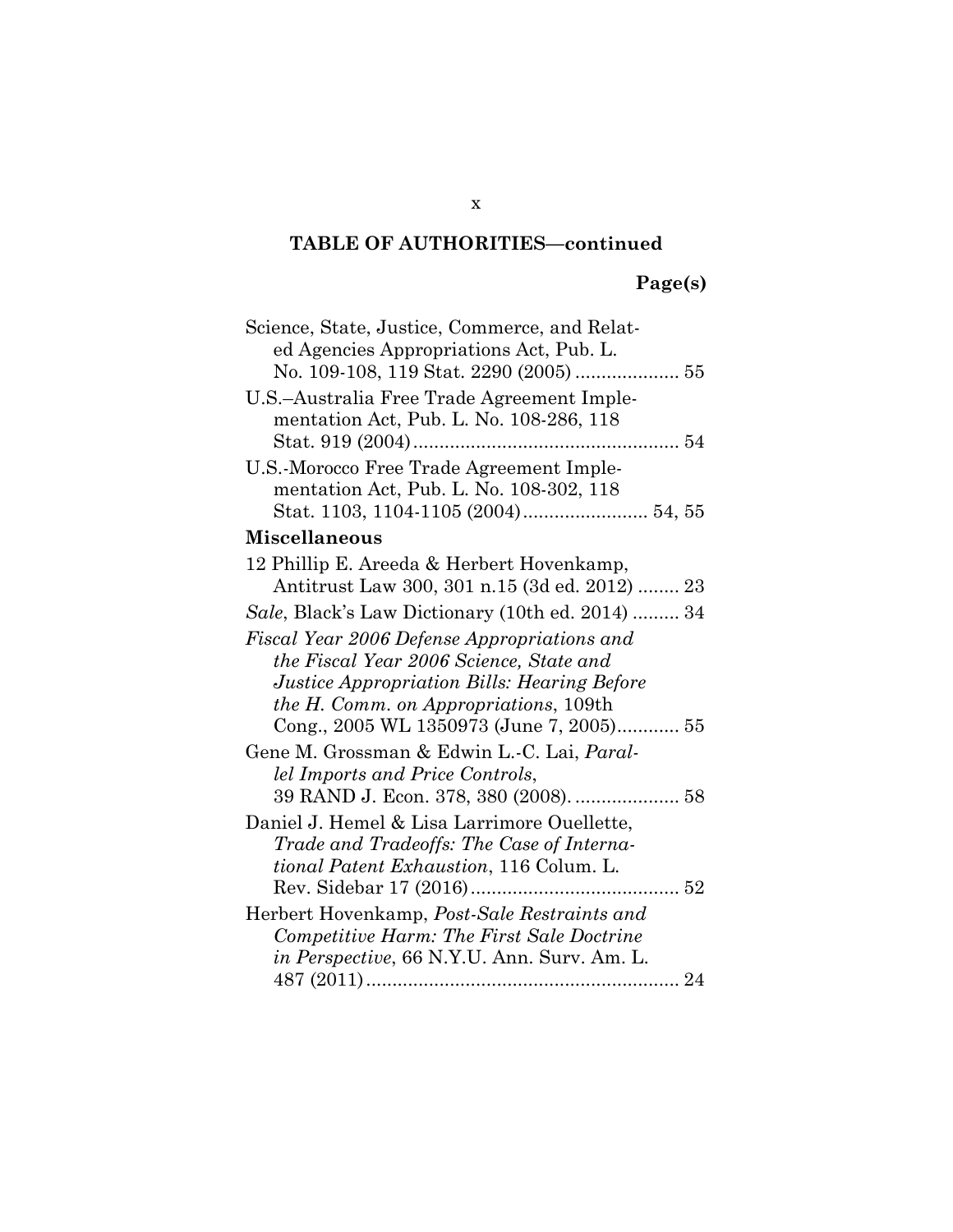# **Page(s)**

| Thomas G. Hungar, Observations Regarding<br><i>the Supreme Court's Decision in Quanta</i><br>Computer, Inc. v. LG Electronics, Inc., 49                                                                                                                                                                         |  |
|-----------------------------------------------------------------------------------------------------------------------------------------------------------------------------------------------------------------------------------------------------------------------------------------------------------------|--|
| Thomas W. Merrill & Henry E. Smith, Opti-<br>mal Standardization in the Law of Proper-<br>ty: The Numerus Clausus Principle, 110                                                                                                                                                                                |  |
| 6 Moy's Walker on Patents § 19:21 (4th ed.                                                                                                                                                                                                                                                                      |  |
| Alfred C. Server & William J. Casey, Contract-<br><b>Based Post-Sale Restrictions on Patented</b><br><i>Products Following Quanta, 64 Hastings</i>                                                                                                                                                              |  |
| Floyd L. Vaughan, <i>Economics of Our Patent</i>                                                                                                                                                                                                                                                                |  |
| Harold C. Wegner, Post-Quanta, Post-Sale Pa-<br><i>tentee Controls, 7 J. Marshall Rev. Intell.</i>                                                                                                                                                                                                              |  |
| World Intellectual Property Organization<br>[WIPO] Committee on Development and<br>Intellectual Property ("CDIP"), Patent Re-<br>lated Flexibilities in the Multilateral Legal<br>Framework and Their Legislative Imple-<br>mentation at the National and Regional<br>Levels, Annex II, Fifth Session, CDIP/5/4 |  |
|                                                                                                                                                                                                                                                                                                                 |  |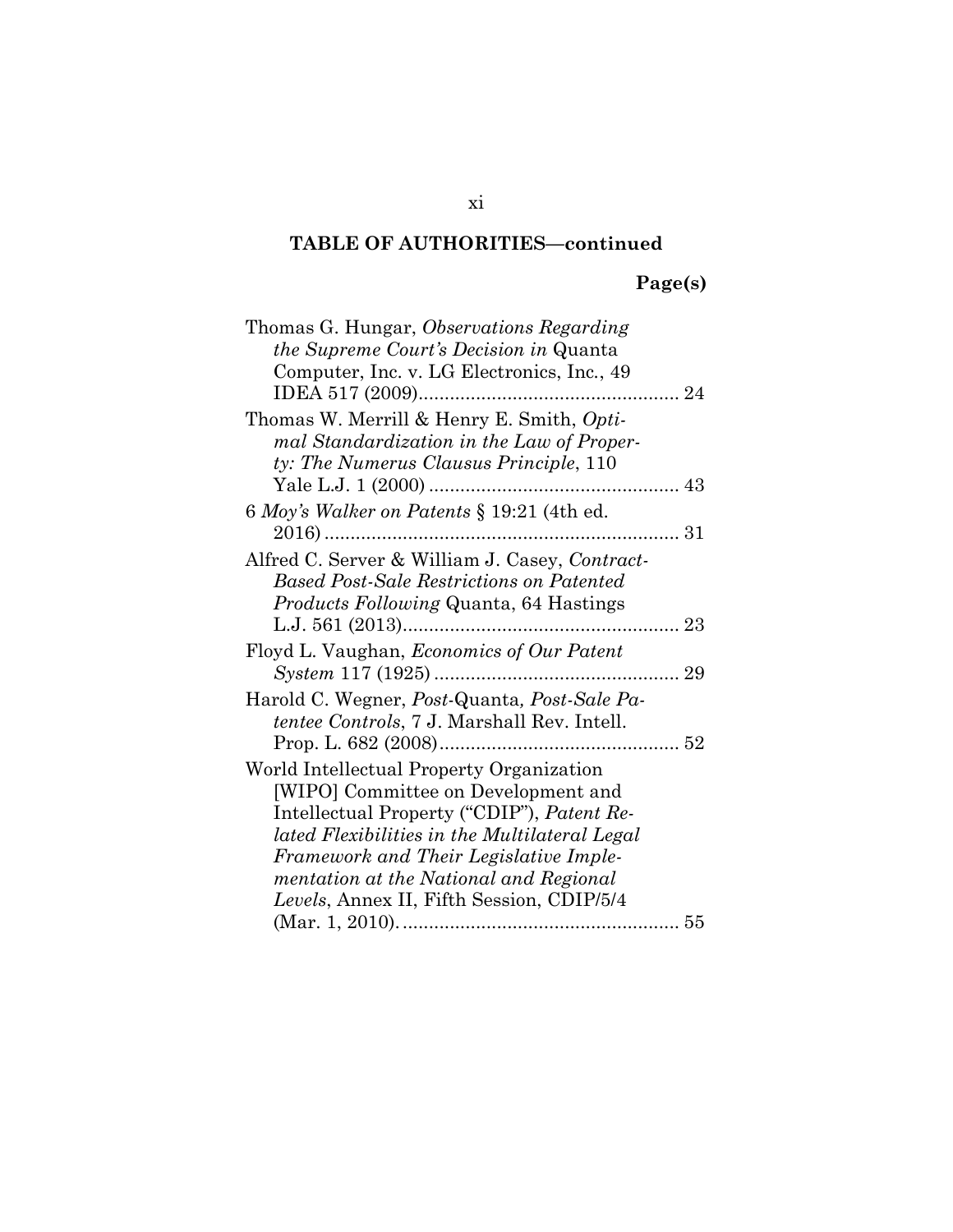#### **OPINIONS BELOW**

The opinion of the court of appeals (Pet. App. 1a-135a) is reported at 816 F.3d 721. The opinion of the district court addressing the "conditional sale" doctrine (Pet. App. 140a-155a) is unreported, but is available at 2014 WL 1276133. The opinion of the district court addressing international exhaustion (Pet. App. 156a-169a) is reported at 9 F. Supp. 3d 830.

#### **JURISDICTION**

The judgment of the court of appeals was entered on February 12, 2016. The petition for a writ of certiorari was filed on March 21, 2016, and granted on December 2, 2016. This Court's jurisdiction rests on 28 U.S.C. § 1254(1).

#### **STATEMENT**

#### **A. Legal background.**

A patent provides important, but limited, legal protection to inventions for the specific purpose of promoting the general public welfare. See *Graham* v. *John Deere Co.*, 383 U.S. 1, 5-6 (1966). The Constitution's "Patent Clause itself reflects a balance between the need to encourage innovation and the avoidance of monopolies which stifle competition without any concomitant advance in the 'Progress of Science and useful Arts.'" *Bonito Boats, Inc.* v. *Thunder Craft Boats, Inc.*, 489 U.S. 141, 146 (1989).

Thus, a patentee may preclude another from making, using, or selling an article that embodies its patented invention for the term specified in the Patent Act. 35 U.S.C. § 271(a). A patent holder can, in that sense, be said to possess a "monopoly" over the right to practice its patents.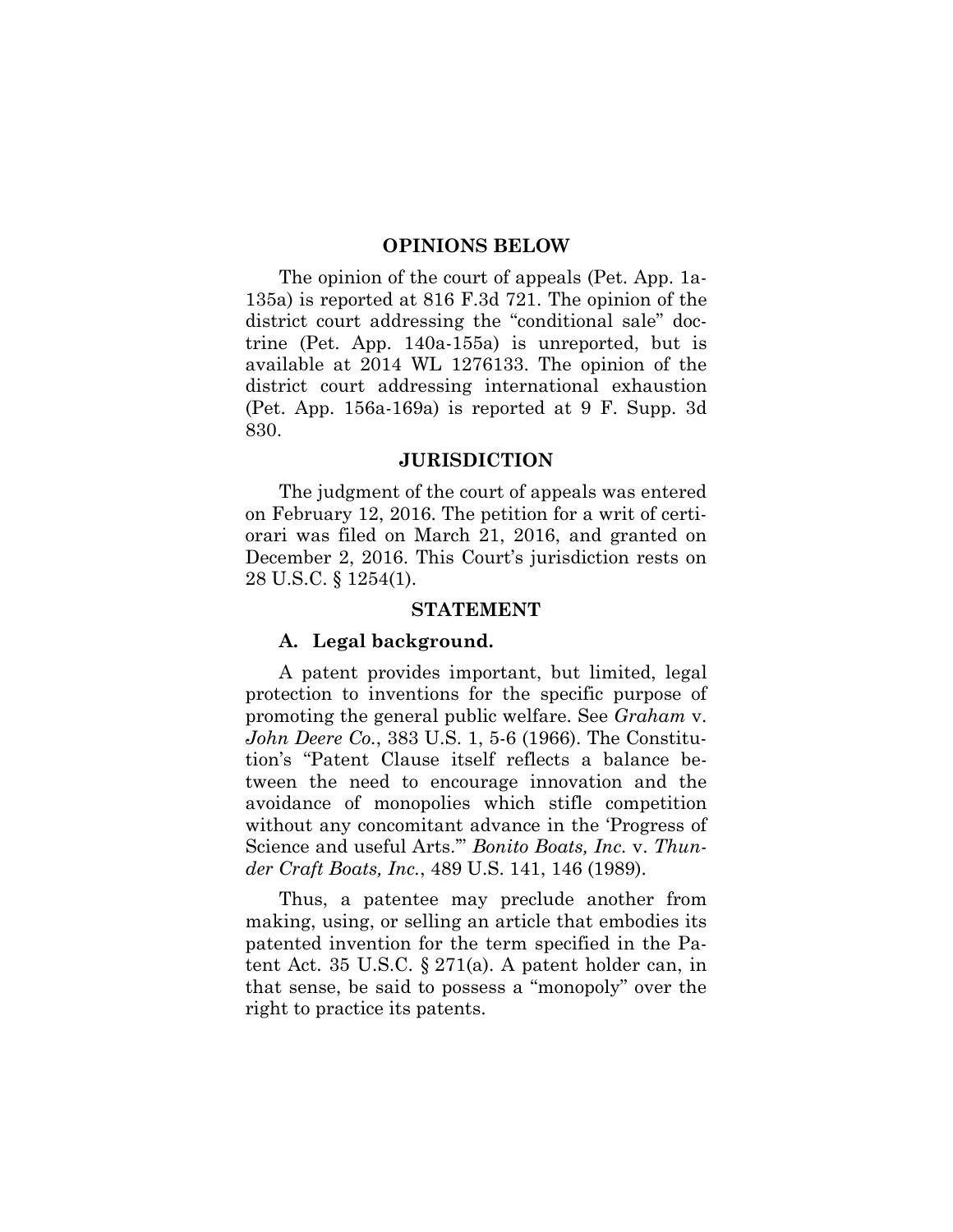That monopoly is limited by, among other things, the doctrine of patent exhaustion, which holds that the "authorized sale of a patented article gives the purchaser, or any subsequent owner, a right to use or resell that article." *Bowman* v. *Monsanto Co.*, 133 S. Ct. 1761, 1764 (2013). When title to the article "passes to the hands of the purchaser," the article "is no longer within the limits of the monopoly." *Bloomer* v. *McQuewan*, 55 U.S. (14 How.) 539 (1852); see also *ibid.* (the article "passes outside" of the patent monopoly, and it "is no longer under the protection of the act of Congress").

That is because "the initial authorized sale of a patented item terminates all patent rights to that item" (*Quanta Computer, Inc.* v. *LG Elecs., Inc.*, 553 U.S. 617, 625 (2008)), and "confers on the purchaser, or any subsequent owner, 'the right to use [or] sell' the thing as he sees fit" (*Bowman*, 133 S. Ct. at 1766). Patent exhaustion thus enables secondary resale and repair markets for patented goods. See *Aro Mfg. Co.* v. *Convertible Top Replacement Co.*, 365 U.S. 336, 346 (1961).

The Federal Circuit has created two substantial exceptions to patent exhaustion. In *Mallinckrodt, Inc.* v. *Medipart, Inc.*, 976 F.2d 700, 709 (Fed. Cir. 1992), the court held that a patentee may transfer title to the patented article and impose a post-sale restriction on the article's resale or use that, notwithstanding the exhaustion doctrine, may be enforced by the patent laws. And in *Jazz Photo Corp.* v. *International Trade Commission*, 264 F.3d 1094, 1105 (Fed. Cir. 2001), the court held that a patentee's U.S. patent rights are not exhausted when the article is sold outside the United States in a sale authorized by the U.S. patentee.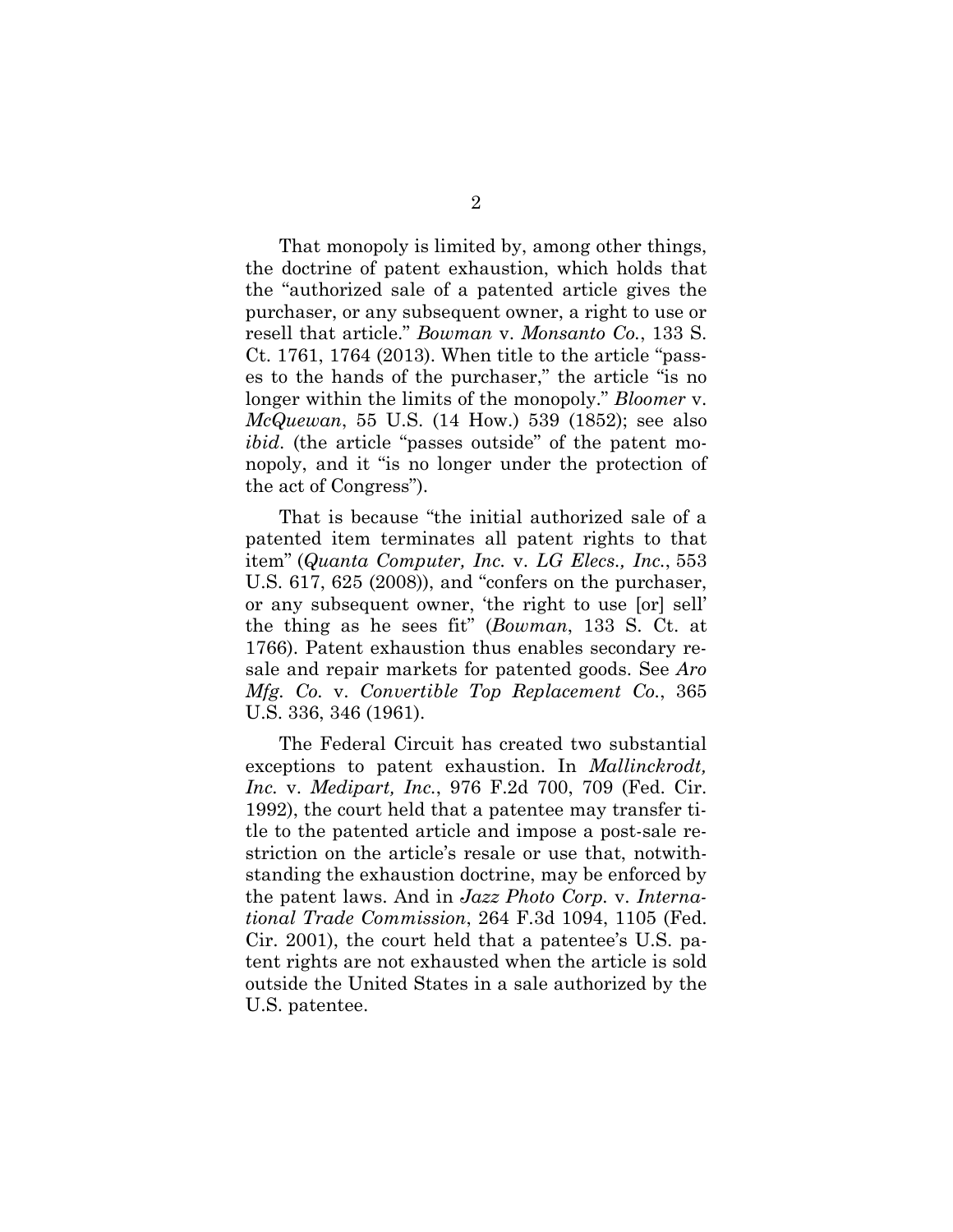#### **B. Factual background.**

This case concerns toner cartridges for laser printers—the component containing the ink used by the printer, which is replaced by a new cartridge when the ink is used up—and Lexmark's continued efforts to "dominate[] the market for cartridges compatible with its printers." *Lexmark Int'l, Inc.* v. *Static Control Components, Inc.*, 134 S. Ct. 1377, 1383 (2014).

Because a printer manufacturer often patents certain aspects of the toner cartridges used in its printers, the manufacturer may maintain a monopoly over the sale of new toner cartridges. Lexmark, a printer manufacturer, thus sells its new cartridges at a substantial premium, often charging several hundred dollars for a single cartridge. After a cartridge is spent, however, "remanufacturers" may "acquire used Lexmark toner cartridges, refurbish them, and sell them in competition with new and refurbished cartridges sold by Lexmark." *Ibid.*

Impression Products, a small, family-owned business in Charleston, West Virginia, is one such remanufacturer. Pet. App. 10a. It purchases spent toner cartridges that were initially sold by Lexmark within the United States and in other countries. *Id.* at 11a-13a. Impression Products then cleans, refills, and resells them to consumers. *Ibid.* It sells its high quality cartridges at a substantial discount to Lexmark's new products, saving its customers significant sums.<sup>1</sup>

<sup>&</sup>lt;sup>1</sup> In repairing the cartridges, Impression Products replaces a chip that counts down the number of pages left in the cartridge. Pet. App. 11a. Lexmark does not argue "that the chip replace-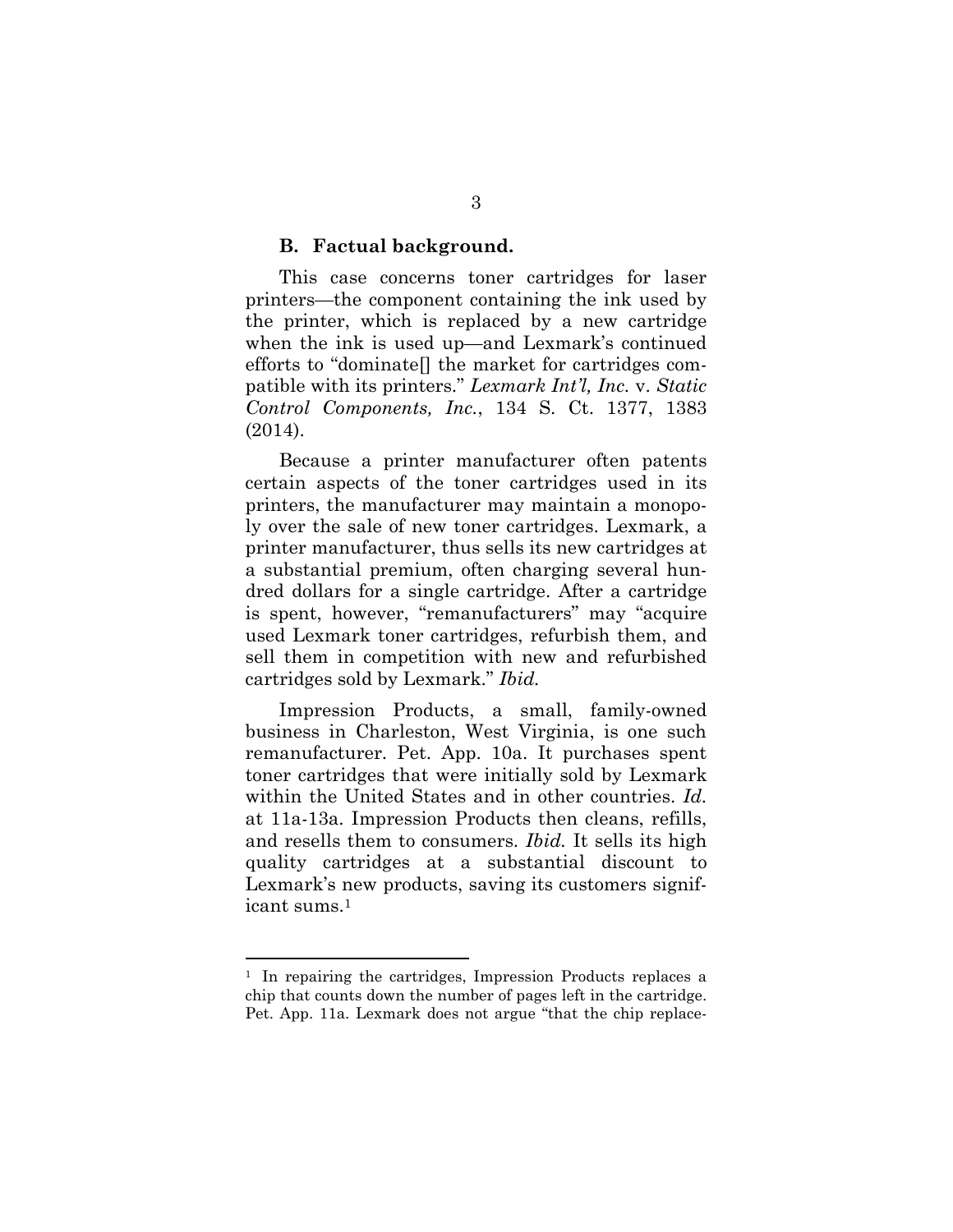Lexmark, however, "would prefer that its customers return their empty cartridges to it for refurbishment and resale, rather than sell those cartridges to a remanufacturer." *Static Control Components*, 134 S. Ct. at 1383. It therefore offers its customers the option to purchase a "'Return Program Cartridge' at a discount of roughly 20 percent, subject to a single-use/no-resale restriction." Pet. App. 10a. These cartridges contain a restriction that "the buyer may not reuse the cartridge after the toner runs out and may not transfer it to anyone but Lexmark once it is used." *Ibid.*

Lexmark maintains that its transfer of the Return Program Cartridges to its customers constitutes a sale of property; it specifically disclaims any contention that the legal arrangement qualifies as a lease. Pet. App. 11a n.1. According to Lexmark, a customer who purchases a "Return Program Cartridge" "is not absolutely required to return the cartridge to Lexmark." *Ibid.*

#### **C. Proceedings below.**

In 2010, Lexmark sued several remanufacturers, including Impression Products, for direct and contributory patent infringement. Pet. App. 12a-13a. Impression Products is the sole remaining defendant. *Id*. at 13a.

1. Impression Products moved to dismiss Lexmark's single claim of infringement in two separate motions—one directed to Return Program cartridges first sold in the United States, and the other directed to cartridges first sold abroad. Pet. App. 14a. Impression Products contended that Lexmark's pa-

ment and ink replenishment result in new articles, which would be outside the scope of the exhaustion doctrine." *Id*. at 12a n.2.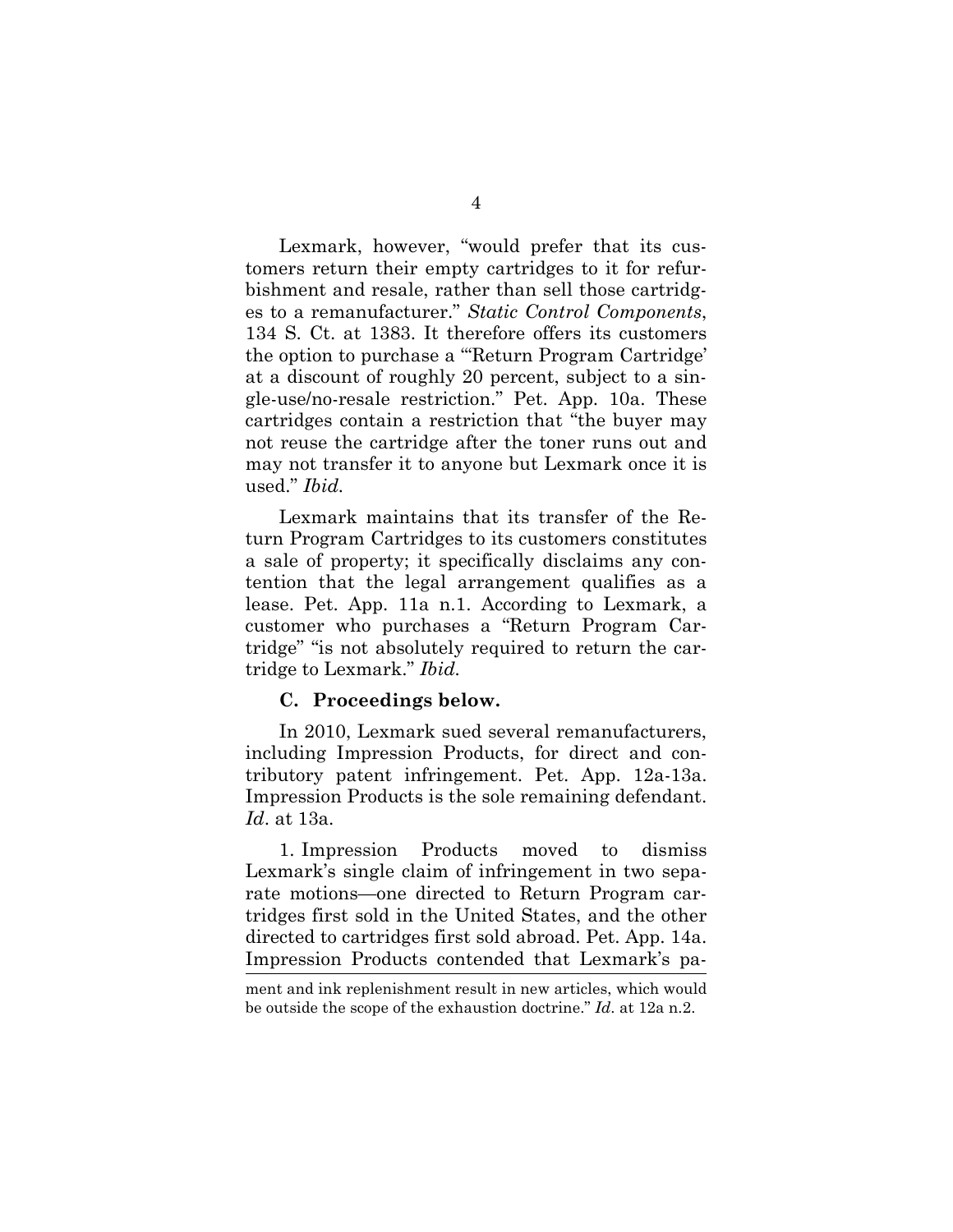tent rights in the cartridges had been exhausted, and that its repair and resale of the cartridges was therefore lawful. *Ibid.*

The district court granted Impression Products' motion to dismiss as to the cartridges first sold in the United States. Pet. App. 140a-155a. The court held that the Federal Circuit's ruling in *Mallinckrodt* had been overruled by this Court's decision in *Quanta*. *Id.* at 153a-154a. In *Quanta,* the district court explained, a downstream purchaser "had notice of the conditions of the sale [of patented articles], yet the Supreme Court still held that the patent rights of [the patentee] had been exhausted after the first unrestricted authorized sale by its licensee." *Id.* at 153a. Thus, "[u]nder *Quanta*, \* \* \* post-sale use restrictions do not prevent patent rights from being exhausted [when] the initial sales were authorized and unrestricted." *Id.* at 153a-154a.

Holding otherwise, the district court stated, would "create significant uncertainty for downstream purchasers and end users who may continue to [be] liable for infringement even after an authorized sale to the consumer has occurred." *Id*. at 154a. The court concluded "that the fully authorized sales of the Return Program cartridges to consumers for use in the ordinary pursuits in life took the cartridges outside the scope of the patent monopoly despite the notices contained on those cartridges." *Ibid*.

With respect to the cartridges first sold abroad, the district court denied Impression Products' motion to dismiss. Pet. App. 169a. The court described the "core dispute" on this issue as whether this Court's decision in *Kirtsaeng* v. *John Wiley & Sons, Inc.*, 133 S. Ct. 1351 (2013), "overturns" *Jazz Photo*. Pet. App. 162a. It concluded that this Court "did not intend to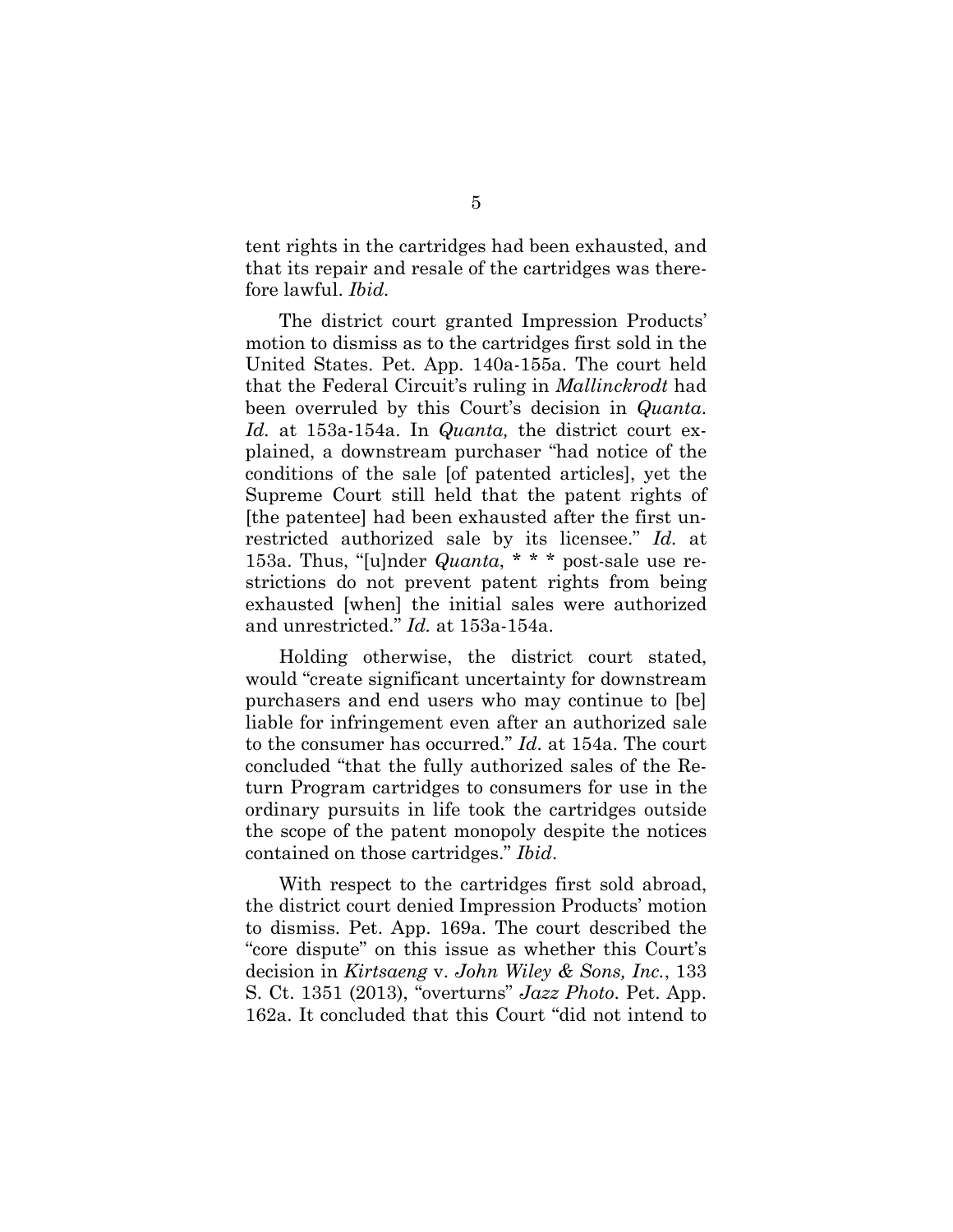implicitly overrule *Jazz Photo* and that *Jazz Photo* remains controlling precedent on patent exhaustion abroad." *Id.* at 169a.

The district court entered a stipulated final judgment in favor of Impression Products as to the Return Program cartridges and in favor of Lexmark as to the cartridges initially sold abroad. Pet. App. 17a-18a. Both parties appealed. *Id*. at 18a.

2. Prior to issuing a panel decision, the Federal Circuit *sua sponte* issued an order directing en banc hearing. Pet. App. 18a-19a. The en banc court reversed on the Return Program issue, reaffirming the validity of its *Mallinckrodt* decision; it affirmed on the foreign sales issue, reaffirming its *Jazz Photo* decision.

The Federal Circuit first observed that the parties had entered into agreements "narrow[ing]" the "focus" of the dispute (Pet. App. 13a):

- The court observed that only a "single count" of infringement" remained against Impression Products, which does "not dispute the validity or enforceability of the patents." *Ibid*.
- It also was undisputed that all relevant parties had adequate notice of the conditions Lexmark putatively placed on the Return Program cartridges. *Id*. at 14a.
- Lexmark did not assert that Impression Products' refurbishment of the cartridges which includes "the chip replacement and ink replenishment"—"result[s] in new articles, which would be outside the scope of the exhaustion doctrine." *Id*. at 12a n.2.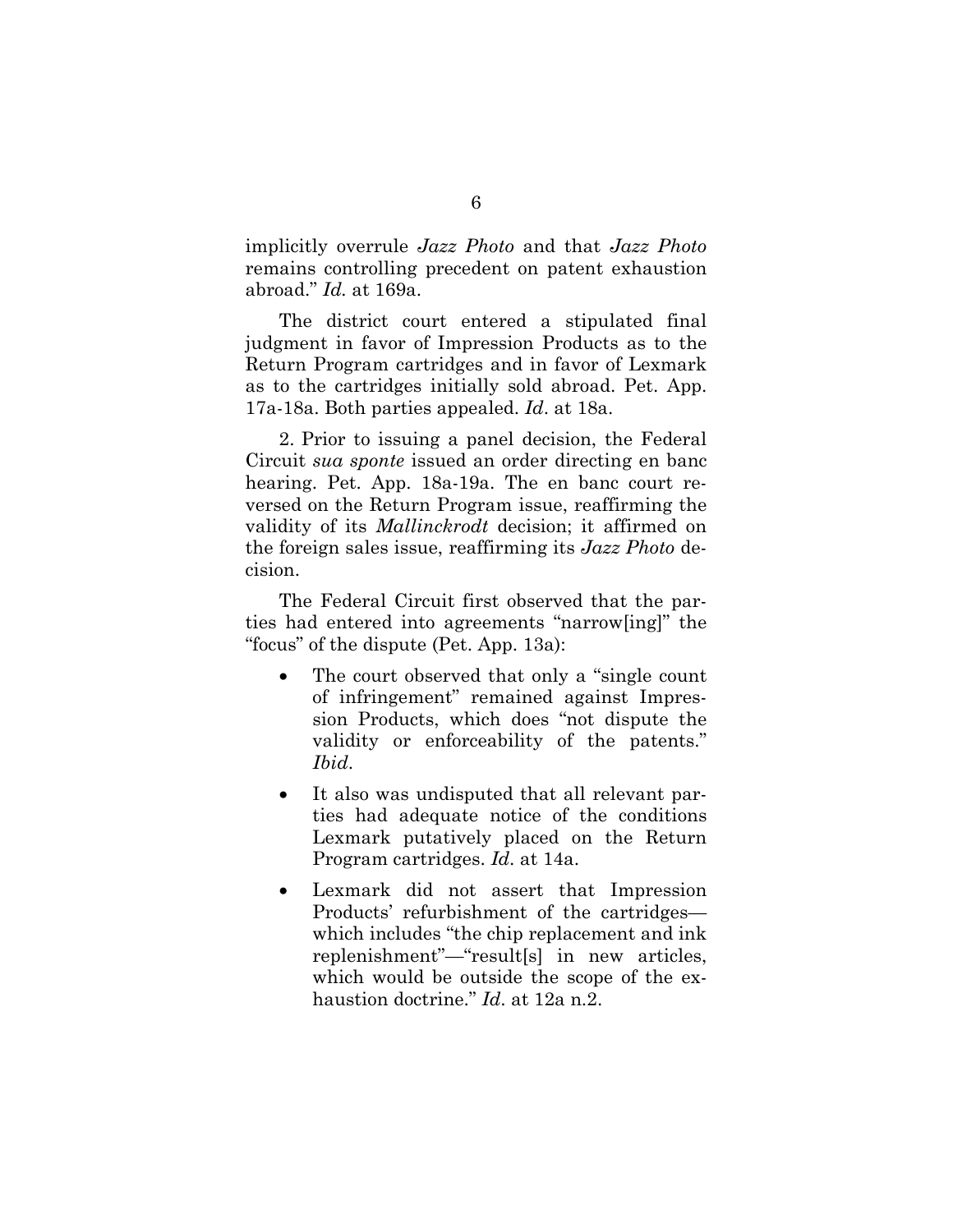The court concluded that this case therefore turns on two controlling legal questions. First, whether a patentee may impose post-sale restrictions on the use or resale of a patented article, enforceable under the Patent Act, even though the patentee or its licensee transfers title to the patented article in an authorized sale. Pet. App. 25a. And, second, whether a U.S. patentee's authorized sale of a patented good abroad can ever exhaust U.S. patent rights. *Ibid*.

With respect to patent-based post-sale restrictions, the majority concluded that a patentee may enforce, under the patent law, a restriction placed on the good at the time of sale: "A sale made under a clearly communicated, otherwise-lawful restriction as to post-sale use or resale does not confer on the buyer and a subsequent purchaser the 'authority' to engage in the use or resale that the restriction precludes." Pet. App. 26a. The majority held that *Quanta* did not overrule *Mallinckrodt* (*id*. at 30a-37a), and that *Mallinckrodt* is compatible with this Court's precedents addressing the exhaustion doctrine. *Id*. at 35a-62a.

With respect to international exhaustion, the majority categorically held that patent exhaustion "cannot rest on a foreign first sale." Pet. App. 67a. It dismissed *Kirtsaeng* as limited to the "statutory question" whether the Copyright Act's first sale doctrine applies abroad and concluded that the decision's reasoning therefore "cannot be transposed to the patent-law setting." *Id.* at 73a. The majority concluded, in accord with *Jazz Photo*, that a sale outside the United States of a patented item cannot exhaust U.S. patent rights.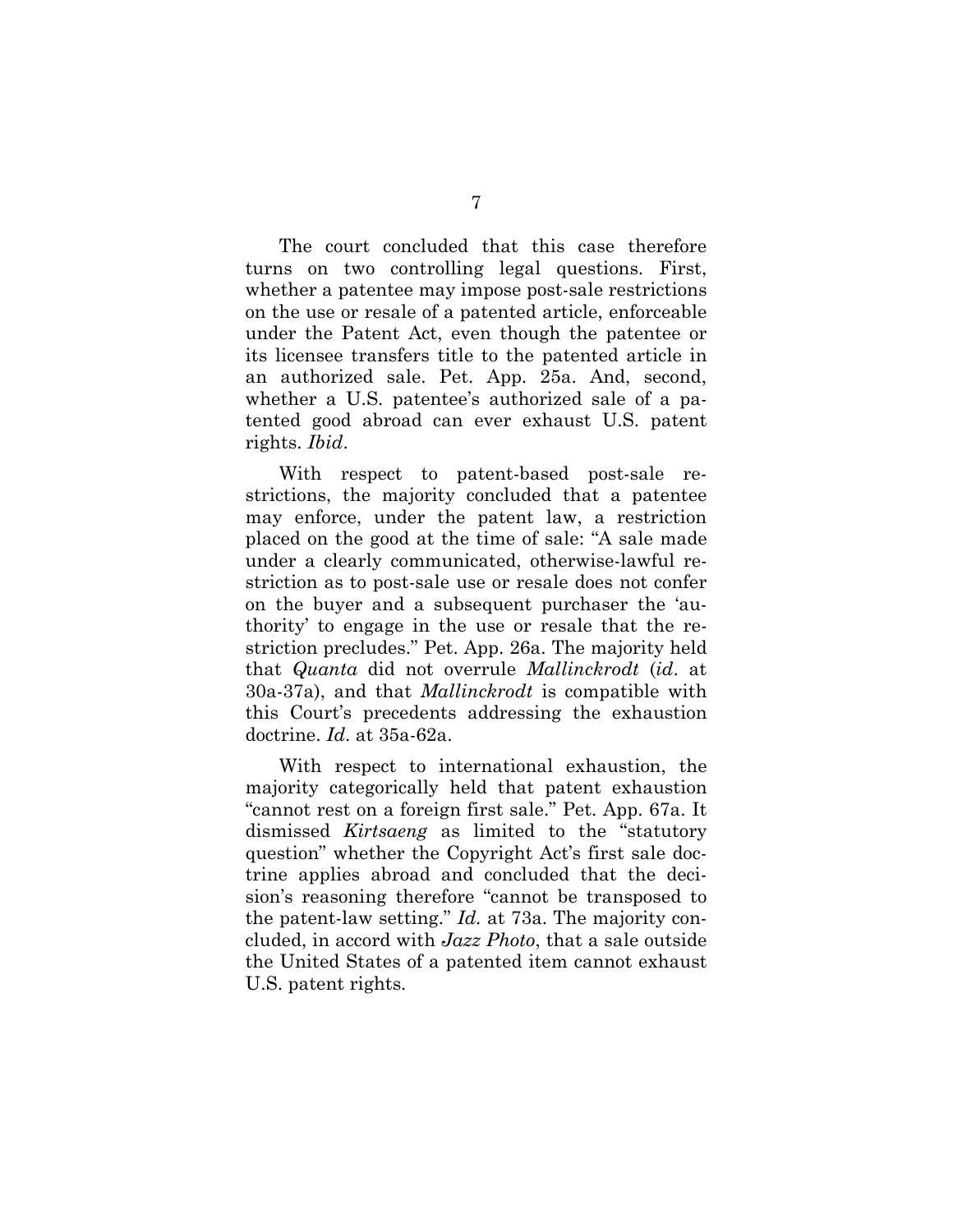3. Judge Dyk, joined by Judge Hughes, dissented. Pet. App. 105a-135a. With respect to the patentbased post-sale restrictions, the dissent stated that "*Mallinckrodt* was wrong when decided," because this Court has "repeatedly held that the authorized sale of a patented article exhaust[s] all of the patentee's patent rights in that article." *Id.* at 105a, 109a. The dissent catalogued in detail the decisions of this Court conflicting with *Mallinckrodt*. *Id*. at 107a-109a.

"[I]n any event," the dissent added, *Mallinckrodt* "cannot be reconciled with the Supreme Court's recent decision in *Quanta*." *Id*. at 105a. In the dissent's view, the court of appeals "exceed[ed] [its] role as a subordinate court by declining to follow the explicit domestic exhaustion rule announced by the Supreme Court." *Id*. at 105a-106a. See also *id*. at 118a ("The majority's justifications for refusing to follow Supreme Court authority establishing the exhaustion rule misconceive our role as a subordinate court.").

Turning to international exhaustion, the dissent concluded that the majority's categorical holding and *Jazz Photo*—are wrong. Pet. App. 125a-135a. The dissent determined that a foreign sale authorized by a U.S. patentee would not, "in all circumstances," exhaust U.S. patent rights. It adopted the position advanced by the United States—holding "that the foreign sale should result in exhaustion if the authorized seller does not explicitly reserve its United States patent rights." *Id*. at 125a.

#### **SUMMARY OF ARGUMENT**

Patent exhaustion is a bedrock principle of patent law: "Under the doctrine, 'the initial authorized sale of a patented item terminates all patent rights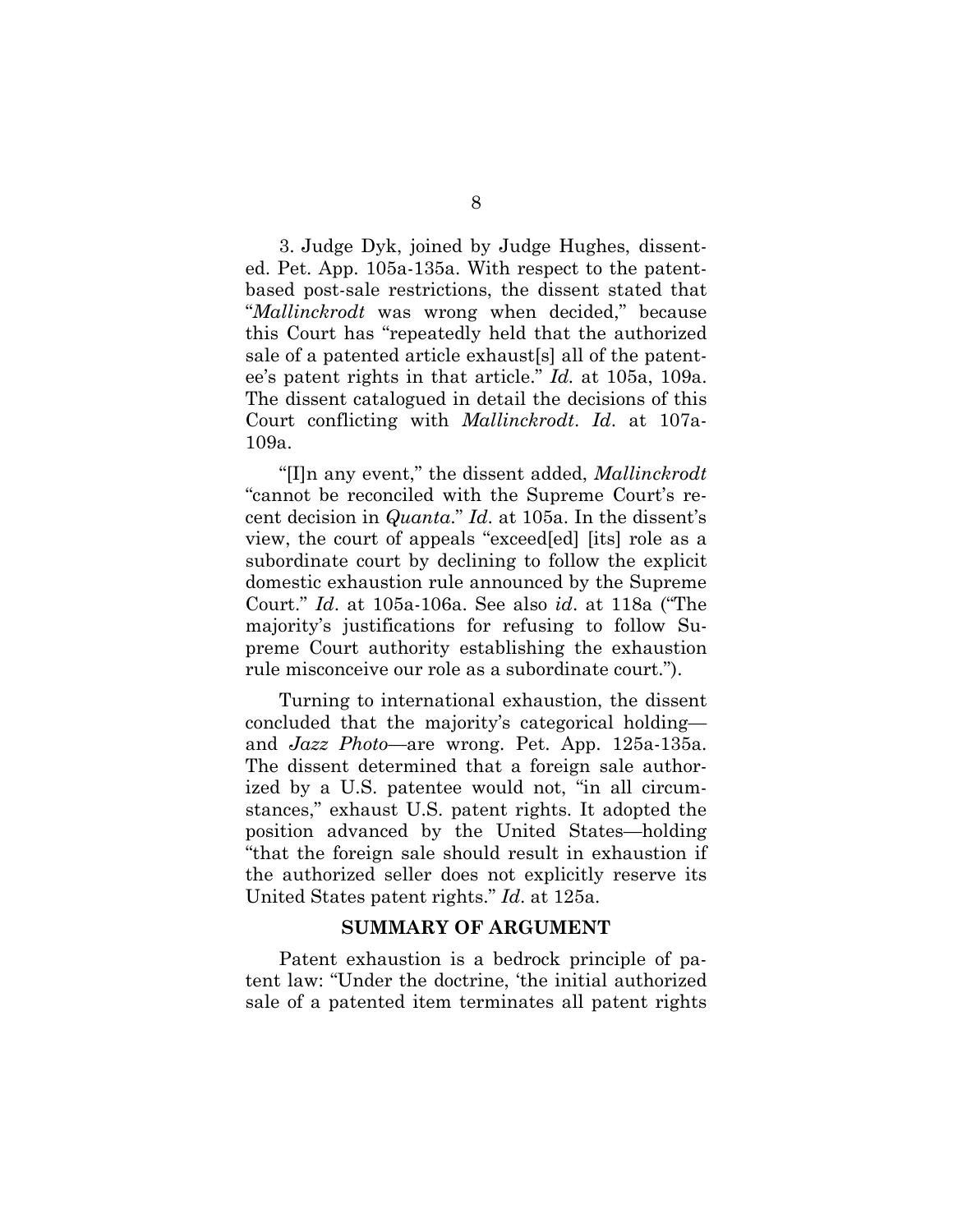to that item'" (*Bowman*, 133 S. Ct. at 1766 (quoting *Quanta*, 553 U.S. at 625)), and "confers on the purchaser, or any subsequent owner, 'the right to use [or] sell' the thing as he sees fit" (*ibid.* (quoting *United States* v. *Univis Lens Co.*, 316 U.S. 241, 249-250)). Exhaustion thereby "prevents the patent holder from invoking patent law to control postsale use of the article." *Quanta*, 553 U.S. at 638.

Patent exhaustion is vital to competition. Without it, patentees could opt to eliminate resale and repair markets for used, legally-purchased, patented goods. See *Aro Mfg.*, 365 U.S. at 346.

I. A patentee may not avoid patent exhaustion by selling its goods with putative post-sale restrictions attached. The Federal Circuit's contrary conclusion—which would permit circumvention of patent exhaustion at will—is incorrect.

To begin with, patent exhaustion serves as a mandatory "limit" on the scope of the patentee's rights. *Bowman*, 133 S. Ct. at 1766; *Quanta*, 553 U.S. at 621. It operates on a simple principle: the patentee is entitled to set the value of his or her reward for a particular patented article at the time of the first authorized sale, but after receiving that reward, the patent monopoly ceases as to the article sold.

An optional exhaustion regime would gut the fundamental purpose and operation of the doctrine. This Court has therefore rejected legal rules that would permit patentees to effect an "end-run around exhaustion." *Quanta*, 553 U.S. at 630.

Indeed, the Court has on numerous occasions held unenforceable patent-based post-sale restraints indistinguishable from Lexmark's resale ban. The Court's holdings in *Univis* and *Quanta* are each in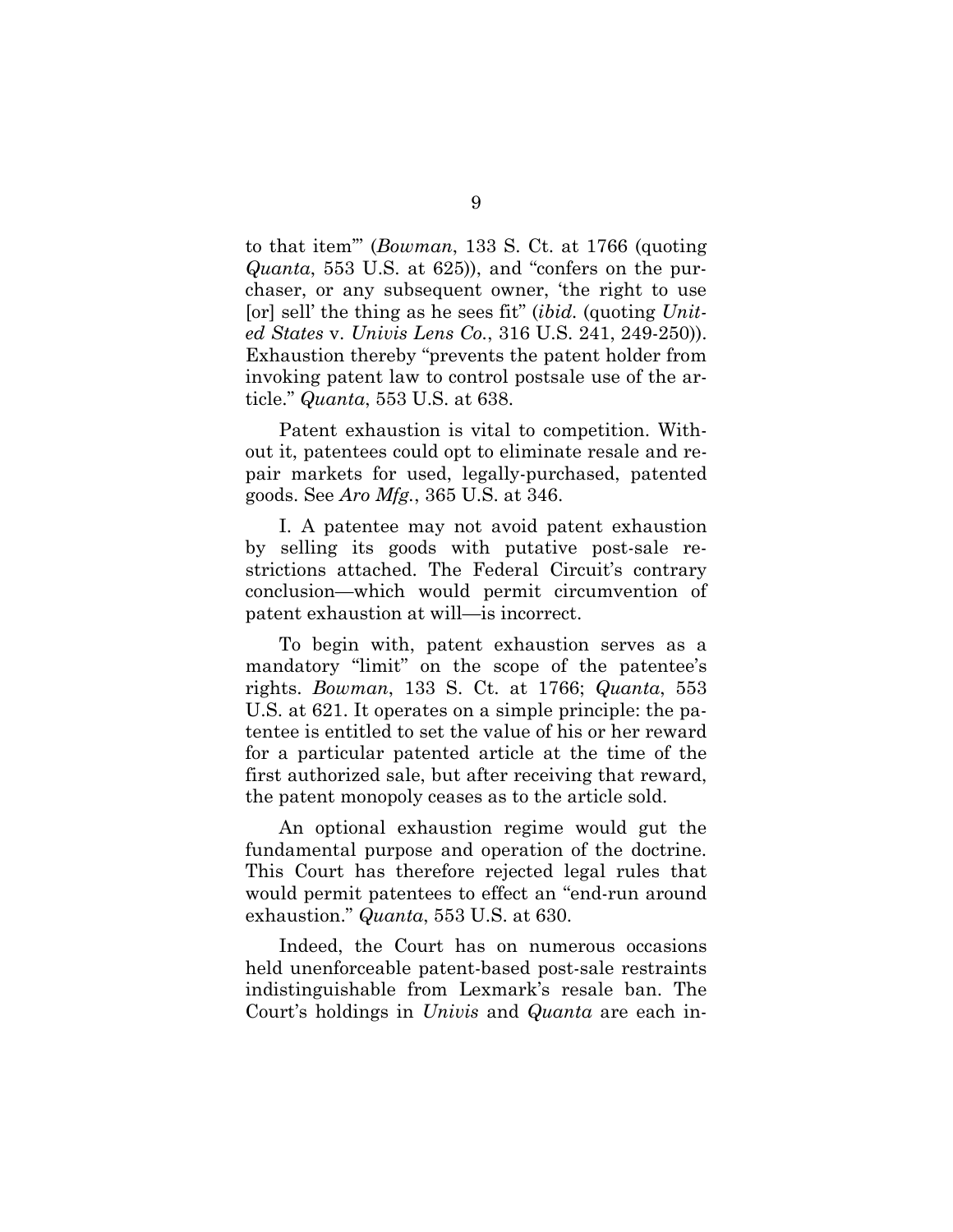dependently dispositive of that question. And those decisions reflect a long line of consistent determinations by this Court. To be sure, the Court briefly changed course in a single decision—*Henry* v. *A.B. Dick Co.*—which endorsed post-sale restrictions. But the Court expressly overruled *A.B. Dick* a mere five years later, confirming that post-sale restrictions may not be enforced through the patent laws.

To justify its contrary view, the Federal Circuit pointed to a purported distinction between sales by patentees and those by licensees. In fact, patent exhaustion applies identically, without regard to whether a good is sold by a patentee or licensee. If the patentee has authorized the sale, then the firstsale exhaustion doctrine applies.

That result is fundamental to enable competitive resale and repair markets for patented goods. Under the legal rule adopted below, any patentee could choose to foreclose completely all resale and repair markets for its patented products.

II. A patentee may not circumvent patent exhaustion by selling its goods outside the United States. The Federal Circuit's conclusion that a foreign sale can never exhaust U.S. patent rights is incorrect.

*Kirtsaeng* held that sales abroad exhaust U.S. copyrights. In reaching that result, the Court considered the contours of the common law, as identified by Lord Coke. It concluded that "[t]he common-law doctrine makes no geographical distinctions." *Id*. at 1363. That statement addressed property law and the exhaustion doctrine generally—not copyright exhaustion specifically. Because patent exhaustion is solely a common-law doctrine, *Kirtsaeng*'s under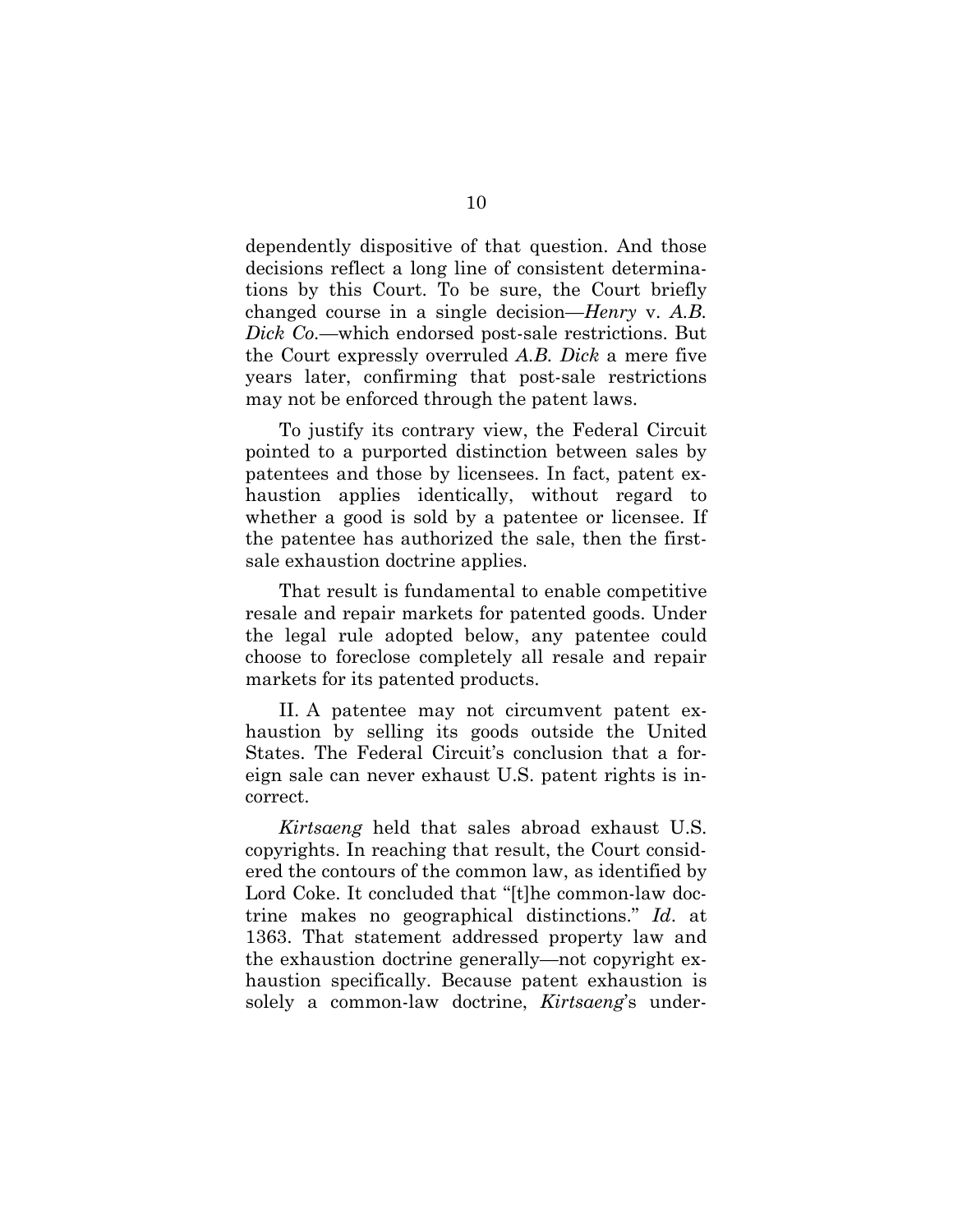standing of the common law necessarily governs the result here.

The Court's holding in *Quanta* confirms that there is no foreign-sale exception to patent exhaustion. That result is likewise consistent with the principle that a patentee is entitled to a single reward for the sale of its patented goods.

The Federal Circuit's contrary conclusion injures U.S. consumers, industry, and workers alike. It authorizes U.S. patentees to engage in price discrimination, charging U.S. consumers more than foreign consumers for the same goods. It injects costly uncertainty into the complex supply chain, creating undue costs for industry. And, finally, the Federal Circuit's approach creates a perverse incentive for patentees to manufacture their goods outside the United States.

#### **ARGUMENT**

### **I. The Patent Exhaustion Doctrine Bars Use Of The Patent Law To Enforce Post-Sale Restrictions.**

Patent exhaustion holds that the initial authorized sale of a patented article exhausts all patent rights to that item. A patentee may not, accordingly, assert a *patent-based* post-sale restriction.<sup>2</sup>

<sup>2</sup> Like all other market participants, patentees may use nonpatent mechanisms to restrict resale or reuse of goods. They may, for example, require contracts that regulate the disposition of goods. *Quanta*, 553 U.S. at 637 n.7. Or patentees may lease, rather than sell, a good. *United States* v. *United Shoe Mach. Co. of N.J.*, 247 U.S. 32, 58 (1918) ("Leases are not of this character; they do not convey the title.").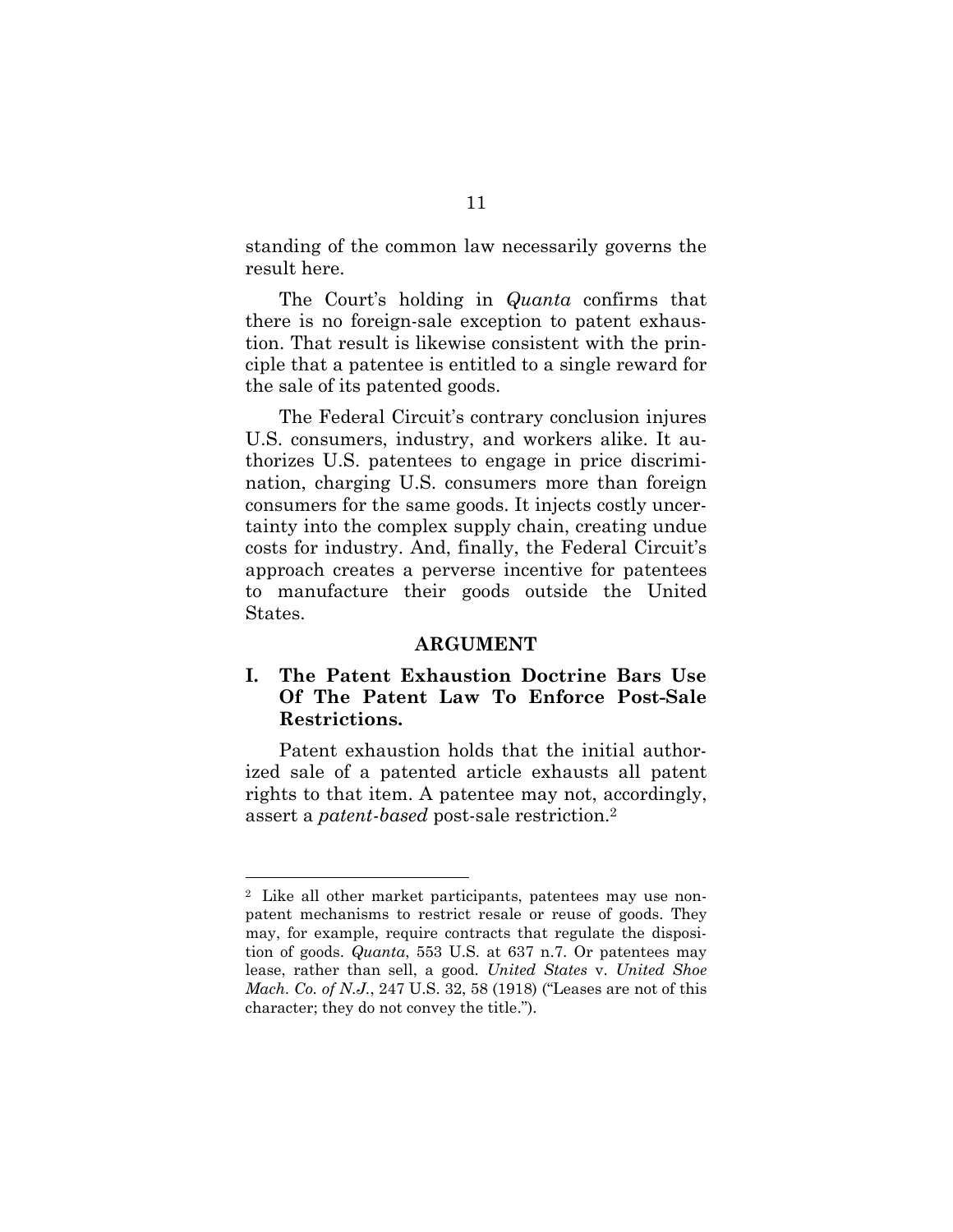The Federal Circuit's contrary rule would dramatically expand the scope of the patent monopoly, enabling any patentee—such as manufacturers of automobiles, cell phones, and farm equipment—to eliminate all competitors in long-standing, welldeveloped markets, such as those for resale and repair of these and many other articles. That holding is manifestly wrong for four related reasons.

*First*, it is incompatible with fundamental attributes of patent exhaustion doctrine long recognized by this Court—that exhaustion is mandatory, and that a patentee is entitled to only a single reward for the sale of a patented good. *Second*, for nearly two centuries, this Court has squarely and consistently rejected attempts to enforce patentbased post-sale restrictions. *Third*, Section 271(a) does not authorize a patentee to impose patent-based post-sale restrictions. *Fourth*, the patent exhaustion doctrine does not treat patentees and licensees inconsistently: it applies identically whether the authorized first sale was made by a licensee or a patentee. And *fifth*, upholding patent-based post-sale restrictions would empower patentees to eliminate all competition in well-established secondary markets, hurting consumers and business alike.

### **A. Patent-based post-sale restrictions are fundamentally incompatible with the principles underlying exhaustion.**

"The doctrine of patent exhaustion limits a patentee's right to control what others can do with an article embodying or containing an invention." *Bowman*, 133 S. Ct. at 1766. "Under the doctrine, 'the initial authorized sale of a patented item terminates all patent rights to that item.'" *Ibid.* (quoting *Quanta*, 553 U.S. at 625).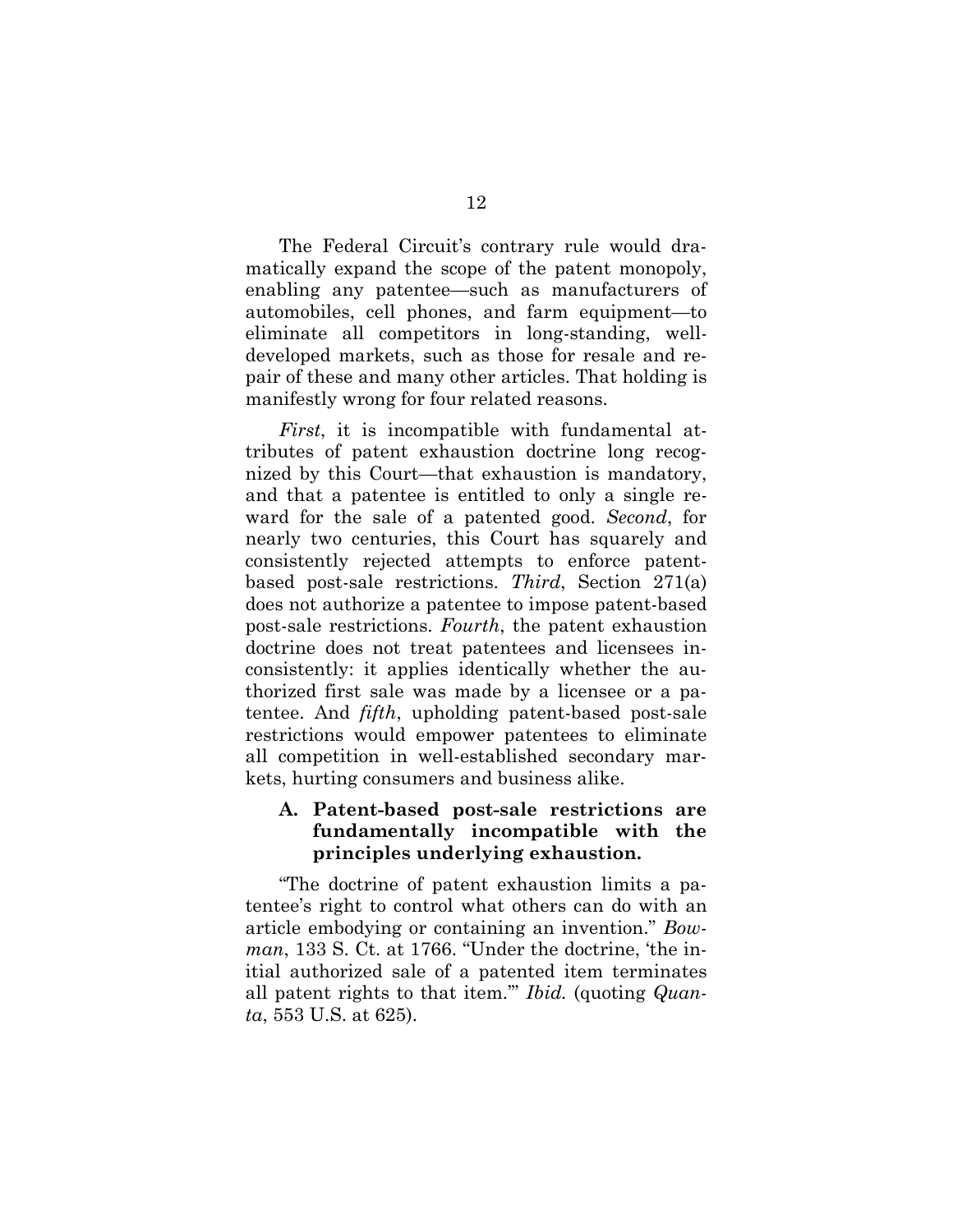Patent exhaustion is "a common-law doctrine with an impeccable historical pedigree"; it traces directly to "the common law's refusal to permit restraints on the alienation of chattels." *Kirtsaeng*, 133 S. Ct. at 1363. Indeed, "restraints upon" the "alienation" of property "have been hateful to the law from Lord Coke's day to ours"; they are "obnoxious to the public interest." *Straus* v. *Victor Talking Mach. Co.*, 243 U.S. 490, 500-501 (1917). Absent patent exhaustion, "[t]he inconvenience and annoyance to the public \* \* \* are too obvious to require illustration." *Keeler* v. *Standard Folding Bed Co.*, 157 U.S. 659, 667 (1895).

The Federal Circuit's rule departs from exhaustion's animating principles in two fundamental ways: it would improperly transform patent exhaustion from a mandatory doctrine into an optional limitation avoidable at will by the patentee. It also would breach the "single-reward" principle, enabling a patentee to receive multiple rewards for a single patented good.

*First*, this Court has repeatedly characterized patent exhaustion as a fixed limit on patent rights.

"For over 150 years this Court has applied the doctrine of patent exhaustion to *limit* the patent rights that survive the initial authorized sale of a patented item." *Quanta*, 553 U.S. at 621 (emphasis added). See also *Bowman*, 133 S. Ct. at 1766 (patent exhaustion forms a "limit[]" to the "patentee's right[s]" that would otherwise exist).

The Court has consistently refused to configure the doctrine in a manner that would permit patentees to circumvent patent exhaustion. In *Quanta*, the Court declined to "[e]liminat[e] exhaustion for meth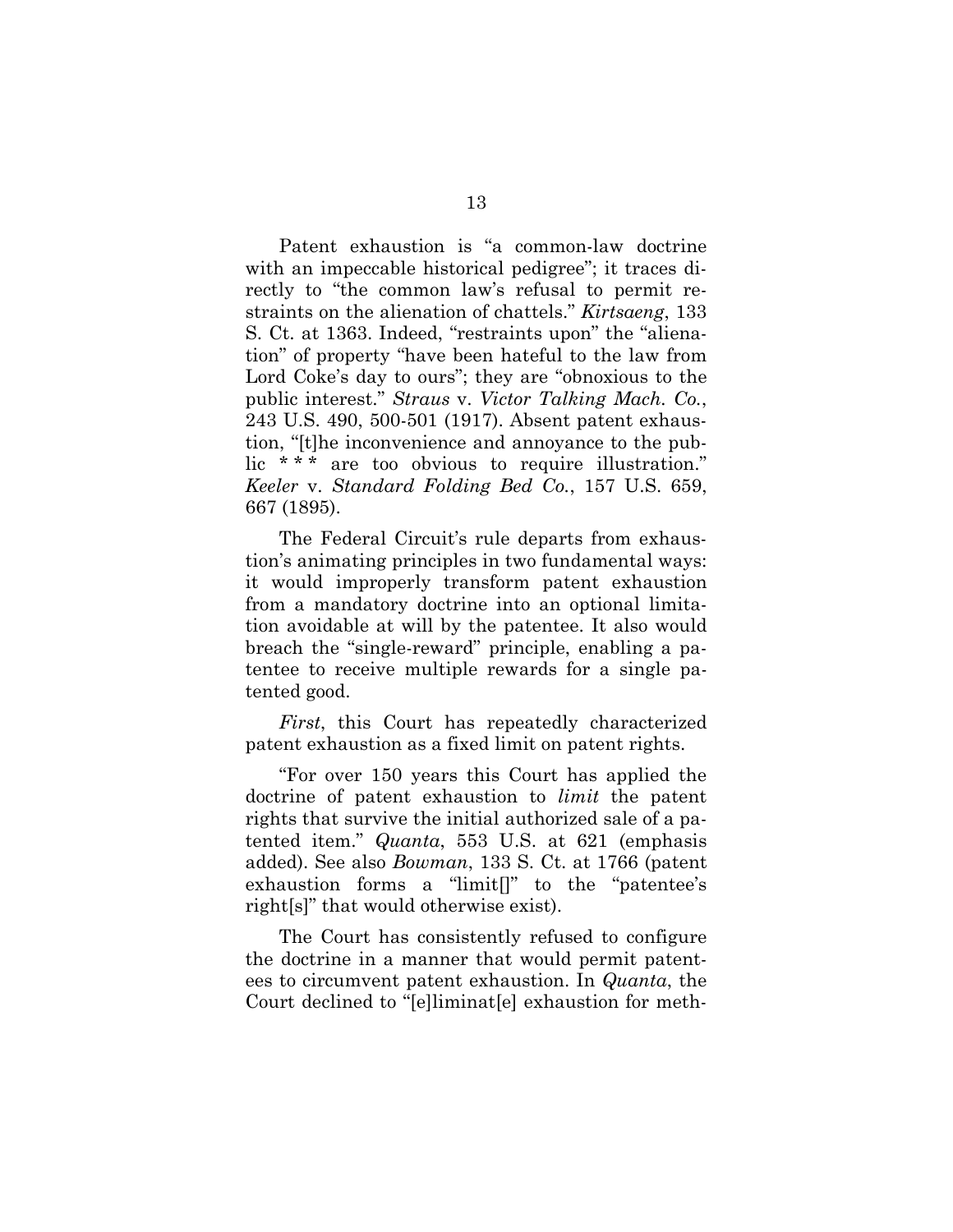od patents," as doing so "would seriously undermine the exhaustion doctrine" because "[p]atentees seeking to avoid patent exhaustion could simply draft their patent claims to describe a method rather than an apparatus." *Quanta*, 553 U.S. at 629. That approach would have enabled patentees to "shield practically any patented item from exhaustion." *Id*. at 630. "[E]nd-run[s] around exhaustion" are not allowed. *Ibid*.

The Federal Circuit's holding, by contrast, rests expressly on the view that patent exhaustion is *optional.* In its view, "a patentee-made or patenteeauthorized sale of a patent article" is merely a "*presumptive*[] grant<sup>[]"</sup> of "authority' to the purchaser to use it and resell it." Pet. App. 40a. That would enable any patentee, in the course of any sale, to create an "end-run around exhaustion."

Such a result is wholly inconsistent with this Court's view that patent exhaustion admits of no exception: "[t]he authorized sale of an article that substantially embodies a patent exhausts the patent holder's rights and *prevents the patent holder from invoking patent law to control postsale use of the article*." *Quanta*, 553 U.S. at 638 (emphasis added).

*Second*, patent exhaustion implements the single-reward principle, and an avoidable exhaustion rule is starkly inconsistent with that principle.

A patent is a "limited monopoly," which the patentee "surrender[s]" "in whole by the sale of his patent or in part by the sale of an arti[c]le embodying the invention." *Univis*, 316 U.S. at 250.

More than 150 years ago, this Court explained that the patentee is entitled to a *single* reward at the time of the sale. The patentee is "entitled to but one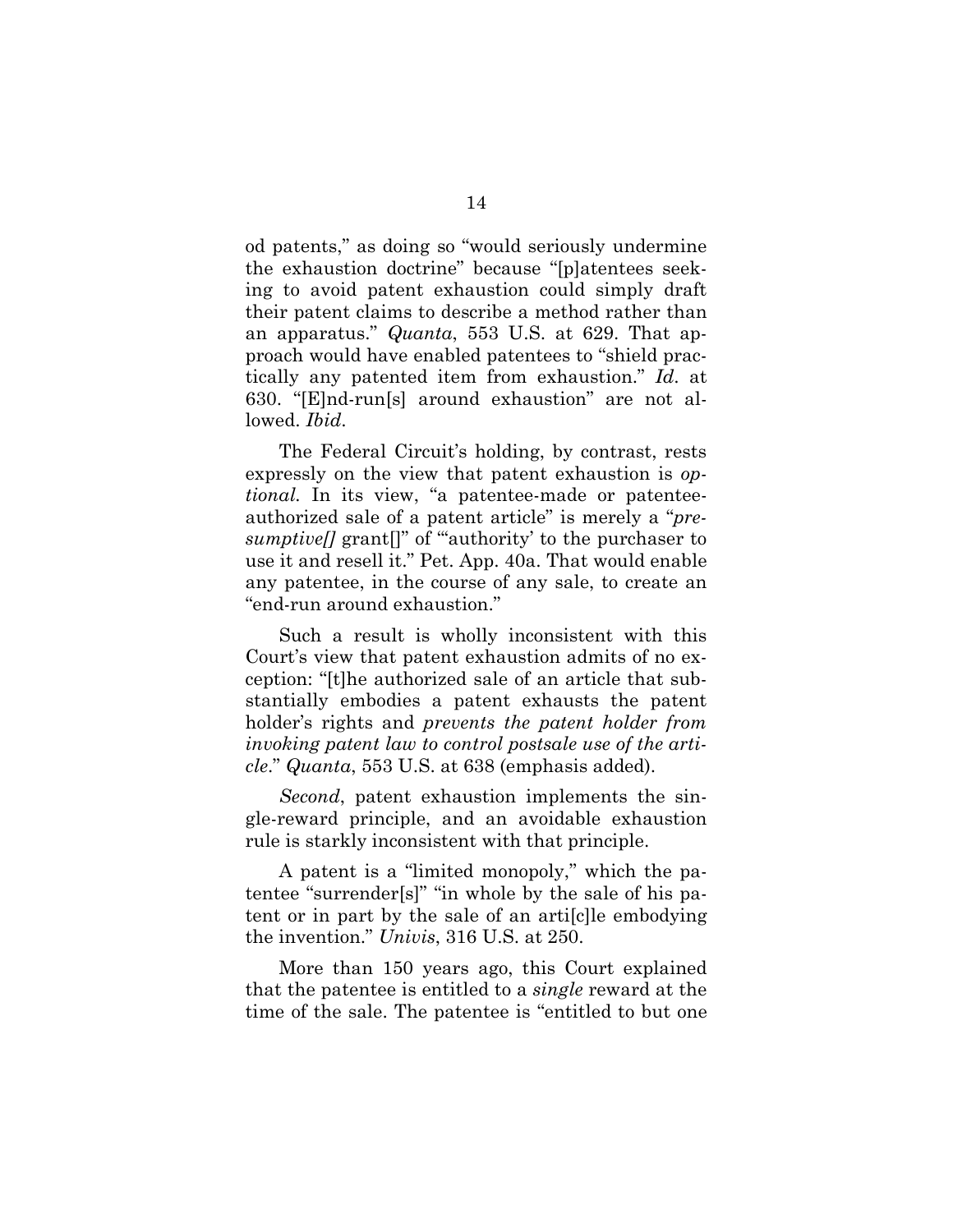royalty for a patented machine," and once "the consideration has been paid to him for the right, he has then to that extent parted with his monopoly." *Bloomer* v. *Millinger*, 68 U.S. 340, 350 (1863). Thus, "the payment of a royalty once, or, what is the same thing, the purchase of the article from one authorized by the patentee to sell it," exhausts the patentee's rights—it "emancipates such article from any further subjection to the patent." *Keeler*, 157 U.S. at 666. After the patentee has received his or her "tribute" via the completed transaction, patent rights are exhausted. *Id*. at 667.

Patent-based post-sale restrictions would improperly extend the patent beyond this "limited monopoly." They would enable a patentee to demand *multiple* rewards for the same article—and to do so after the title to the article has passed to the purchaser. For example, the patentee could require payment of a royalty in connection with every resale of the patented article.

Post-sale restrictions are therefore irreconcilable with these two foundational principles underlying the patent exhaustion doctrine.

#### **B. The Court has consistently held that post-sale restrictions are not enforceable via the Patent Act.**

The dissenting judges below correctly concluded that there is "no colorable basis" for the Federal Circuit's "failure to follow the exhaustion rule for domestic sales as articulated by the [Supreme] Court in *Quanta* and numerous other cases." Pet. App. 124a-125a (Dyk, J., dissenting).

The Court's decisions in *Univis* and *Quanta* unequivocally establish that the initial authorized sale of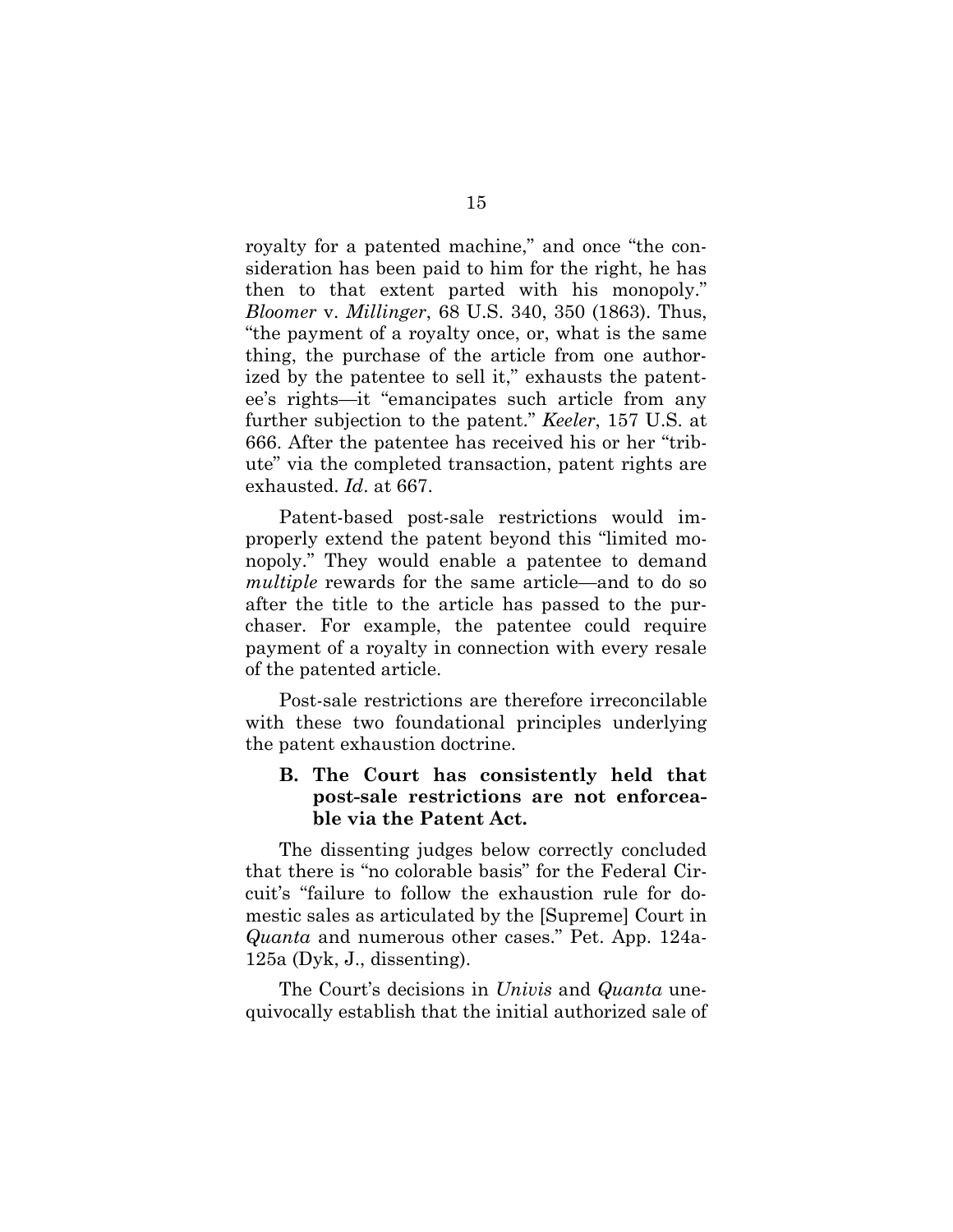a patented good exhausts the patentee's monopoly, barring the enforcement under the Patent Act of any putative post-sale restriction specified by the patentee or its licensee. Moreover, *Univis* and *Quanta* reflect a nearly unbroken line of cases dating back to the mid-nineteenth century recognizing that an authorized sale terminates a patentee's rights. The lone exception—*Henry* v. *A.B. Dick*, 224 U.S. 1 (1912)—is, in fact, the exception that proves the rule: it was overruled by the Court a mere five years after the decision was issued.

#### *1.* Univis *and* Quanta *preclude patent-based post-sale restrictions.*

a. The *Univis* Court held that after a patentee sells a patented article, the patentee may not subsequently exercise patent-based control. Specifically, the Court rejected the patentee's attempts to impose restrictions that forbade the resale of some patented goods and fixed the resale price for others.

Univis owned patents relating to multifocal eyeglass lenses. 316 U.S. at 243. Univis's licensee, the Lens Company, manufactured lens blanks; the Lens Company sold the blanks to wholesalers and retailers, which finished the lens blanks to create multifocal lenses purchased by consumers. *Ibid*. The Lens Company paid Univis 50 cents for each pair of lens blanks it sold. *Ibid*.

Univis sought to control the downstream distribution of the lenses, restricting both the parties to whom lenses could be sold and fixing the resale price. To do so, Univis issued different classes of licenses to different categories of purchasers—wholesalers, finishing retailers, and prescription retailers. *Id*. at 244. Univis required the Lens Company to sell the lens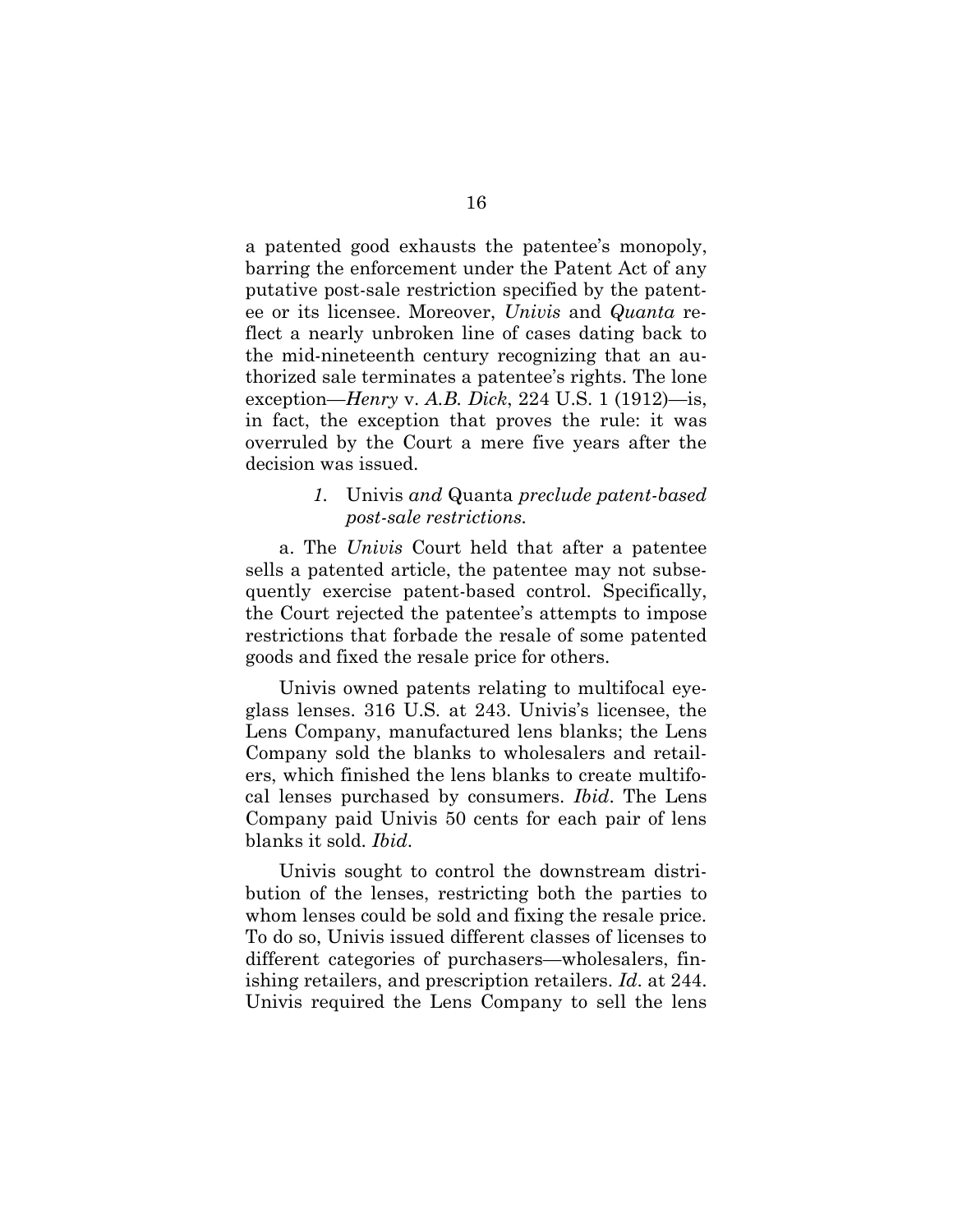blanks only to companies that had entered into a license with Univis. *Ibid*.

Univis's licenses with the wholesalers and retailers imposed post-sale restrictions. For example, wholesalers could resell lenses only to Univis's "prescription licensees" and "only at prices fixed by" Univis. *Ibid*. Likewise, these post-sale restrictions required the finishing retailers and the prescription retailers to resell the lenses only to consumers, not to wholesalers or other retailers. *Id*. at 244-245. Additionally, the restrictions fixed the prices at which the retailers could resell the lenses. *Ibid*.

The government brought antitrust claims against Univis and the Lens Company, arguing that these resale provisions violated the Sherman Act. *Id.* at 243. The companies defended by arguing that their sale of the lens blanks was "excluded" from the ambit of the Sherman Act by their "patent monopoly." *Ibid.*

This Court unequivocally rejected that argument. "An incident to the purchase of any article, whether patented or unpatented, is the right to use and sell it." *Id*. at 249. Therefore, "upon familiar principles," the Court explained, "the authorized sale of an article which is capable of use only in practicing the patent is a relinquishment of the patent monopoly with respect to the article sold." *Ibid.*

Such an authorized first sale of the lens blanks had occurred: the "purchase price paid by the finishing licensee to the Lens Company" "transfer[red] ownership of the blank." *Id*. at 249-250. That "sale" of the patented article "exhausts the monopoly in that article and the patentee may not thereafter, by virtue of his patent, control the use or disposition of the article." *Id.* at 250.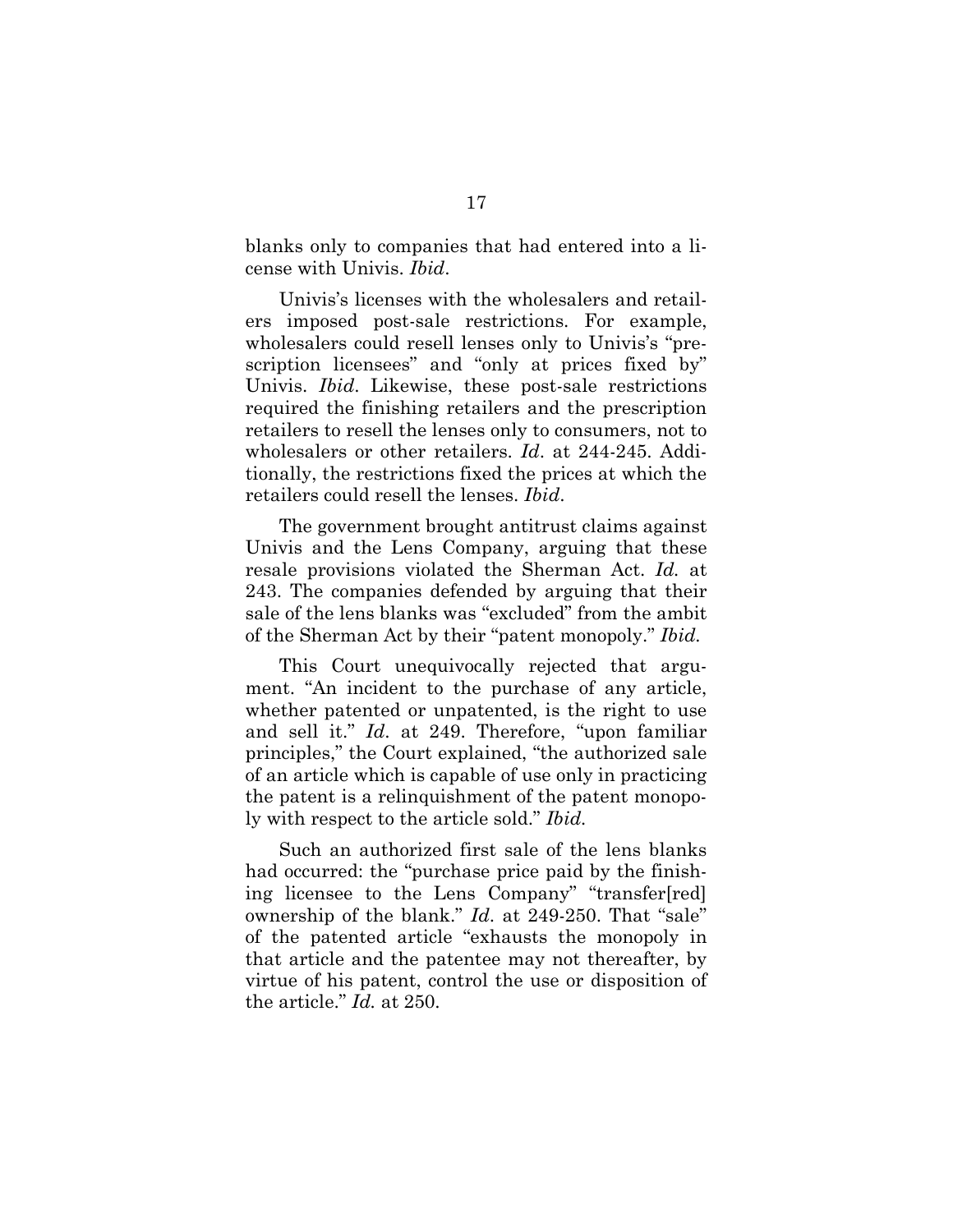The Court therefore held that the post-sale restrictions imposed by Univis, including the conditions "fixing resale prices," "derive[] no support from the patent." *Id*. at 251. Because the patentee had "received his reward for the use of his invention by the sale of the article," the "patent law affords no basis for restraining the use and enjoyment of the thing sold." *Ibid*.; see also *id*. at 252 (the "first vending of any article manufactured under a patent puts the article beyond the reach of the monopoly which that patent confers").

*Univis* thus makes plain that a patentee may not enforce any patent-based post-sale restriction.

The court of appeals rested its contrary conclusion on its view that *Univis* excludes from enforceability under the Patent Act only a post-sale restriction that *independently* violates the antitrust laws. Pet. App. 54a. That misreads *Univis* and misunderstands the relationship between antitrust and patent law.

The *Univis* Court's holding with respect to exhaustion turned entirely on the legal rule that, following a first authorized sale, a patentee has "surrender[ed] his monopoly" and may not, therefore, exercise *any* patent-based restriction. 316 U.S. at 250. The Court never rested its patent exhaustion holding on a determination that the restrictions at issue violated the antitrust laws, nor did it hint that the antitrust status of the restrictions was relevant to its exhaustion analysis.

Nor would such analysis be proper. The "patent monopoly" is an exception to generally applicable antitrust laws, permitting a patentee "to control the price" of the *first* sale of patented articles. *Univis*,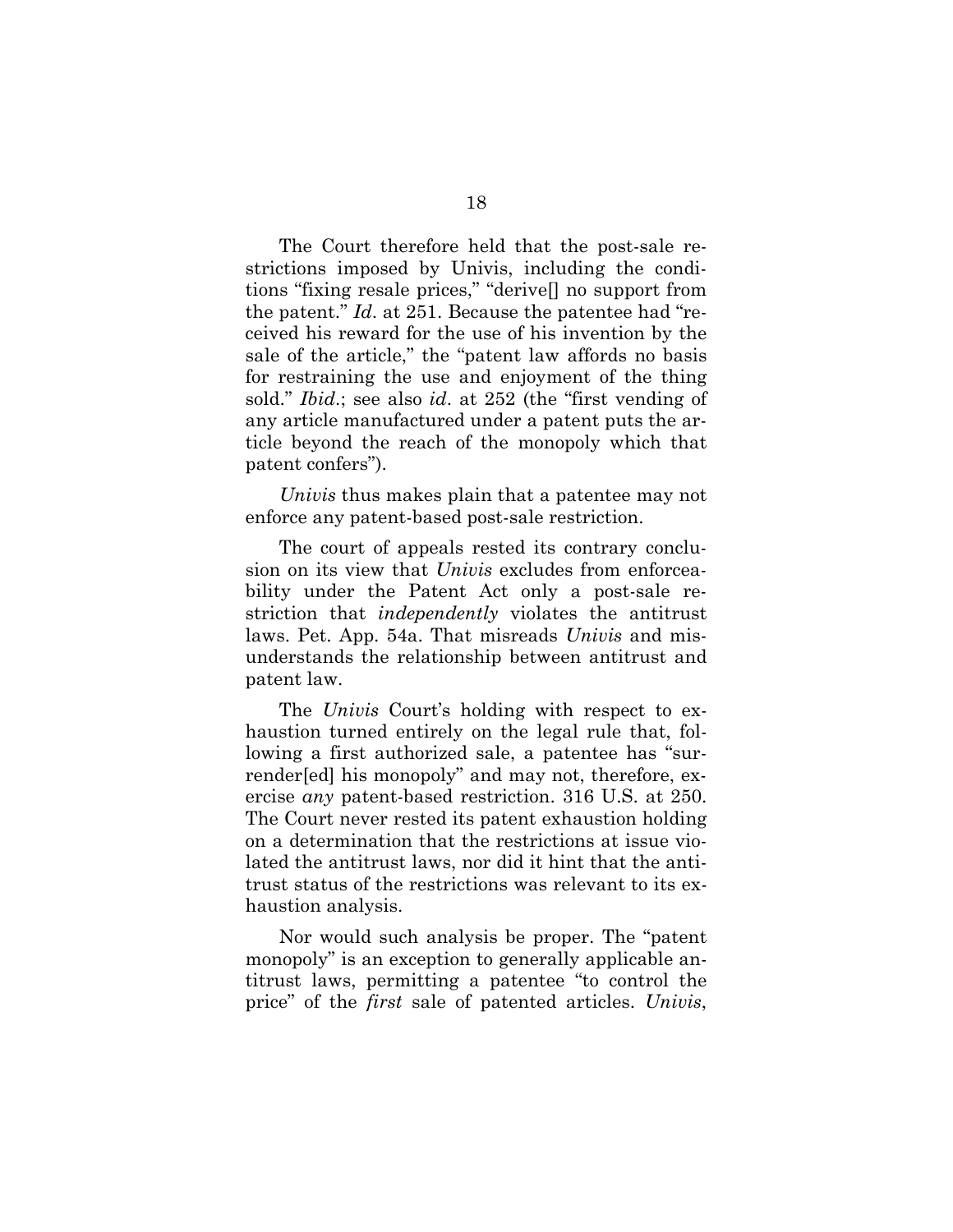316 U.S. at 251. It is only when the patentee "steps out of the scope of his patent rights and seeks to control and restrain those to whom he has sold his patented articles in their subsequent disposition of what is theirs, that he comes within the operation of the Anti-Trust Act." *United States* v. *Gen. Elec. Co.*, 272 U.S. 476, 485 (1926). See also, *e.g.*, *Walker Process Equip., Inc.* v. *Food Mach. & Chem. Corp.,* 382 U.S. 172, 177 (1965) ("A patent \* \* \* is an exception to the general rule against monopolies."); *United States* v. *Line Materials Co.,* 333 U.S. 287, 300 (1948).

The application of patent exhaustion is thus a question *antecedent* to application of the antitrust laws. That is how the Court approached the issue in *Univis*. It first held that Univis's patent monopoly did not permit the restrictions at issue and therefore did not insulate them from the operation of the antitrust law. Only then did the Court conclude that those restrictions indeed violated the antitrust laws.

The Federal Circuit majority also dismissed *Univis*'s clear holding as dicta. It asserted that the conclusion that *Univis* bars post-sale patent-based restrictions relies on "language in *Univis*" "taken out of context." Pet. App. 54a.

But *Univis*'s reasoning is not *dicta*; it was essential to this Court's holding. Indeed, the *Quanta* Court explained that "*Univis* governs this case"—and there was no claim in *Quanta* that the post-sale restriction at issue violated the antitrust laws. 553 U.S. at 631. The dissent below therefore properly criticized the majority for "characteriz[ing] the statement of the exhaustion rule in the Supreme Court cases as mere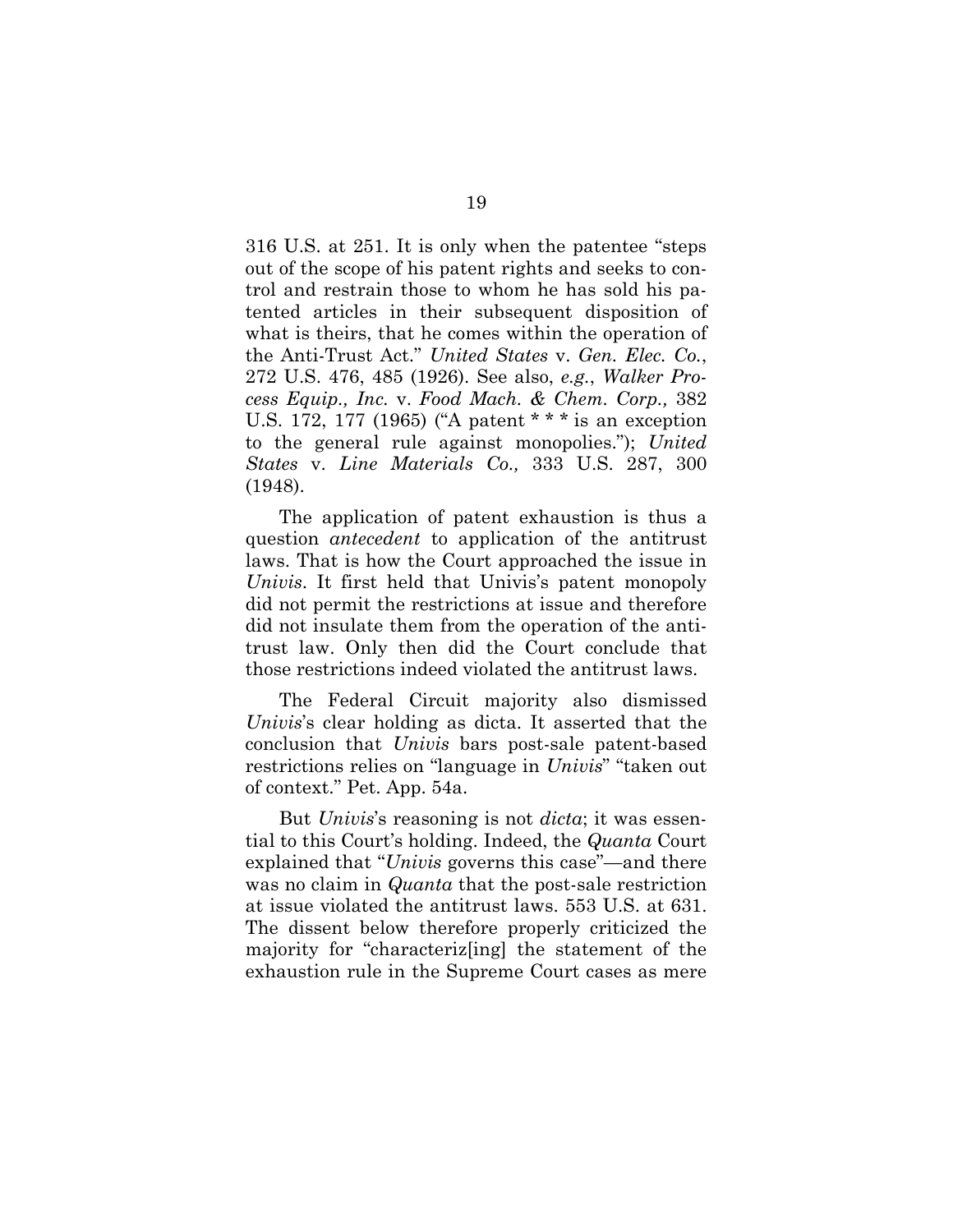dictum," given that "the cases impose no such qualification on the rule announced." Pet. App. 118a.<sup>3</sup>

For these reasons, *Univis* squarely precludes patentees from using the patent laws to enforce postsale restrictions.

b. This Court's decision in *Quanta* rests on the same conclusion as *Univis*.

The plaintiff, LG Electronics, owned patents relating to microprocessors and chipsets. 553 U.S. at 621-622. It licensed those patents to Intel, authorizing Intel to manufacture parts for sale. The License Agreement stipulated that third-party purchasers were not authorized to combine these parts "with items, components, or the like acquired … from sources other than a party hereto." *Id.* at 623. Additionally, a Master Agreement required Intel to provide purchasers of Intel microprocessors and chipsets with notice that LG Electronics' license "does not extend, expressly or by implication, to any product that you make by combining an Intel product with any non-Intel product." *Id*. at 624.

<sup>3</sup> The Federal Circuit majority also suggested that *Univis* considered solely a "vertical price-control restriction," not a resale bar. Pet. App. 54a. That is a distinction without a difference. If a patentee cannot control resale prices, it follows that a patentee cannot exercise the far greater control of barring resale entirely—which is what Lexmark purports to do here. (And, moreover, there is no principled distinction between a resale bar and a resale price restriction that fixes the price at an unreasonably high level.) In any event, the post-sale restrictions in *Univis included* a resale bar (*Univis*, 316 U.S. at 245-246), which was therefore addressed in the Court's conclusion that Univis could not "exercise *any* further control over the article sold." *Id*. at 252 (emphasis added).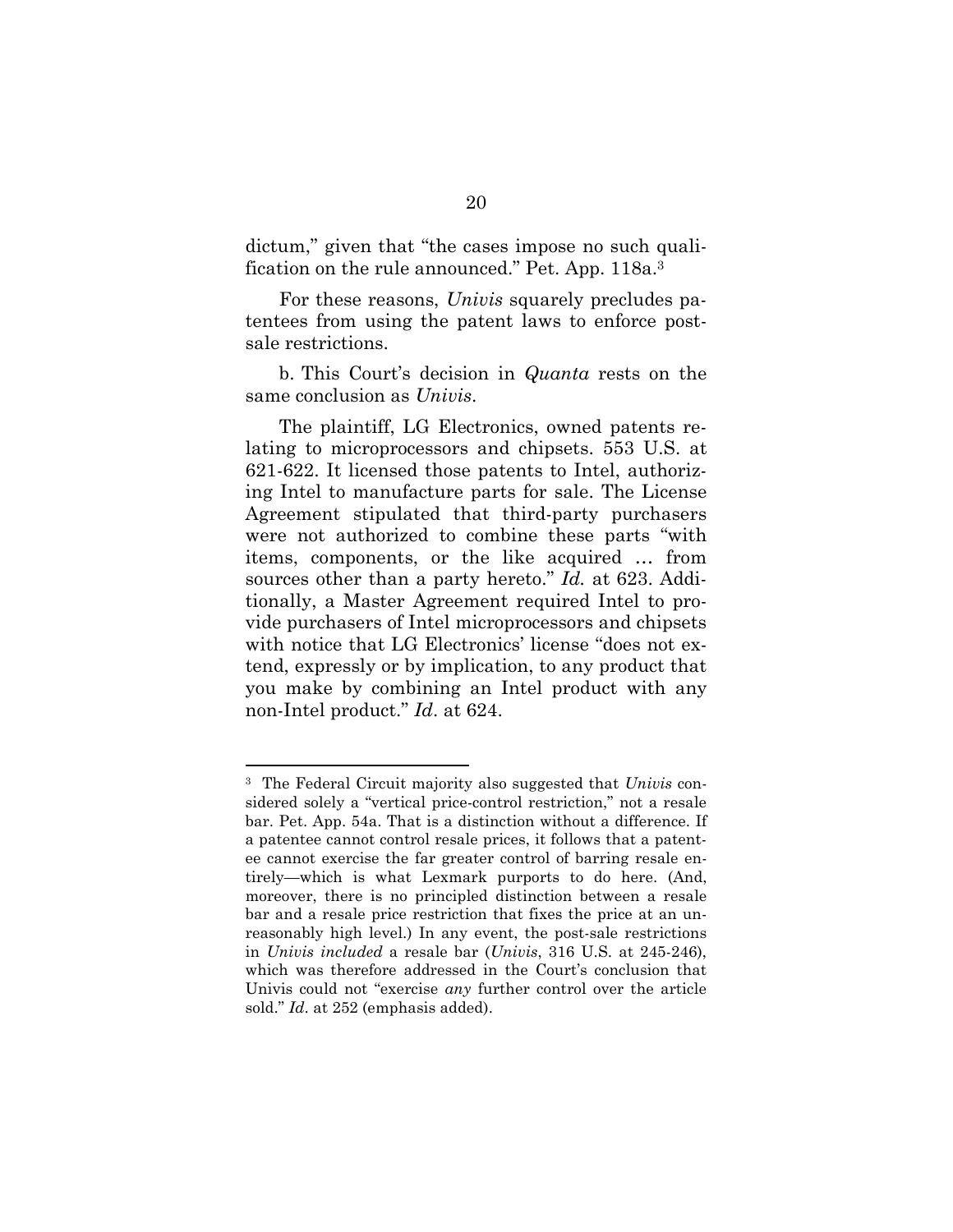Intel sold microprocessors and chipsets to Quanta Computer. *Ibid*. Intel informed Quanta of the post-sale restriction—"the notice required by the Master Agreement." *Ibid*. As the Federal Circuit put it, Intel's "sales were conditional"—and the court thus expressly relied on *Mallinckrodt*. *LG Elecs., Inc.* v. *Bizcom Elecs., Inc.*, 453 F.3d 1364, 1370 (Fed. Cir. 2006).

Quanta nonetheless "manufactured computers using Intel parts in combination with non-Intel memory and buses in ways that practice" LG Electronics' patents, in violation of the post-sale restriction. *Quanta*, 553 U.S. at 624. LG Electronics sued Quanta for patent infringement.

The Federal Circuit rejected Quanta's patent exhaustion defense on two grounds: it first concluded that patent exhaustion does not apply to method patents (*id*. at 625); second, it held that "an expressly conditional sale or license" does not trigger patent exhaustion. *Bizcom Elecs.*, 453 F.3d at 1369.

When the case reached this Court, LG Electronics defended the Federal Circuit's second holding at some length. It contended that Quanta was "barred from practicing the systems patents with non-Intel components" because the "sale was accompanied by express notice" of the putative post-sale restriction. Brief of Respondent at \*39, *Quanta Computer, Inc.* v. *LG Elecs., Inc.*, 2007 WL 4244683. LG Electronics argued that "[h]olders of a patent, like holders of any property, can sell distinct sticks from their bundle of property interests without losing the remainder"; therefore, it asserted that patentees "may impose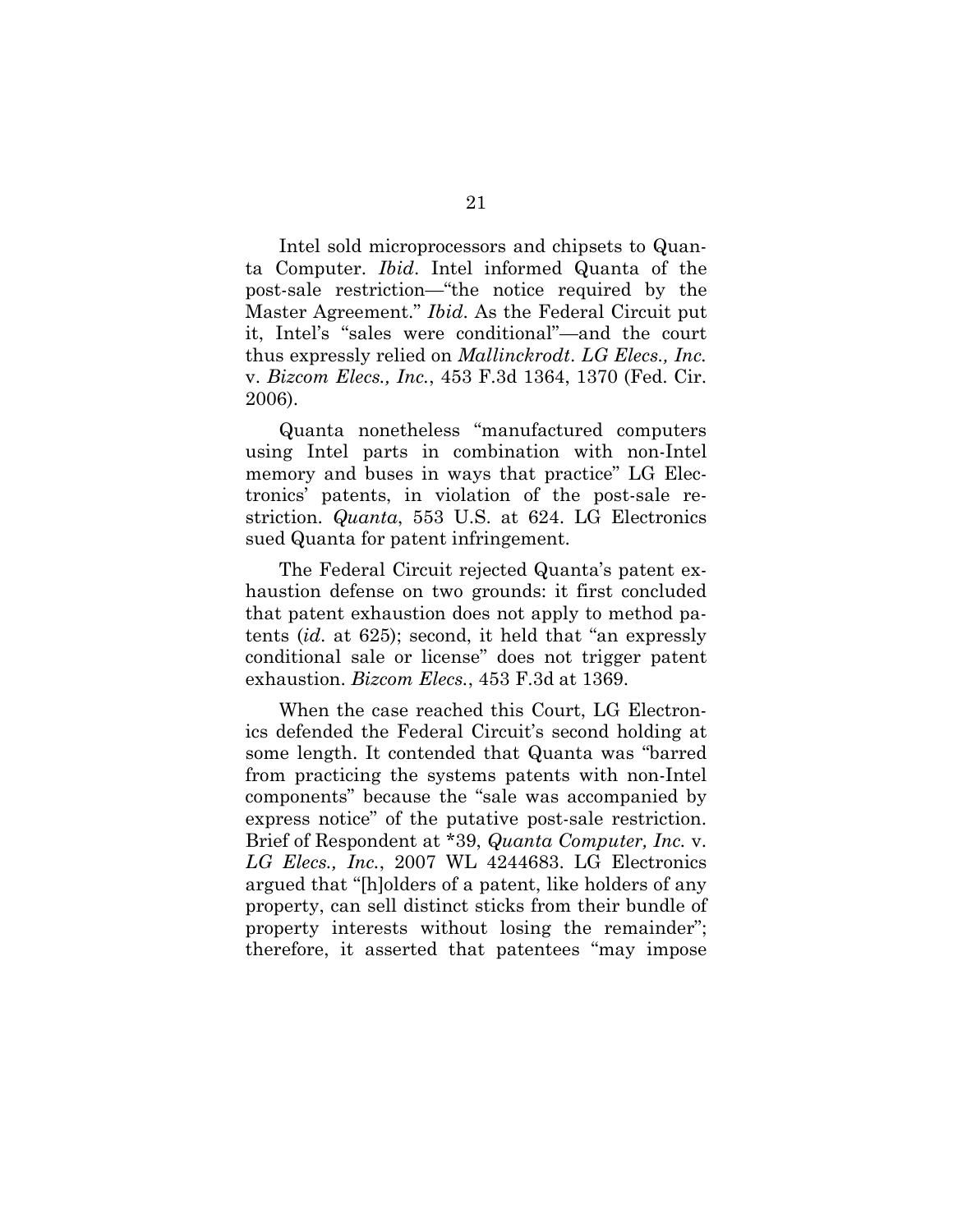reasonable conditions on sale of a patented article." *Id*. at \*42.<sup>4</sup>

This Court reversed, holding that Quanta was entitled to the exhaustion defense.

At the outset, the Court characterized "[t]he longstanding doctrine of patent exhaustion" in broad terms, stating that it "provid[es] that the initial authorized sale of a patented item terminates all patent rights to that item." *Quanta*, 553 U.S. at 625. The Court referenced *Adams* v. *Burke*, which it described as holding unenforceable "postsale restrictions" imposed by a patentee. *Quanta*, 553 U.S. at 625. And, although *A.B. Dick* "permitted postsale restrictions on the use of a patented article," *Quanta* noted that the "decision was short lived" and soon "explicitly overruled." *Quanta*, 553 U.S. at 625-626. The Court also relied in substantial measure on the discussion of first-sale exhaustion in *Univis*. *Id*. at 627-628.

Applying these precedents, the Court found that the sale of parts from Intel to Quanta was "authorized." *Id*. at 637. "Nothing" in the LG-Intel agreements restricted Intel's right to sell the microprocessors and chipsets "to purchasers who intend to com-

<sup>4</sup> LG Electronics' argument was narrower than Lexmark's argument here. LG Electronics recognized that the Court long ago rejected post-sale restrictions relating to "price controls," "geographic or temporal sales limitations," and "tying arrangements with unpatented products." Brief of Respondent at \*43. It attempted to distinguish its post-sale restriction as a limit on the "manner in which those purchasers can 'make' the systems," rather than a limit on the "selling" or "using" of a patented article. *Id*. at \*45. Here, by contrast, Lexmark seeks to impose restrictions on "selling or using."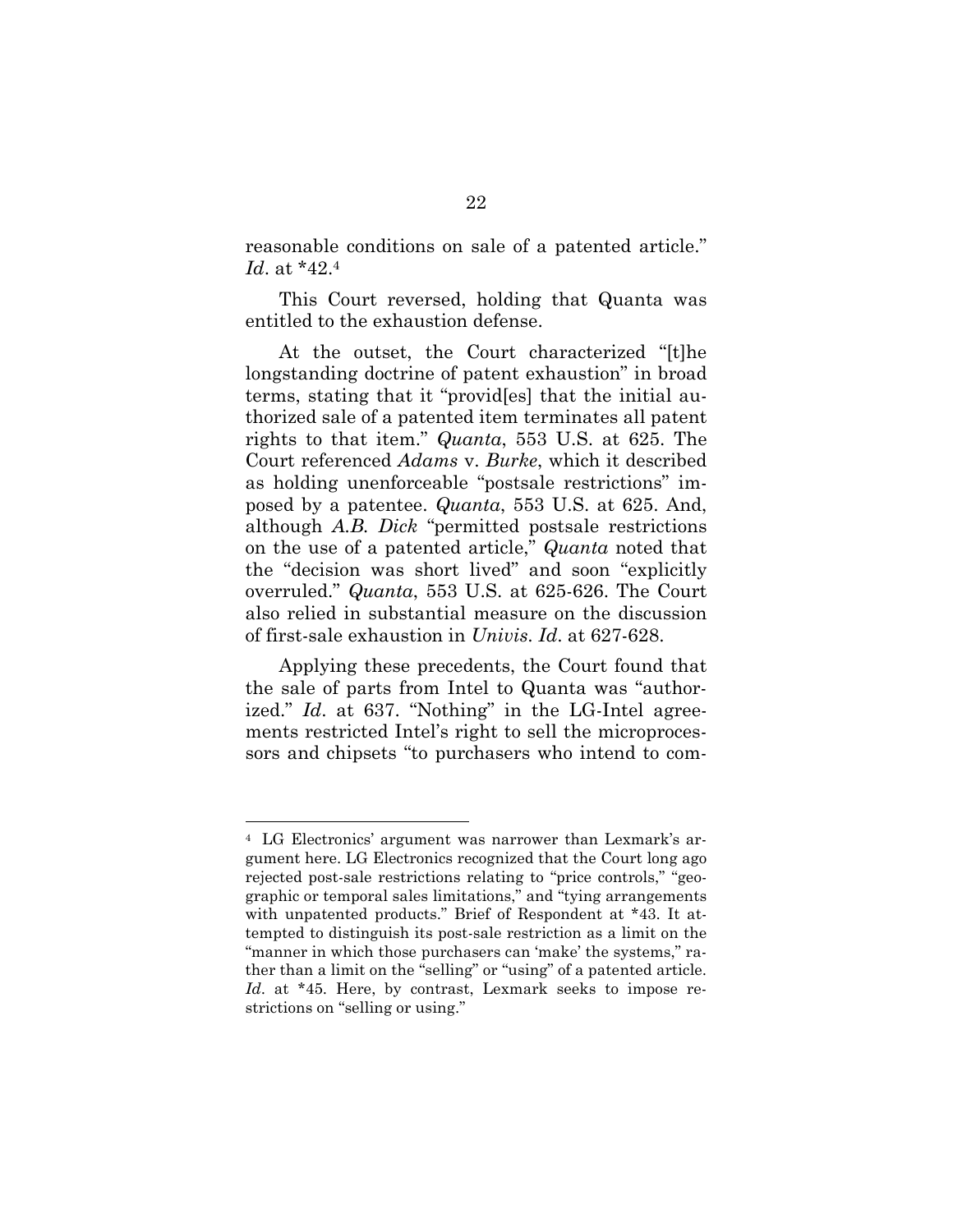bine them with non-Intel parts," like Quanta. *Id*. at 636.

This "authorized" sale, therefore, "triggered" patent exhaustion. *Ibid*. That was so notwithstanding the fact that Quanta "received the notice" imposing post-sale restrictions regarding permissible combinations of the parts. *Id*. at 624.

The Court thus rejected the "conditional sale" doctrine invoked by LG Electronics and endorsed by the Federal Circuit. Notwithstanding the putative post-sale restrictions, LG Electronics could "no longer assert its patent rights against Quanta" because the first "authorized sale" "prevents the patent holder from invoking patent law to control postsale use of the article." *Id*. at 638.

Courts and commentators broadly concluded that *Quanta* repudiated the "conditional sale" doctrine embraced by the Federal Circuit in *Mallinckrodt*. See, *e.g.*, *Ergowerx Int'l, LLC* v. *Maxell Corp. of Am.*, 18 F. Supp. 3d 430, 448 (S.D.N.Y. 2014) ("[T]here is a substantial argument that *Quanta sub silentio* overruled *Mallinckrodt.*"); *JVC Kenwood Corp.* v. *Arcsoft, Inc.*, 966 F. Supp. 2d 1003, 1010 n.1 (C.D. Cal. 2013) ("After *Quanta*, however, it is unclear to what extent the *Mallinckrodt* decision applies."); *Static Control Components, Inc.* v. *Lexmark Int'l, Inc.*, 615 F. Supp. 2d 575, 585 (E.D. Ky. 2009) ("*Quanta* overruled *Mallinckrodt sub silentio*.").<sup>5</sup>

<sup>5</sup> See also, *e.g.*, 12 Phillip E. Areeda & Herbert Hovenkamp, Antitrust Law 300, 301 n.15 (3d ed. 2012) ("To the extent that *Mallinckrodt* relaxed the first-sale doctrine, it was overruled by *Quanta Computer.*"); Alfred C. Server & William J. Casey, *Contract-Based Post-Sale Restrictions on Patented Products Following* Quanta, 64 Hastings L.J. 561, 596 (2013) ("The weight of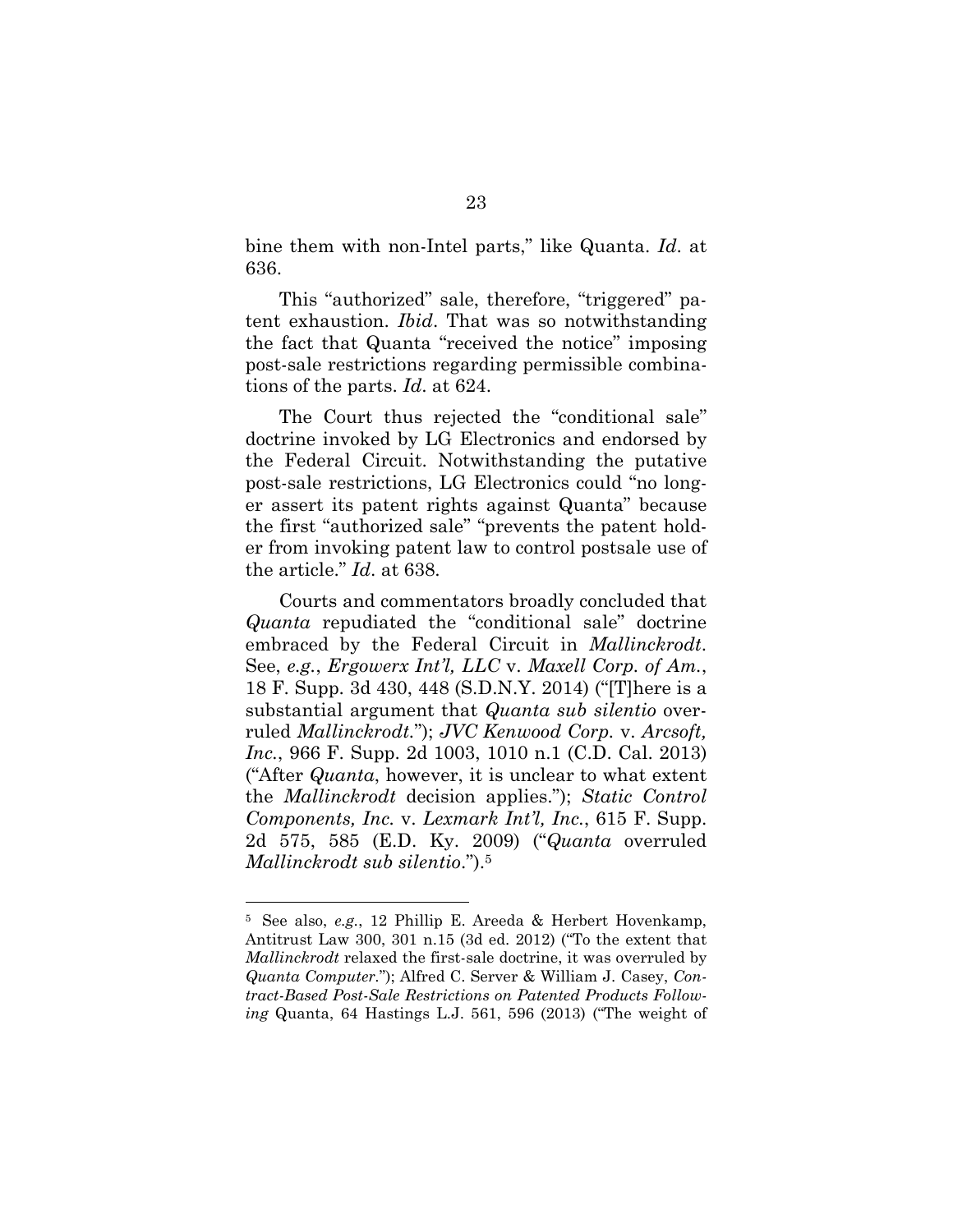As the dissenting judges below put it, "[t]he patent exhaustion doctrine, as stated by *Quanta*, admits of no exception." Pet. App. 114a (Dyk, J., dissenting); see also *id*. at 154a (district court in this case holding that "*Mallinckrodt* was overruled by *Quanta* sub silentio").

The Federal Circuit majority suggested that *Quanta* did not address the issue posed here because the articles were sold to Quanta by Intel, a licensee, rather than by the patentee. Pet. App. 30a-31a. But, as explained below in more detail (see pages 38-41, *infra*), patent exhaustion applies identically to sales by licensees and patentees.

The court of appeals also reasoned that *Quanta* did not address patent-based post-sale restrictions because this Court's opinion did not identify by name the leading Federal Circuit precedents (*Mallinckrodt* and *B. Braun Med., Inc.* v. *Abbott Labs.*). Pet. App. 32a. But this Court need not catalog the lower court decisions that its holding overturns—recognizing such reversal is a task for the lower courts.

*Quanta* is clear: the Federal Circuit relied on its "conditional sale" doctrine (*Bizcom Elecs.*, 453 F.3d

the evidence indicates that *Mallinckrodt*'s conditional sale doctrine was rejected in *Quanta*."); Herbert Hovenkamp, *Post-Sale Restraints and Competitive Harm: The First Sale Doctrine in Perspective*, 66 N.Y.U. Ann. Surv. Am. L. 487, 502 (2011) ("In its 2008 *Quanta* decision the Supreme Court unanimously rejected the Federal Circuit's approach and restored the first sale rule to its original broad scope."); Thomas G. Hungar, *Observations Regarding the Supreme Court's Decision in* Quanta Computer, Inc. v. LG Electronics, Inc*.*, 49 IDEA 517, 520 (2009) ("[T]he *Quanta* decision amounts to a sweeping reaffirmation of the Court's patent-exhaustion precedents and an implicit rejection of the exhaustion jurisprudence reflected in *Mallinckrodt*.").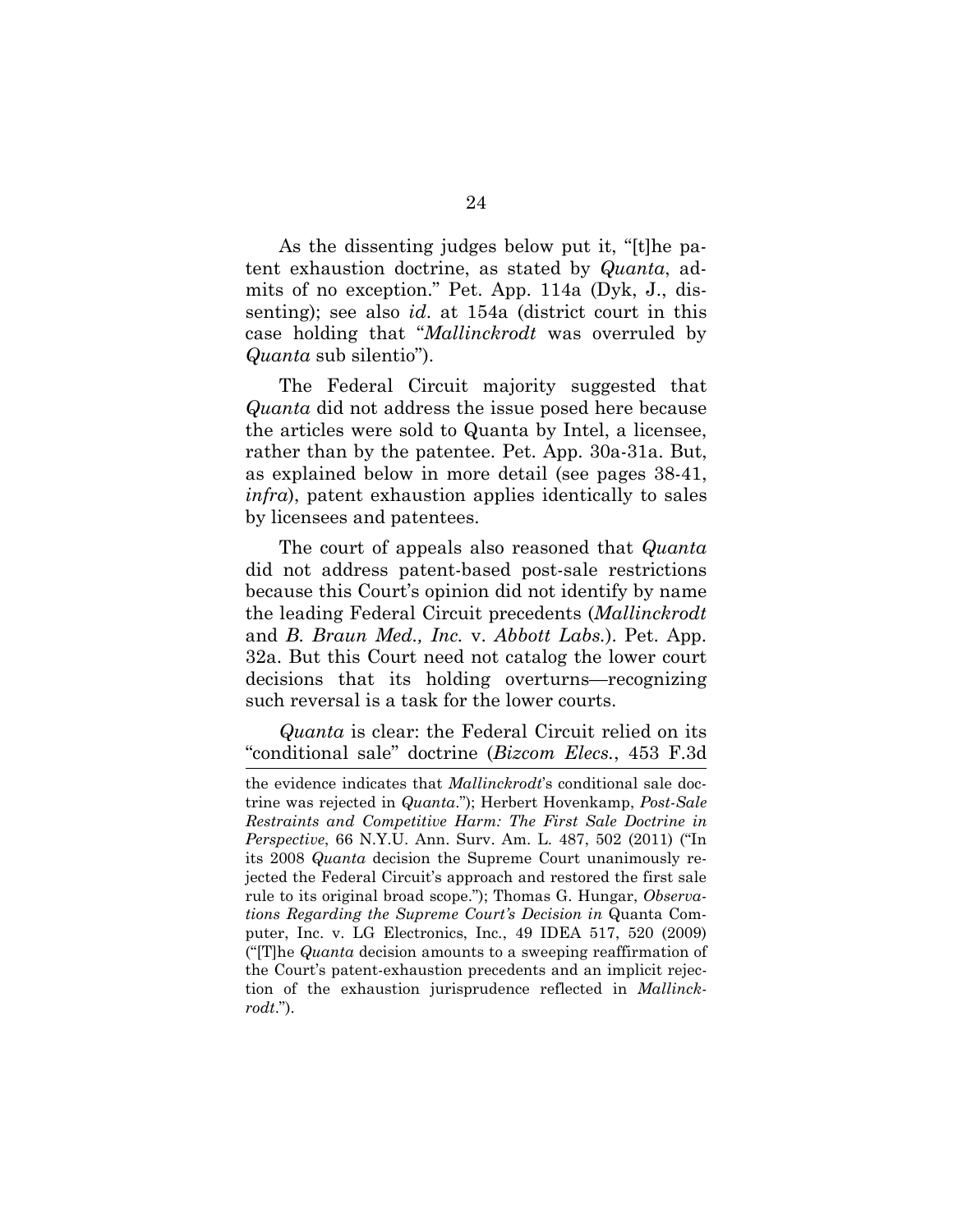at 1370), LG Electronics extensively defended the Federal Circuit's rationale in this Court, and the Court conclusively rejected it. *Quanta*, 553 U.S. at 637-638. That is why courts and commentators alike agree that *Quanta* precludes patent-based post-sale restrictions.

#### *2. A long line of this Court's decisions rejects post-sale restrictions.*

*Univis* and *Quanta* by themselves demonstrate why the Federal Circuit majority's post-sale restriction rule cannot stand—but those decisions do not stand alone. To the contrary, the Court's consistent holdings since the 1850s, other than the short-lived deviation in *A.B. Dick*, reject attempts by patentees to use patent law to enforce post-sale restrictions.

a. The Court's earliest articulations of the patent exhaustion doctrine appear in cases in which, following the sale of a patented article, Congress extended the length of a patent's term. The patentee argued that it could bar the purchaser from using the article during the term extension.

In *Bloomer* v. *McQuewan*, 55 U.S. at 547-548, Bloomer "purchased the right to construct and use" patented planing machines. Subsequent to his purchase, acts of Congress extended the length of the patent. The patentee asserted that the original purchase allowed Bloomer to use the machine only during the original term of the patent and not during the period of the extension. *Ibid*.

The Court rejected that argument, concluding that patent exhaustion barred the patentee's claim. Once "the machine passes to the hands of the purchaser, it is no longer within the limits of the monop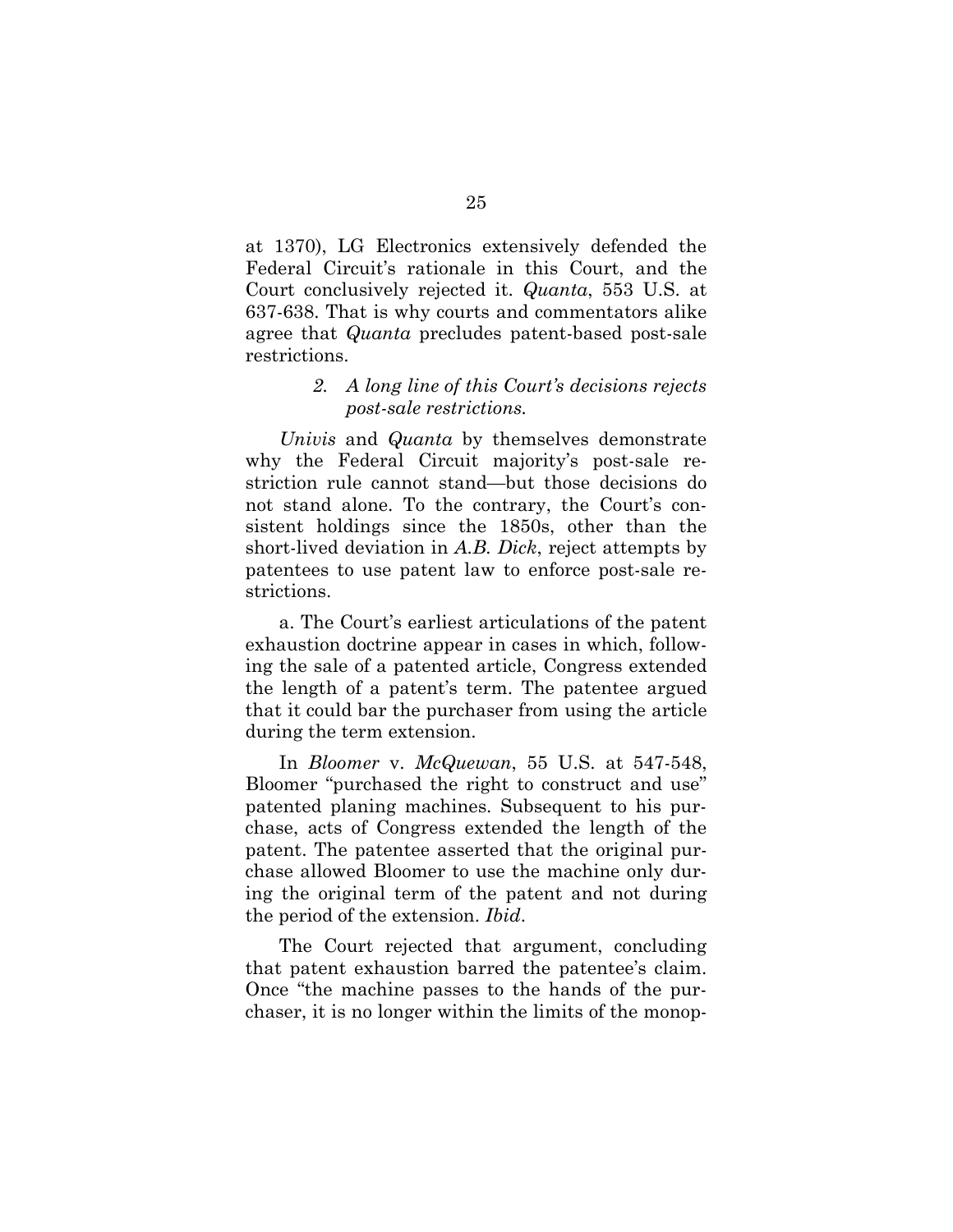oly. It passes outside of it, and is no longer under the protection of the act of Congress." *Id*. at 549. If the patentee's rights in that article are infringed, "he must seek redress in the courts of the State, according to the laws of the State"—that is, via tort or contract law—and "not \* \* \* under the law of Congress granting the patent." *Id.* at 549-550.

Similarly, in *Millinger*, 68 U.S. at 351, the Court confirmed that when a "patented machine rightfully passes from the patentee to the purchaser, or from any other person by him authorized to convey it" that is, when there is an authorized first sale—"the machine is no longer within the limits of the monopoly." Thus, "[b]y a valid sale and purchase the patented machine becomes the private individual property of the purchaser, and is no longer specially protected by the laws of the United States." *Ibid*. See also *Chaffee* v. *Bos. Belting Co.*, 63 U.S. (22 How.) 217, 223 (1859) (Following an authorized sale, a patented article "passes outside of the monopoly, and is no longer under the peculiar protection granted to patented rights.").

b. Subsequently, the Court refused to enforce under the patent laws post-sale restrictions on the purchaser's use of the article.

In *Adams* v. *Burke*, 84 U.S. 453, 453-454 (1873), the patentee authorized Lockhart & Seelye to manufacture and sell patented coffin-lids within a ten mile radius of Boston. *Ibid*. Such geographic restrictions were then a common means of subdividing a patentee's rights. *Id.* at 459 (Bradley, J., dissenting).

Burke, an undertaker, purchased a patented lid from Lockhart & Seelye in Boston, but used it outside the geographic radius. *Id*. at 454-455. The pa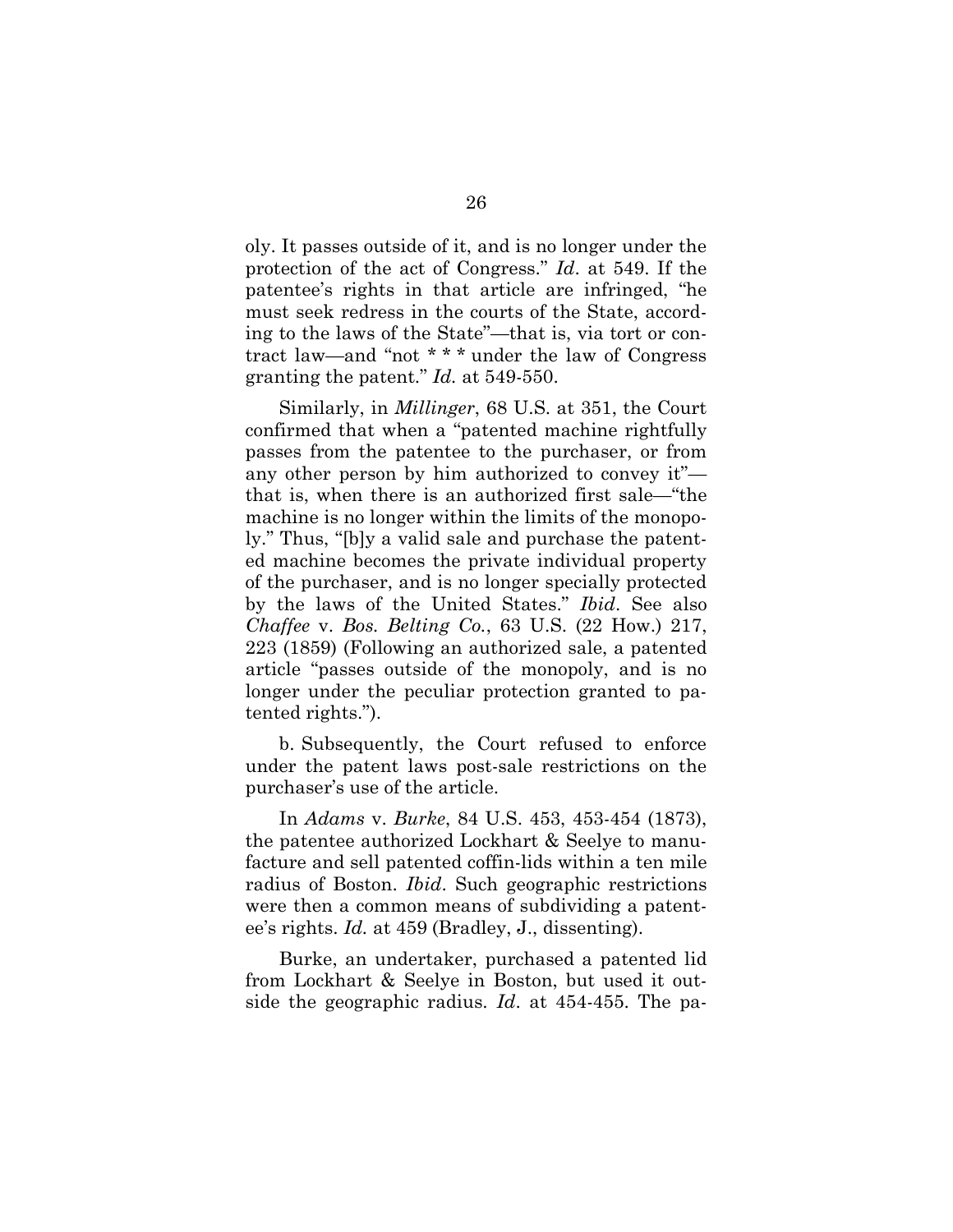tentees sued, and this Court rejected the patent claim—concluding that patent exhaustion protected Burke's use. *Id*. at 456-457.

The Court's decision turned on the fact that Lockhard & Seelye's sale to Burke, made within the geographic radius specified in the license, was authorized. *Ibid*. Once a patented article is "lawfully made and sold, there is no restriction on [its] *use* to be implied for the benefit of the patentee or his assignees or licensees." *Id*. at 457. The coffin lids, following the first authorized sale, "passe[d] without the limit of the monopoly" (*id*. at 456), and Burke "acquired the right to this use of [them] freed from any claim of the patentee, though purchased within the ten-mile circle and used without it." (*id*. at 457).

Subsequently, in *Keeler*, 157 U.S. 659, the Court applied the same rationale in holding that a patentbased post-sale restriction does not limit a purchaser's right to resell a patented good. Keeler purchased patented beds in Michigan, from a seller authorized to sell only in Michigan; Keeler then resold the beds in Boston. *Id*. at 659. Keeler was protected by patent exhaustion because "the purchase of the article from one authorized by the patentee to sell it[] emancipates such article from any further subjection to the patent throughout the entire life of the patent." *Id*. at 666.

The Court noted that whether a patentee could "protect himself" via "special contracts brought home to the purchasers" was not an issue before it. *Ibid*. 6

<sup>6</sup> The defendant in *Keeler* had suggested that the patentee could have protected itself by placing a notice on the article that it was "Not to be used or resold in [blank]." Br. for Appellants at 7-8, *Keeler*, 157 U.S. 659.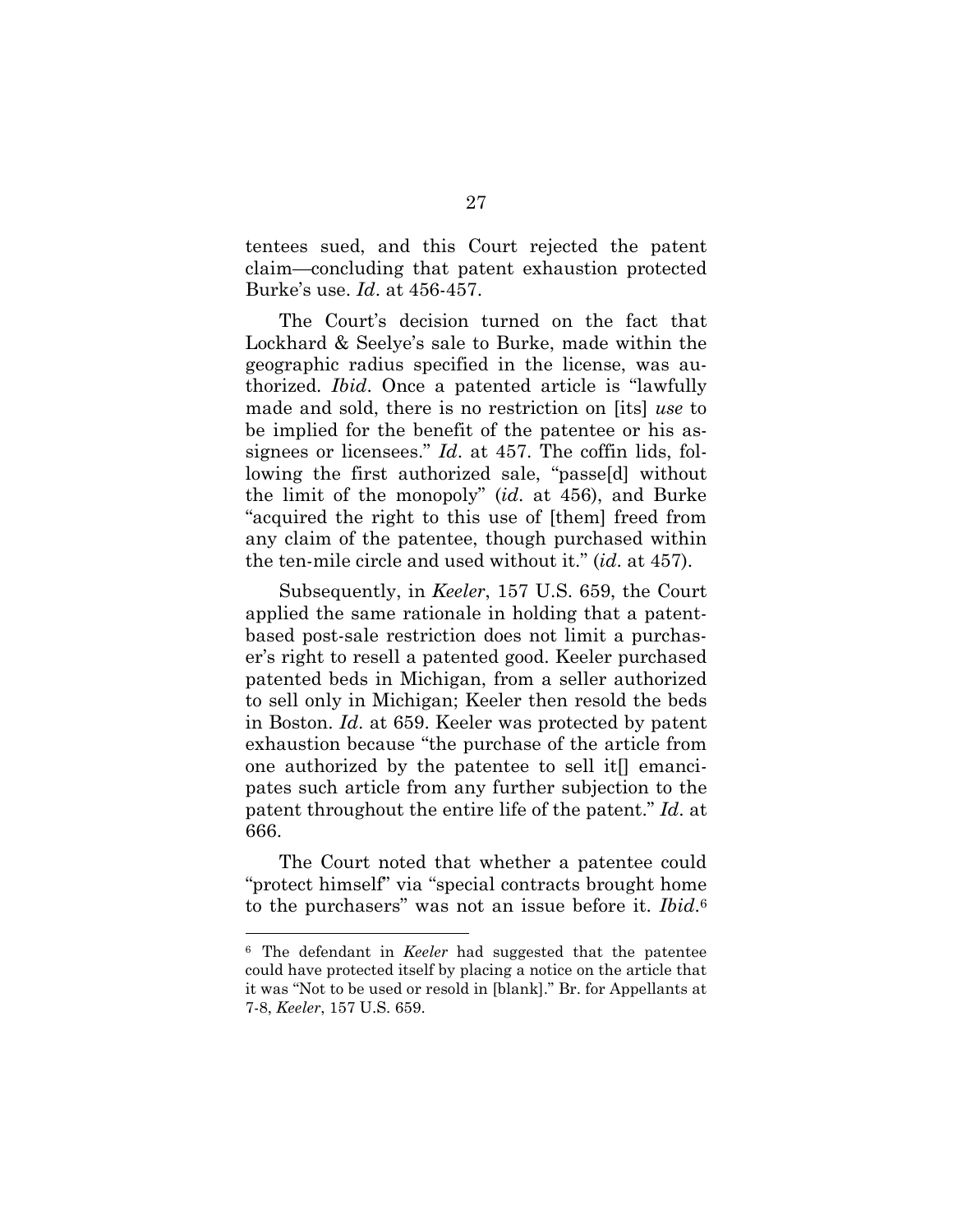Crucially, however, the Court explained that it was "obvious that such a question would arise as a question of contract, and not as one under the inherent meaning and effect of the patent laws." *Ibid*; accord, *Jackson* v. *Vaughan*, 73 F. 837, 843 (C.C.N.D. Cal. 1896) (whether geographical limitation could be enforced against purchaser is a "question of contract").

In *Morgan Envelope Co.* v. *Albany Perforated Wrapping Paper Co.*, 152 U.S. 425, 430 (1894), the patent related to a special fixture for dispensing toilet paper. The patentee sold the fixtures with a postsale restriction—"the understanding that their paper would be subsequently purchased" from the patentee. *Id*. at 432. But the defendants purchased the patented fixtures and, notwithstanding this condition, resold them with the defendants' own brand of toilet paper. *Id*. at 431.

Patent exhaustion, this Court held, barred the patentee from claiming patent infringement. The "original sale by the patentee" caused the fixtures to "pass[] out of the limits of the monopoly." *Id*. at 432. "The patentee having once received his royalty upon such device, he cannot treat the subsequent seller or user as an infringer." *Ibid.* The post-sale restriction was unenforceable.

> *3. The Court's repudiation of* A.B. Dick *confirms that post-sale restrictions cannot be enforced through the patent laws.*

In *Henry* v. *A.B. Dick Co.*, 224 U.S. 1 (1912), the Court briefly reversed course. But its quick decision to overrule that precedent provides further confirmation that the exhaustion doctrine bars the use of patent law to enforce post-sale restrictions.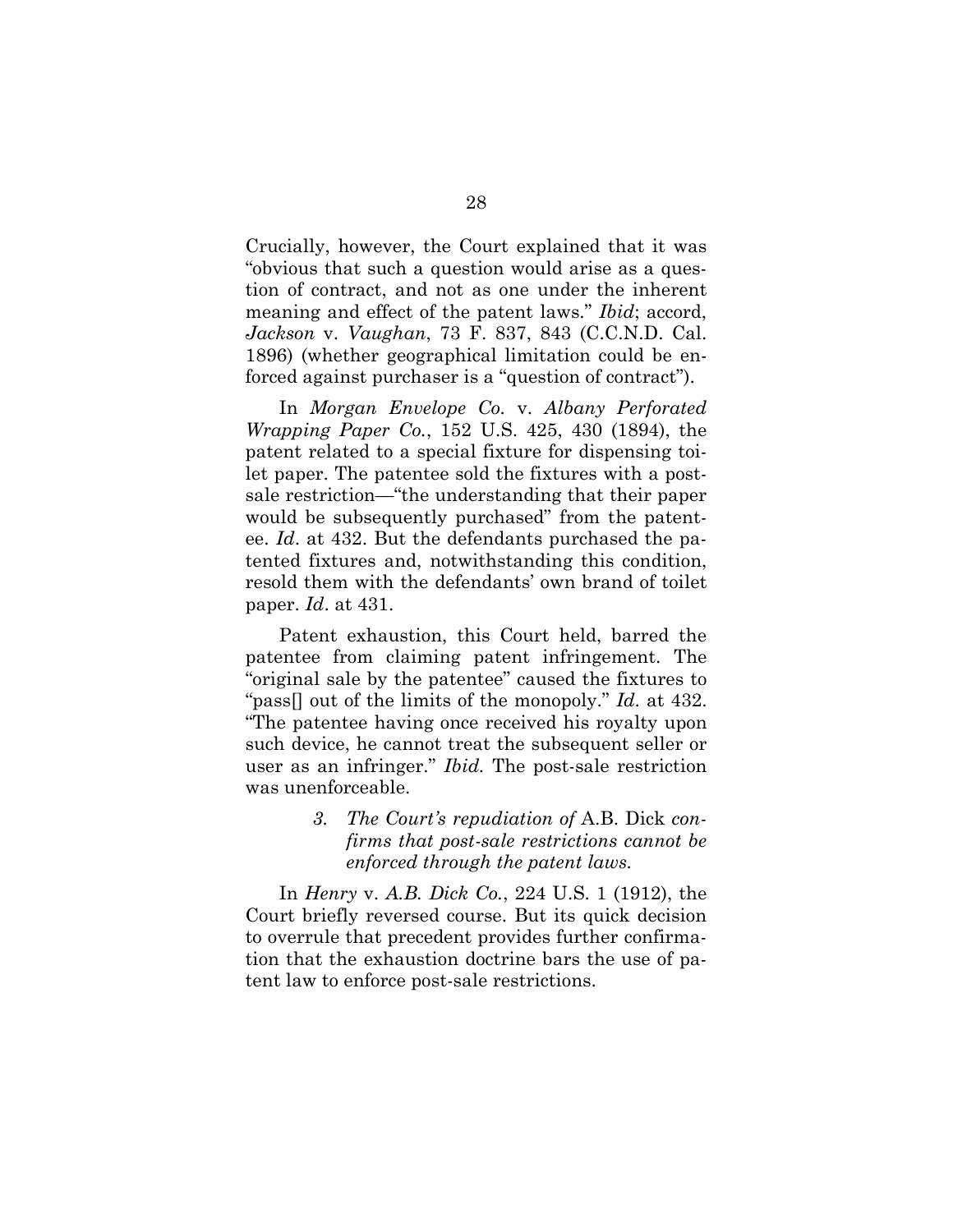The patentee in *A.B. Dick* sold a patented mimeograph machine with a "License Restriction" requiring purchasers to use the machine with only the patentee's brand of paper and ink. *Id*. at 11. After the defendant sold its own brand of ink to an owner of a patented mimeograph, the patentee brought suit, alleging contributory patent infringement. *Ibid*.

The Court, dividing four to three, held this postsale restriction enforceable. The Court reasoned that "if the right of use be confined by specific restriction, the use not permitted is necessarily reserved to the patentee." *Id*. at 24. And, "[i]f that reserved control of use of the machine be violated, the patent is thereby invaded." *Id*. at 25. This stemmed, the Court explained, from its view that there is a "right to sever ownership and use" with respect to patented articles. *Ibid*.

Three Justices dissented. They explained that patent exhaustion's prohibition on post-sale restrictions was a "settled rule," "established by so many decisions." 224 U.S. at 68 (White, J., dissenting).

*A.B. Dick* "aroused a storm of protest from the public." Floyd L. Vaughan, *Economics of Our Patent System* 117 (1925). Almost immediately, the Court limited the decision, holding that a "packaging notice that set a minimum retail price for a patented tonic, *Bauer & Cie* v. *O'Donnell*, 229 U.S. 1, 8 (1913), and a purported 'License Notice' that operated to fix the price at which phonographs could be resold, [*Straus*, 243 U.S. at 500-501], were not enforceable under the patent laws." Pet. App. 111a n.2 (dissenting opinion).

Then, just five years after handing down the *A.B. Dick* ruling, the Court expressly overruled it in *Mo-*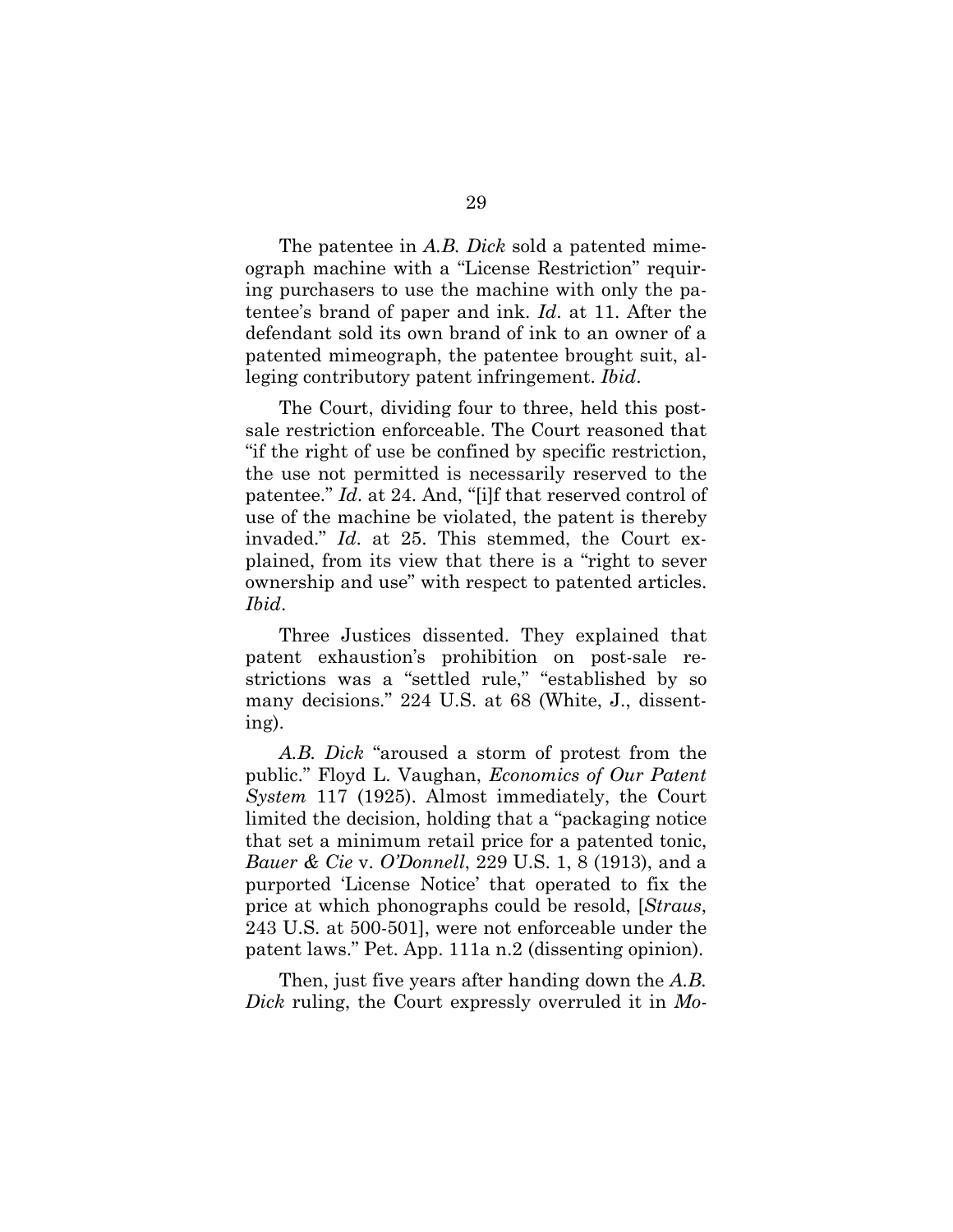#### *tion Picture Patents Co.* v. *Universal Film Manufacturing Co.*, 243 U.S. 502 (1917).

There, the patentee authorized Precision Machine Company to sell patented film projectors; the patentee required that the sales agreement contain a "restriction and condition" limiting the projector's use to film reels embodying the patentee's separate patent. *Id*. at 506-507. The defendant, however, purchased a patented protector and used it with other film reels, in violation of the post-sale restriction. *Id*. at 507-508.

Repudiating the logic of *A.B. Dick*, the Court explained that "[t]he extent to which the use of the patented machine may validly be restricted \* \* \* is a question outside the patent law." *Id.* at 509. The Court rejected the view "that, since the patentee may withhold his patent altogether from public use, he must logically and necessarily be permitted to impose any conditions which he chooses." *Id.* at 514. Following the sale of the patented article, the patentee may not "subject" patented goods "to conditions as to use or royalty to be paid." *Id.* at 516.

The Court held—contrary to *A.B. Dick*—that a patentee's rights are "exhausted by a single, unconditional sale, the article sold being thereby carried outside the monopoly of the patent law and rendered free of *every* restriction which the vendor may attempt to put upon it." *Ibid.* (emphasis added). The Court explicitly stated that *A.B. Dick* "must be regarded as overruled." *Id.* at 518. See also *Quant*a, 553 U.S. at 626 ("the Court explicitly overruled *A.B. Dick*").

In sum, *A.B. Dick* rested on an understanding of the divisibility of rights to use patented articles that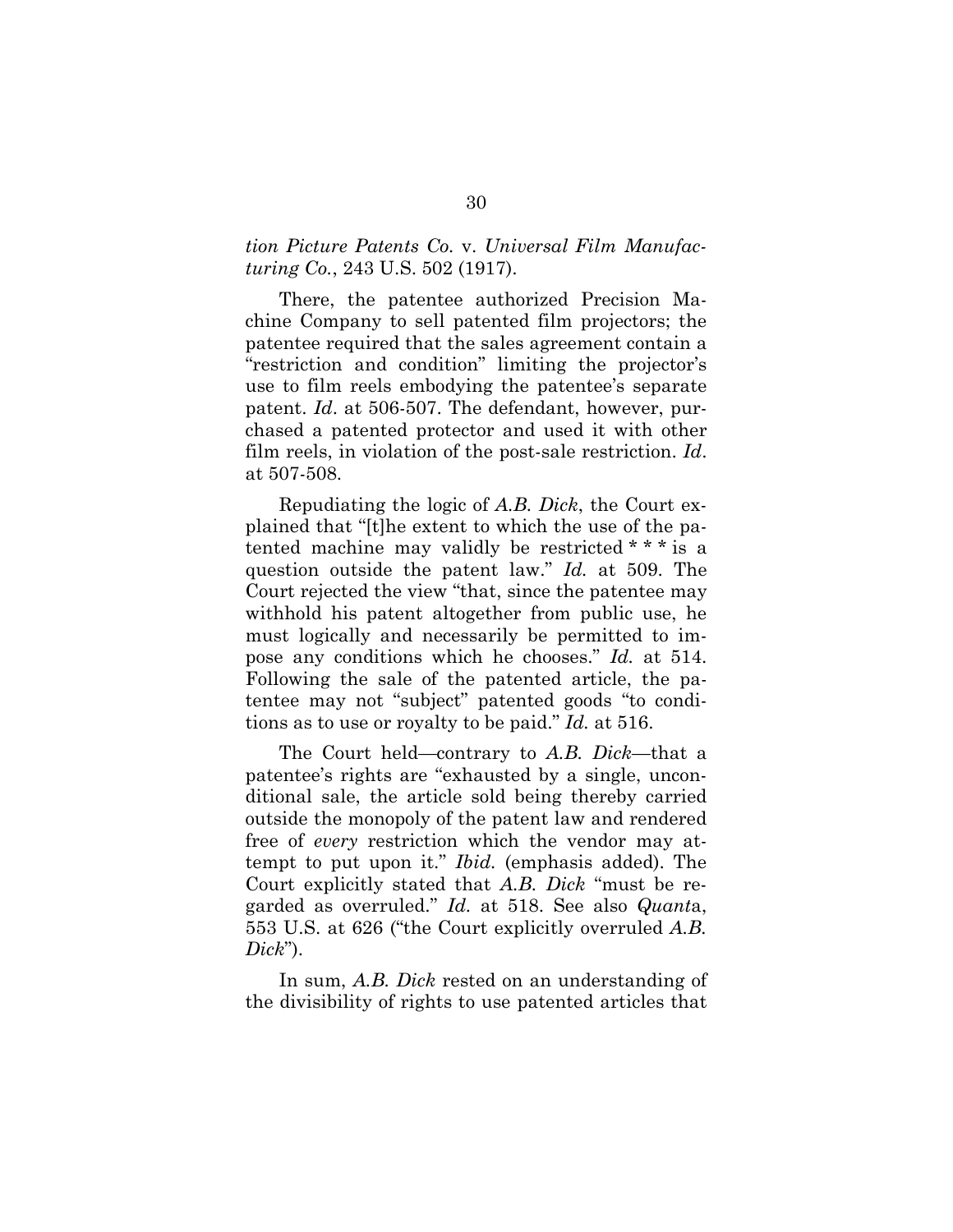*Motion Picture Patents* expressly rejected. See 6 *Moy's Walker on Patents* § 19:21 (4th ed. 2016) (explaining that the Court rejected the view "that the patent owner could divide title in a patented article at will").

After *A.B. Dick*, the Court consistently refused to permit the enforcement of post-sale restrictions under the patent laws. In *Boston Store of Chicago* v. *American Graphophone Co.*, 246 U.S. 8, 25 (1918), the Court held that "one who had sold a patented machine \* \* \* could not by qualifying restrictions as to use keep under the patent monopoly a subject to which the monopoly no longer applied." *Motion Picture Patents*, the Court recognized, resolved "the *general* question of the power of the patentee to sell and yet under the guise of license or otherwise to put restrictions which in substance were repugnant to the rights which necessarily arose from the sale which was made." *Id*. at 24. The Court therefore concluded that a post-sale restriction fixing resale prices was not enforceable via the patent laws. *Id*. at 25.

By 1926, the Court considered it "well settled" that "where a patentee makes the patented article, and sells it, he can exercise no future control over what the purchaser may wish to do with the article after his purchase." *United States* v. *Gen. Elec. Co.*, 272 U.S. 476, 489 (1926). And the rule has remained fixed ever since. See, *e.g.*, *United States* v. *Line Materials Co.*, 333 U.S. 287, 300 (1948) (noting "the fixed rule that a sale of the patented article puts control of the purchaser's resale price beyond the power of the patentee"); *Ethyl Gasoline Corp.* v. *United States*, 309 U.S. 436, 457 (1940) ("[B]y the authorized sales of the fuel by refiners to jobbers the patent monopoly over it is exhausted, and after the sale neither appel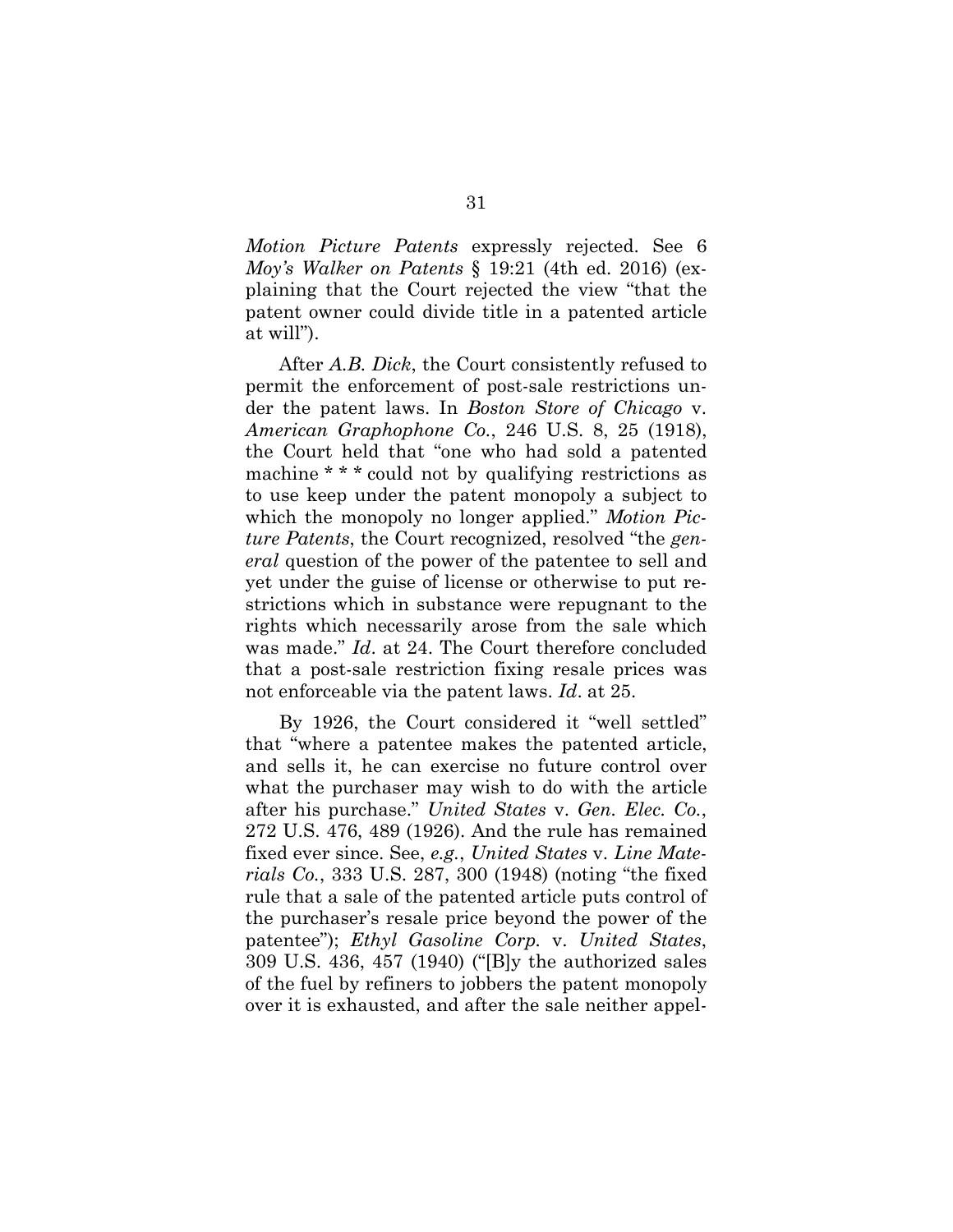lant nor the refiners may longer rely on the patents to exercise any control over the price at which the fuel may be resold."); *United States* v. *United Shoe Mach. Co. of N.J.*, 247 U.S. 32, 58 (1918) (A patentee "cannot grant the title" to a patented article yet "retain the incidents of it.").

This Court's express repudiation of *A.B. Dick* and its continued adherence to that position provides further confirmation that the decision below—which would resurrect *A.B. Dick*'s discredited rule—is manifestly wrong. See Pet. App. 110a-111a ("The holding of *A.B. Dick \* \* \** is the same as \* \* \* the majority's holding in this case.").

> *4.* Mitchell *v.* Hawley*'s reference to "conditions" does not authorize post-sale restrictions.*

The court of appeals rested its contrary interpretation of this Court's precedents on language in *Mitchell* v. *Hawley*, 83 U.S. 544, 548 (1872)—and repeated in subsequent opinions—relating to sales "with or without conditions." Pet. App. 38a-39a, 42a-43a, 50a. In discussing patent exhaustion, the *Mitchell* Court explained:

Sales of the kind may be made by the patentee with or without conditions, as in other cases, but where the sale is absolute, and without any conditions, the rule is well settled that the purchaser may continue to use the implement or machine purchased until it is worn out, or he may repair it or improve upon it as he pleases, in same manner as if dealing with property of any other kind.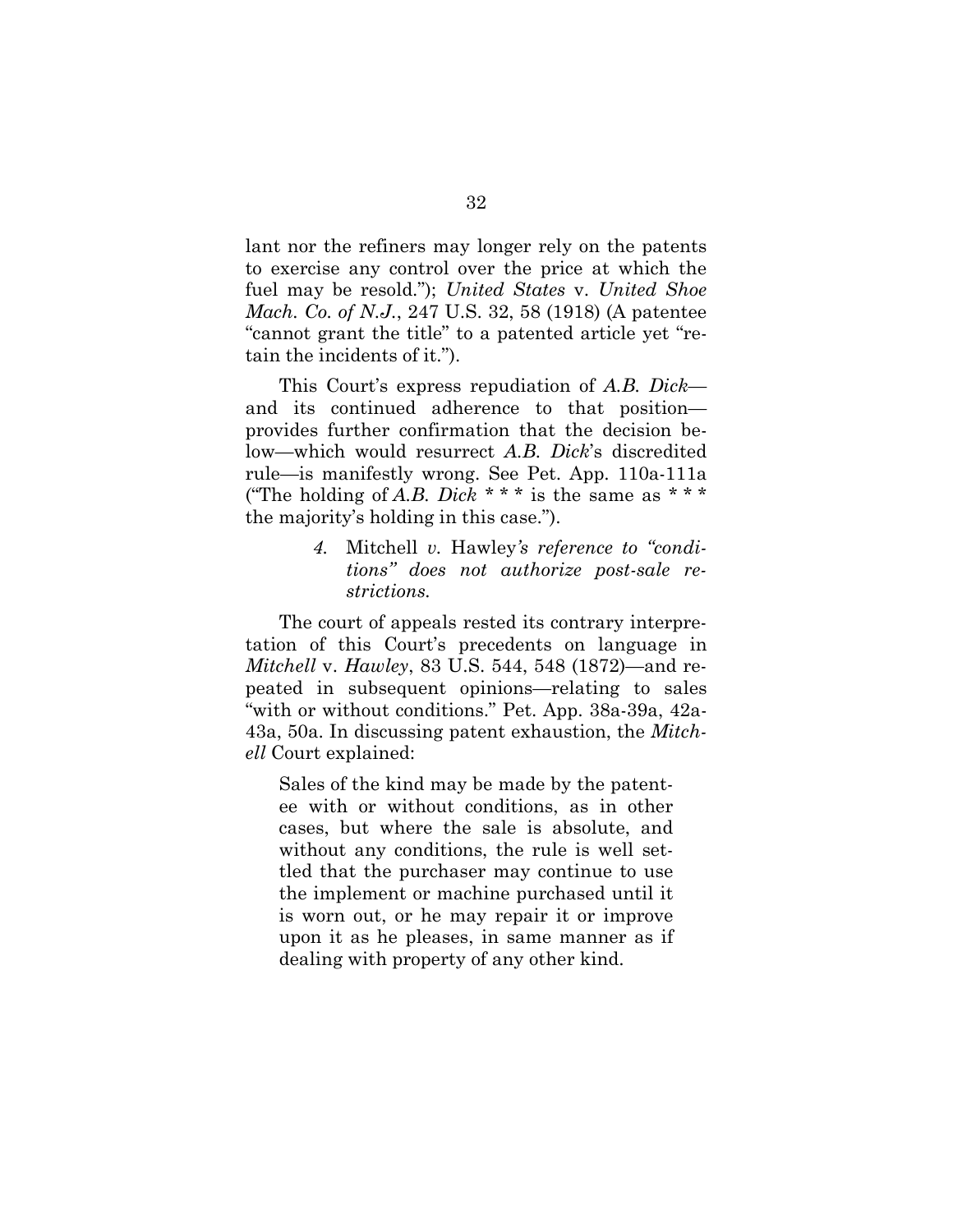*Ibid*. See also *Motion Picture Patents*, 243 U.S. at 516 (exhaustion triggered by "a single, unconditional sale").

The Federal Circuit, and Lexmark, seize upon the reference to a sale that is "absolute, and without any conditions"—and assert that a sale agreement imposing post-sale restrictions on use of the patented article is "conditional" and not "absolute," and therefore falls outside the exhaustion doctrine. Cert. Opp. 8.

This argument rests on an erroneous interpretation of *Mitchell*'s reference to a "sale [that] is absolute, and without any conditions."

As the dissent below explained (Pet. App. 114a-116a), a "conditional sale" was understood at the time (and is understood today) as a sale that is contingent upon—and thus not complete until—the satisfaction of a specified condition. *Mitchell*'s reference to a sale "without any conditions" thus meant a sale in which title had been transferred, either because there was no condition precedent to transfer (an "absolute" sale) or because the condition precedent had been satisfied.

*Mitchell*'s holding, therefore, is that if title has not yet transferred to the purchaser, there is no completed sale that triggers exhaustion. *Mitchell* does not address the situation presented here, and in all of the cases just discussed—in which title has transferred and the patentee is attempting to enforce a post-sale restriction via patent law.

Black's Law Dictionary—which dates the term to the eighteenth century, defines a "conditional sale" as a "sale in which the buyer gains immediate possession but the seller retains title until the buyer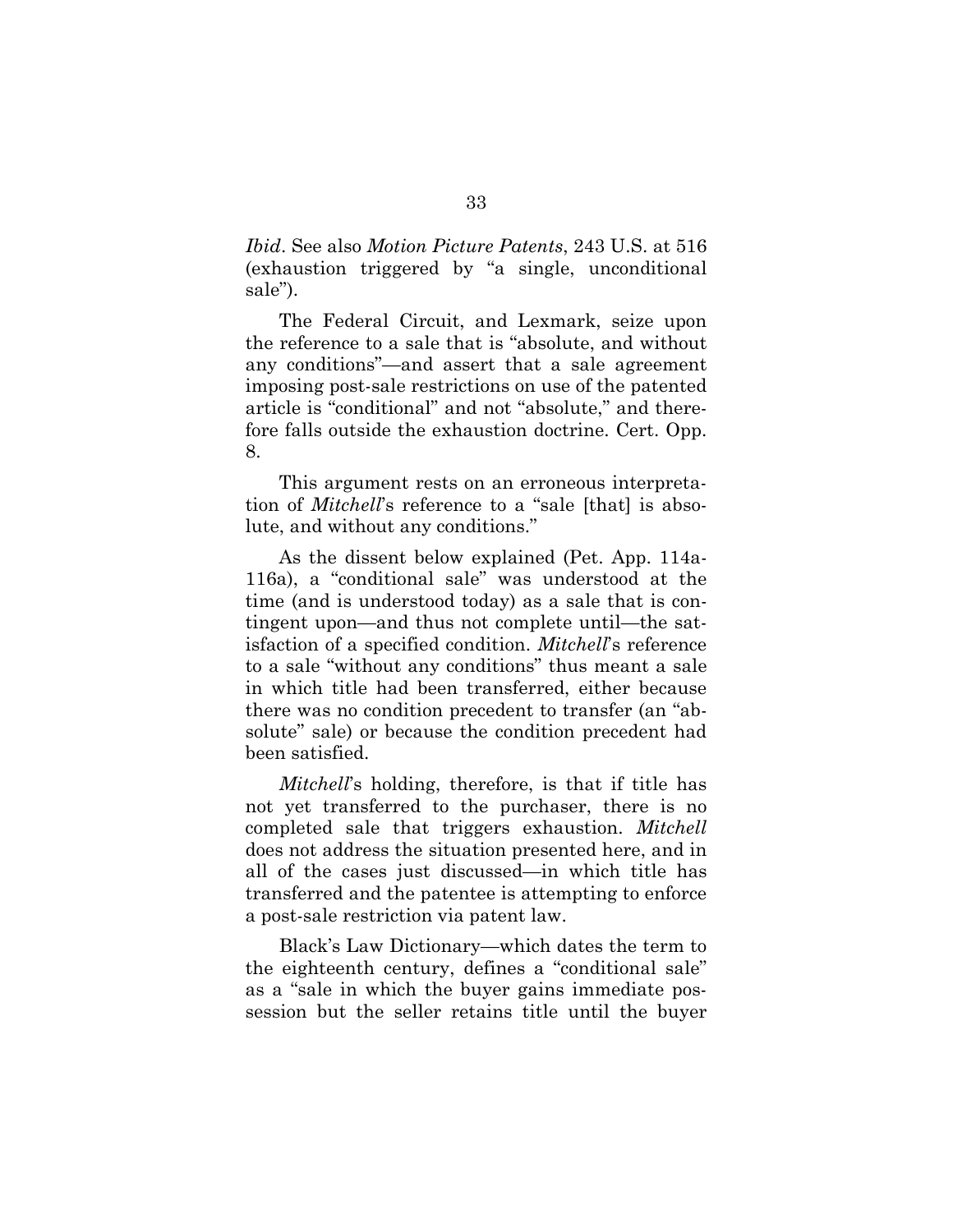performs a condition, esp. payment of the full purchase price." *Sale*, Black's Law Dictionary (10th ed. 2014). In contrast, an "absolute sale" is a "sale in which possession and title to the property pass to the buyer immediately upon the completion of the bargain." *Ibid*.

That definition reflects this Court's cases, which have long distinguished a "conditional sale" from an "absolute sale"—including in decisions rendered during the same era as *Mitchell*.

Thus, in *Harkness* v. *Russell & Co.*, 118 U.S. 663, 666 (1886), following a review of multiple treatises, the Court explained that a "conditional sale" is a "mere agreement to sell upon a condition to be performed." The condition may be imposed on either buyer or seller; thus, "'[w]here the buyer is by the contract bound to do anything as a condition, either precedent or concurrent, on which the passing of the property depends, the property will not pass until the condition be fulfilled, even though the goods may have been actually delivered into the possession of the buyer." *Id*. at 668. Accord *Fosdick* v. *Schall*, 99 U.S. 235, 246 (1878) (describing a transaction in which there was "a right of rescission on the part of the vendor in case the purchaser should fail in payment of his instalments" as a "conditional sale").

Numerous decisions of this Court apply the same definition of "absolute" and "conditional" sales. See, *e.g.*, *Bailey* v. *Baker Ice Mach. Co.*, 239 U.S. 268, 272 (1915) (describing the "distinction" between "a conditional sale and an absolute sale"); *Bryant* v. *Swofford Bros. Dry Goods Co.*, 214 U.S. 279, 290 (1909) ("We think it clear that the contract under which the goods were delivered to the Newtons was one of conditional sale."); *Southard* v. *Russell*, 57 U.S. (16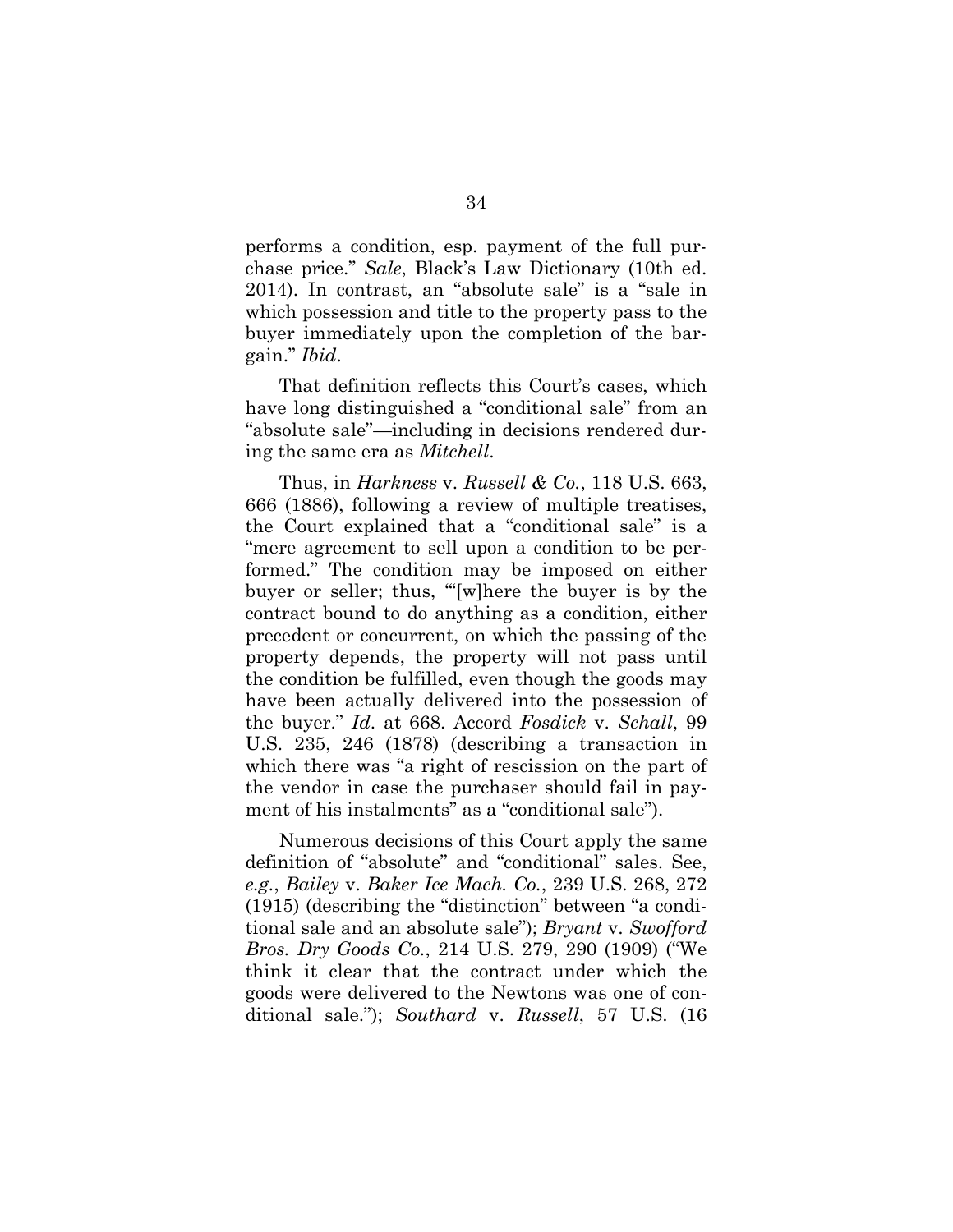How.) 547, 567 (1853) (referring to "a conditional sale to become absolute on the failure to refund the purchase-money within the time").

For these reasons, *Mitchell*'s statement that patent exhaustion is triggered by an "absolute"—and not a "conditional"—sale simply reaffirms that patent exhaustion attaches when title to the patented article passes to the purchaser. That is unremarkable: transfer of title of the patented good has *always* been the linchpin of exhaustion. See, *e.g.*, *Chaffee*, 63 U.S. at 223 (the first-sale doctrine applies when "a person legally acquires a title to that which is the subject of letters patent").

The use of the term "conditional" in *Mitchell* and other cases therefore is completely irrelevant to whether—once title has been transferred to the purchaser—the patentee may enforce patent-based postsale restrictions.<sup>7</sup> That is why *Mitchell* is completely consistent with the numerous opinions of this Court, discussed above, in which the Court has expressly held that such post-sale restraints may be enforced through patent law.<sup>8</sup>

<sup>7</sup> In *Goodyear* v. *Beverly Rubber Co.*, 10 F. Cas. 638 (C.C.D. Mass. 1859), the court explained that, "[b]y virtue of the contract of sale, and *the unconditional delivery of the manufactured article*, it passes outside of the monopoly, and is no longer under the peculiar protection granted to patented rights." *Id*. at 641 (emphasis added).

<sup>8</sup> Lexmark cannot contend that its sale of cartridges is "conditional" within the meaning of *Mitchell*. Lexmark's transfer of title to the printer cartridges was not contingent on performance of any subsequent condition. Nor is there any agreement that title to the cartridges could ever revert to Lexmark. Indeed, Lexmark acknowledges that its customers are not obligated to return spent cartridges to Lexmark. And Lexmark expressly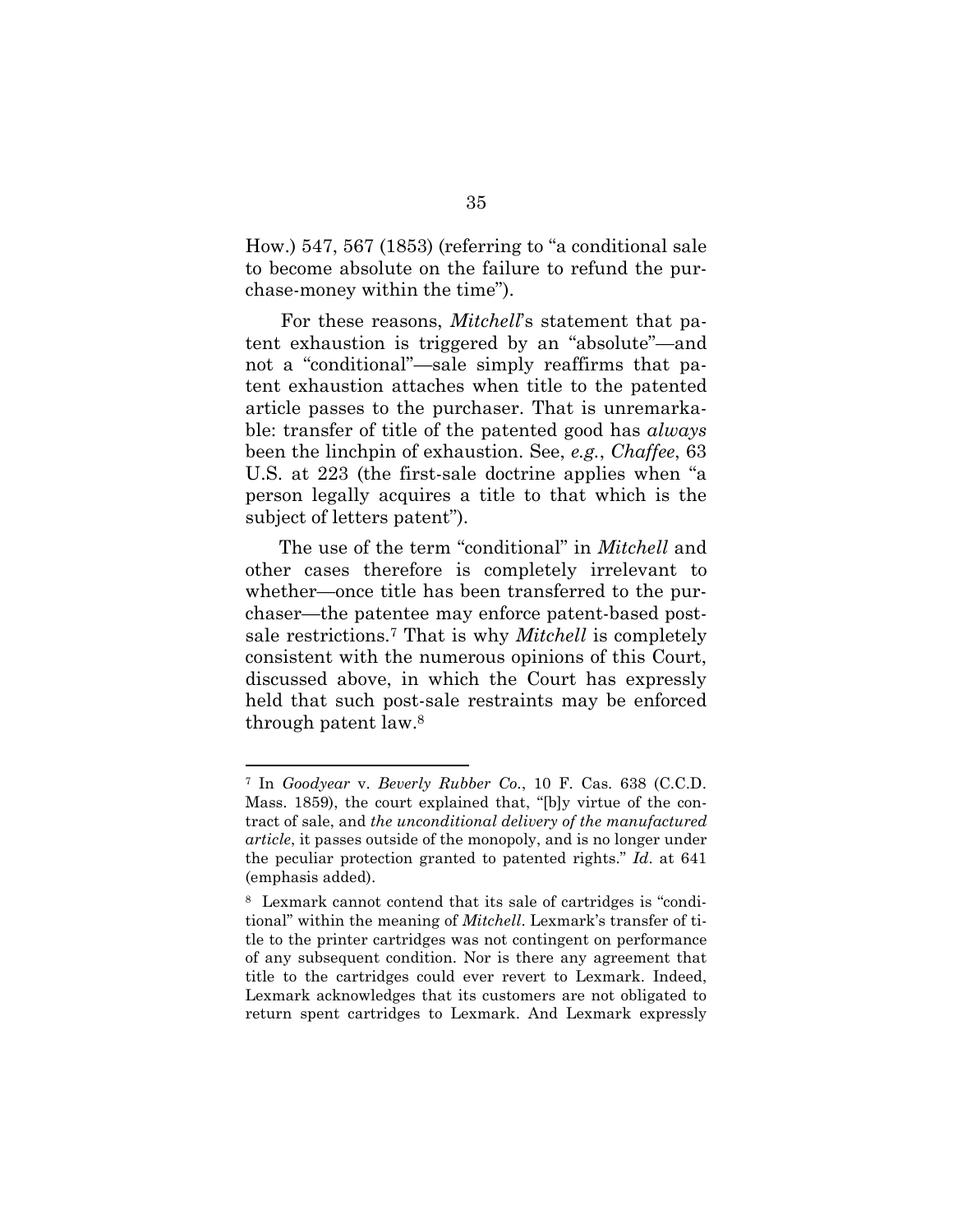#### **C. Section 271(a) does not alter the pre-1952 exhaustion rule.**

The Federal Circuit majority also grounded its rejection of this Court's precedents in the text of Section 271(a), which provides:

Except as otherwise provided in this title, whoever without authority makes, uses, offers to sell, or sells any patented invention, within the United States or imports into the United States any patented invention during the term of the patent therefor, infringes the patent.

#### 35 U.S.C. § 271(a).

The majority argued that "exhaustion doctrine" is "an interpretation of [Section] 271(a)'s 'without authority' language." Pet. App. 25a. Under Section 271(a), the court reasoned, "it is a conferral of 'authority' by the patentee that is needed in order for the actions listed in [Section] 271(a) not to constitute infringement." *Id.* at 24a. Thus, it contended, exhaustion depends on what "authority" the patentee chooses to convey when selling a patented article: "[A] clear denial of authority leaves a buyer without the denied authority." *Id.* at 40a-41a.

That analysis is flawed for multiple reasons.

*First*, patent exhaustion is a "limit" on "the patent rights that survive the initial authorized sale of a patented item." *Quanta*, 553 U.S. at 621. This principle—that exhaustion is a "limit" on a patentee's rights—is the foundation of the exhaustion doctrine. See *Bowman*, 133 S. Ct. at 1766 & n.2; *Aro Mfg.*, 377

maintains "that its transfer of the Return Program Cartridges to its customers constitutes a sale of property." Pet. App. 5a.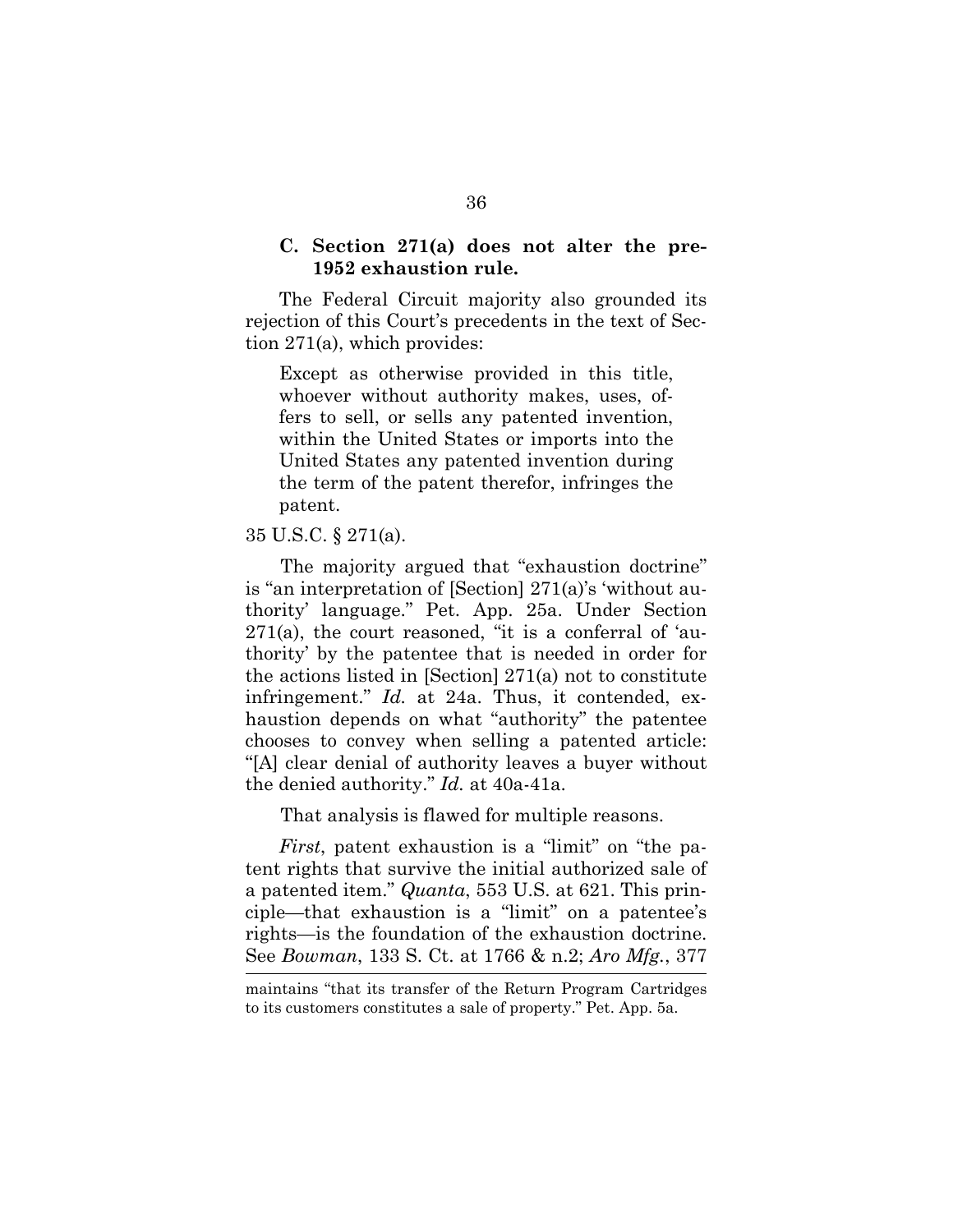U.S. at 497. Section 271(a)'s reference to the rights a patentee has *absent* a first sale thus says nothing about the "limit" that exhaustion imposes.<sup>9</sup>

As the dissent below explained, the Federal Circuit majority's reliance on Section 271(a) was therefore "misplaced." Pet. App. 119a. "The focus of patent exhaustion is not whether the *buyer* has been expressly or impliedly authorized to sell or use a product in a certain way after the sale"; rather, the analysis "begins and ends with an inquiry of whether the *seller* had authorization to make a sale." *Id.* at 119a-120a.

In the language of Section 271(a), the patent exhaustion doctrine supplies the "authority" for a purchaser to use and sell the specific patented good. That is because, once an authorized sale has occurred, the article passes beyond the "limits of the monopoly" (*Bloomer*, 55 U.S. at 549) and the seller lacks the power to perpetuate the monopoly after the sale.

*Second*, Section 271(a) did not alter the legal principles embodied in this Court's pre-1952 exhaustion decisions. See *Global-Tech Appliances, Inc.* v. *SEB S.A.*, 563 U.S. 754, 761 (2011) ("Finding no definitive answer in the statutory text, we turn to the case law that predates the enactment of § 271 as part [of] the Patent Act of 1952."); *Deepsouth Packing Co.* v. *Laitram Corp.*, 406 U.S. 518, 530 n.10 (1972). Cf.

<sup>9</sup> *Motion Picture Patents* identified the "defect in this thinking"—it is a " failure to distinguish between the rights which are given to the inventor by the patent law" as opposed to the "rights which he may create for himself by private contract." *Motion Picture Patents*, 243 U.S. at 514.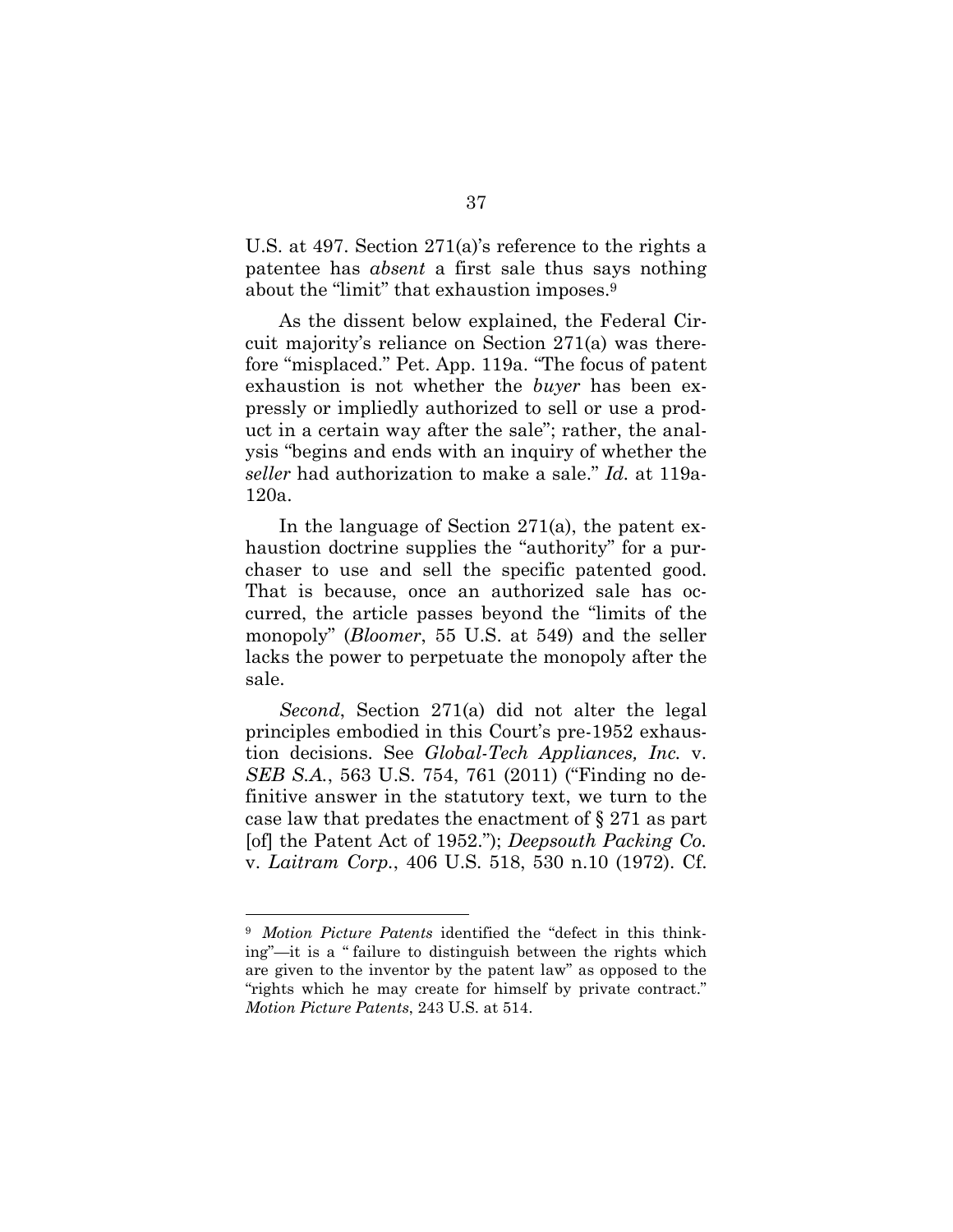#### *Aro Mfg. Co.* v. *Convertible Top Replacement Co.*, 377 U.S. 476, 485-486 & n.6 (1964).<sup>10</sup>

As explained above, this Court's decisions in *Univis* and other cases established, prior to 1952, that a patentee may not exert patent-based post-sale control. Nothing in the text of Section 271(a) evinces an intent to displace patent exhaustion. And, following enactment of Section 271, *Quanta* and *Bowman* held that pre-1952 precedents continue to "govern<sup>[]"</sup> exhaustion. *Quanta*, 553 U.S. at 631. See also *id*. at 625-628 (relying upon pre-Section 271(a) authority); *Bowman*, 133 S. Ct. at 1766 (same).

#### **D. The same patent exhaustion rule applies to sales by patentees and licensees.**

To support its contrary decision, the Federal Circuit made repeated reference to a supposed distinction between patentees and licensees. See, *e.g.*, Pet. App. 26a, 28a, 30a-31a, 34a-35a, 37a, 43a-44a, 46a-47a, 55a-56a. In particular, the court interpreted *General Talking Pictures Corp.* v. *Western Electric Co.*, 304 U.S. 175, *aff'd on reh'g*, 305 U.S. 124 (1938), to hold that a patentee can impose patent-based post-sale restrictions if an article is sold by a *licensee*. Pet. App. 26a; 43a-44a. Based on that view, the majority asserted that sales by patentees should benefit from the same legal rule.

<sup>10</sup> "[W]hen Section 271 was drafted and submitted to the Senate in 1952, Senator Saltonstall asked: 'Does the bill change the law in any way or only codify the present patent laws?' Senator McCarran, Chairman of the Judiciary Committee, responded: 'It codifies the present patent laws.'" *Deepsouth Packing*, 406 U.S. at 531 n.10 (quoting 98 Cong. Rec. 9323).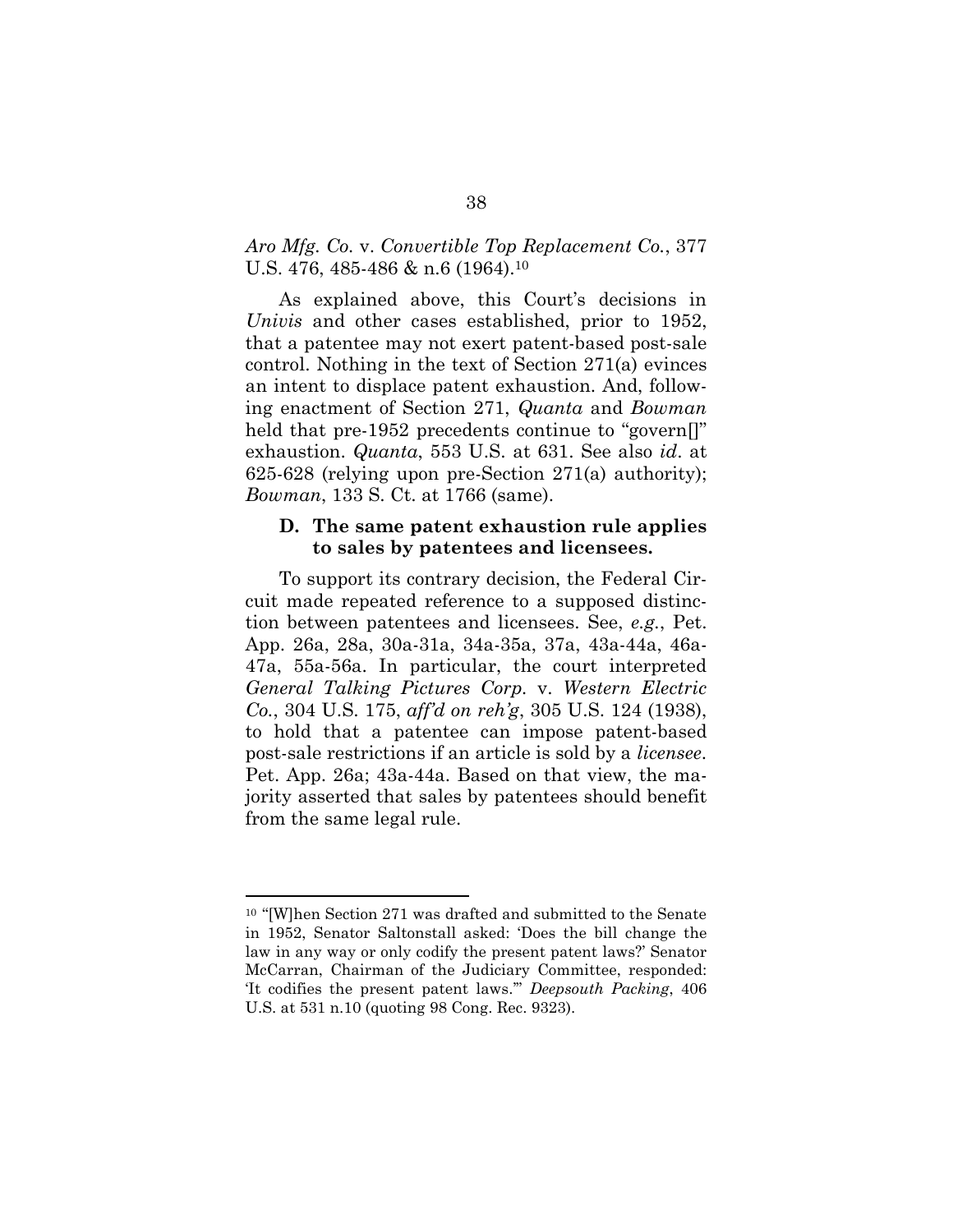In fact, as it relates to patent exhaustion, there is no distinction between authorized sales made by patentees and those made by licensees: exhaustion applies to both.

To begin with, patent exhaustion is triggered by "the initial *authorized* sale of a patented item." *Bowman*, 133 S. Ct. at 1766 (emphasis added).

When a patentee itself sells a patented item, it has necessarily "authorized" that sale. A patentee like other market participants—may establish the terms on which it offers its goods for sale. It can, for example, set the price at which it will sell its patented articles; it can control the range of buyers to whom it will sell; and it can restrict the geography of its sales. When the patentee completes a sale, the passage of title triggers patent exhaustion.

Alternatively, a patentee can license another to manufacture and sell its patented articles. When it does so, the patentee may establish the terms on which the licensee is authorized to sell the patented article. It can, for example, set the price at which the licensee may sell the good, to whom the licensee may sell it, and limit the geographic area in which the licensee may sell. If the licensee makes a sale in compliance with the terms imposed by the patentee, then the sale is "authorized," triggering patent exhaustion. If the licensee breaches these terms, then its sale is *not* "authorized"; in those circumstances, the licensee is no different than any third-party infringer.

*General Talking Pictures* applied this unexceptional last point—patent exhaustion does not apply when a licensee's sale is outside the scope of its authority.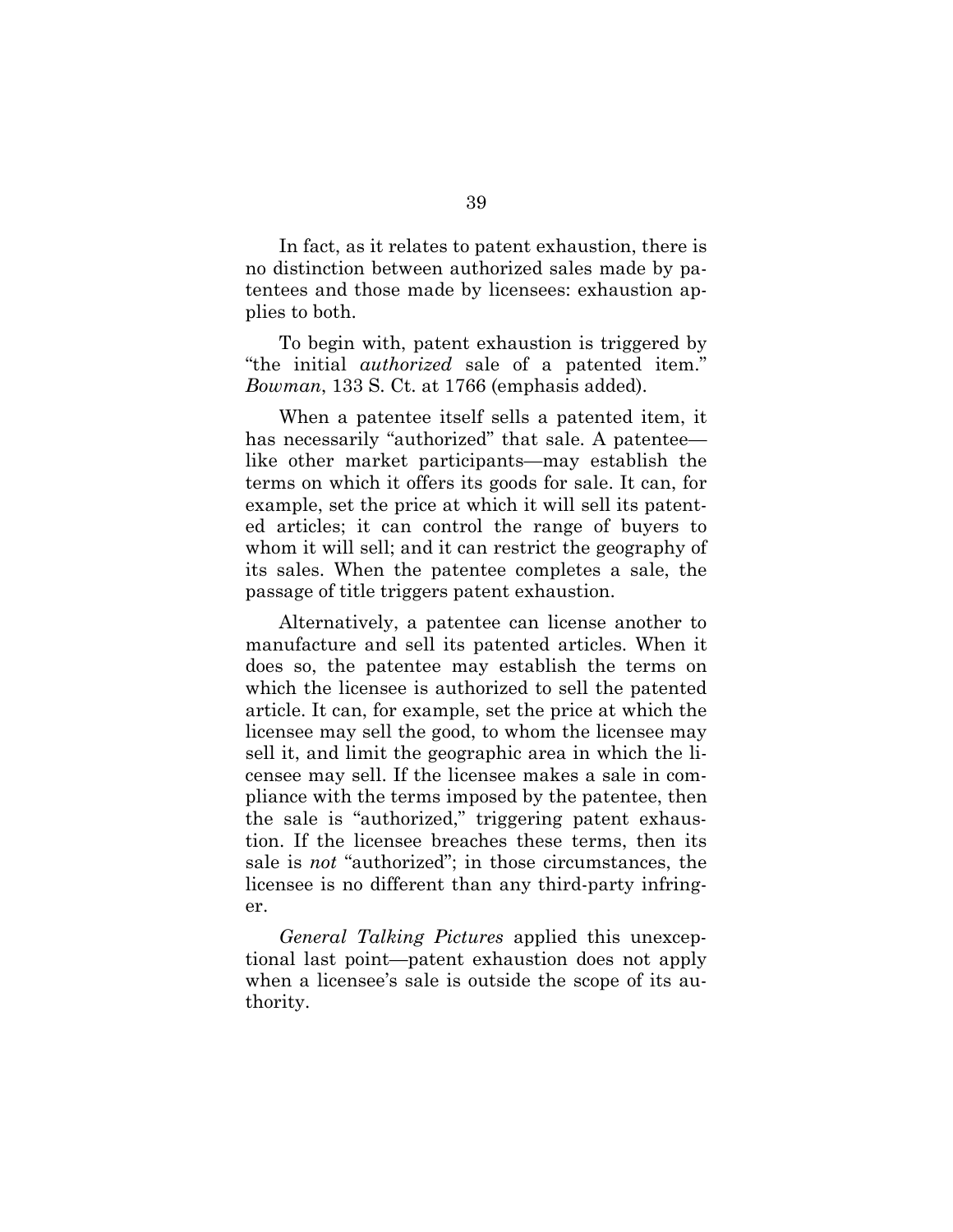There, a patentee granted the Transformer Company a license to manufacture and sell amplifiers for home use; it gave other companies licenses to produce the patented amplifiers for commercial use. 304 U.S. at 179-180. Yet, the Transformer Company knowingly sold the amplifiers to the defendant for commercial use. *Id*. at 180. And the defendant, "when purchasing from the Transformer Company for that use, had actual knowledge that the latter had no license to make such a sale." *Ibid*.

The "Court held that exhaustion did not apply because the manufacturer had no authority to sell the amplifiers for commercial use, and the manufacturer 'could not convey to petitioner what both knew it was not authorized to sell.'" *Quanta*, 553 U.S. at 636 (quoting *Gen. Talking Pictures*, 304 U.S. at 181). The sales were not "made under the patents or the authority of their owner." *Gen. Talking Pictures*, 304 U.S. at 181.

On rehearing, the Court confirmed this conclusion: "As the restriction was legal and the amplifiers were made and sold outside the scope of the license, the effect is precisely the same as if no license whatsoever had been granted to [the manufacturer]." *Gen. Talking Pictures*, 305 U.S. at 127. The Court therefore had no "occasion to consider the effect of a 'licensee's notice' which purports to restrict the use of articles lawfully sold." *Ibid.*

*General Talking Pictures* does not suggest, as the court of appeals believed (Pet. App. 26a), that an *authorized* sale by a licensee can result in patent-based post-sale restrictions. Nor could it. In *Keeler*, a licensee was authorized to sell and use patented beds only in Michigan; the licensee made an authorized sale to Keeler in Michigan. 157 U.S. at 659. Following that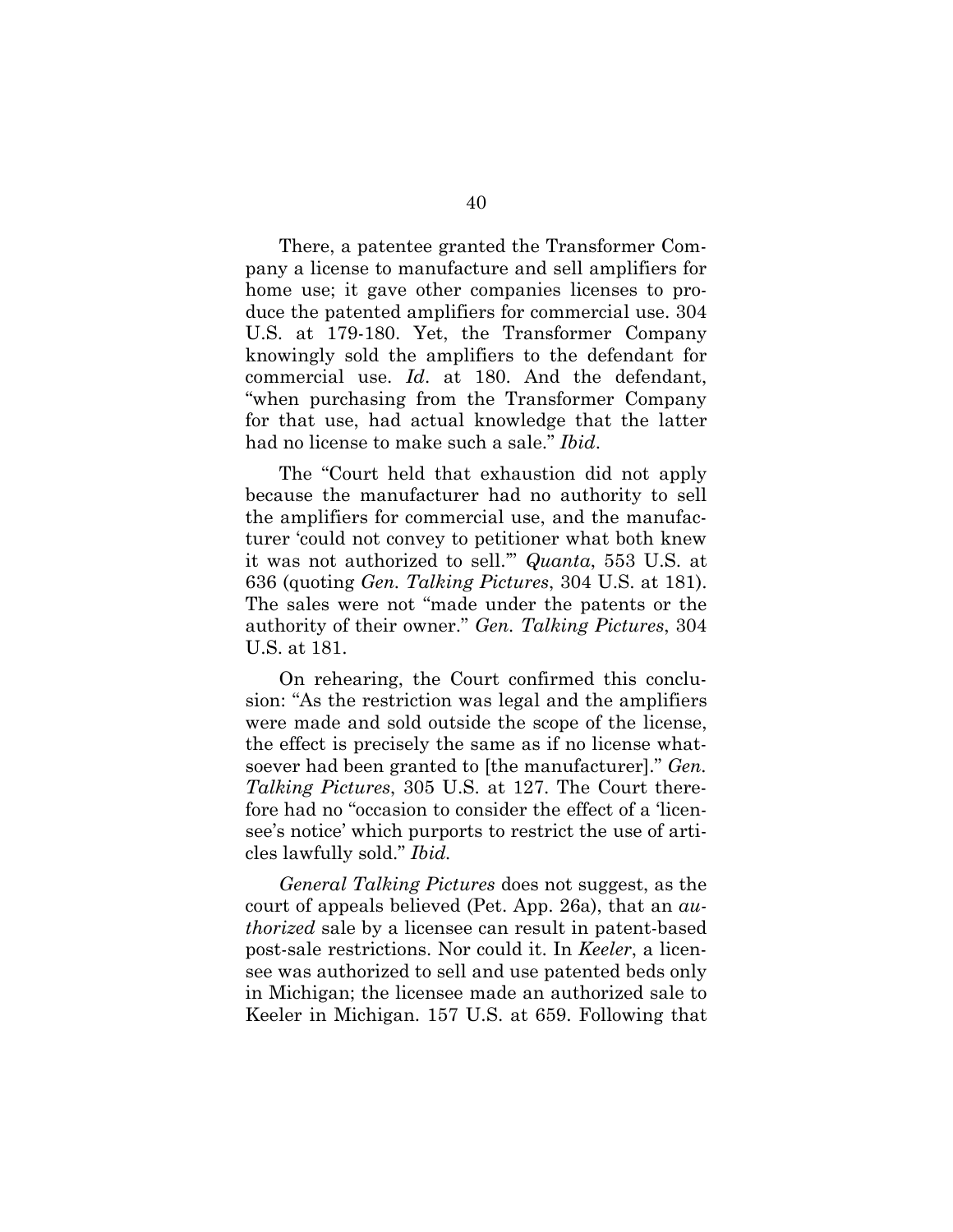sale, this Court held that the geographic restriction imposed on the licensee had no effect on the purchaser. *Id*. at 666. So too in *Quanta*—after Intel made an authorized initial sale, the post-sale restriction was unenforceable. 553 U.S. at 636-638.

Whether an article is sold by a patentee or a licensee, patent exhaustion applies as long as the sale is authorized.<sup>11</sup>

### **E. The Federal Circuit's rule would dramatically expand the patent monopoly, enabling patentees to eliminate longestablished competitive markets.**

In the Federal Circuit's view, patent exhaustion is merely a presumption—and any patentee may circumvent it by imposing a putative restriction at the time of sale. See, *e.g.*, Pet. App. 40a-41a. This Court explained in 1895 that "[t]he inconvenience and annoyance to the public" imposed by such post-sale restrictions "are too obvious to require illustration." *Keeler*, 157 U.S. at 667. The consequences would indeed be dramatic:

*Foreclosure of secondary markets for patented goods***.** Countless goods today are protected by patents—for example, automobiles, consumer electronics, and heavy machinery. Under the Federal Circuit's approach, any patentee could preclude purchasers of patented articles from reselling them. An auto manufacturer, for instance, could bar its cus-

<sup>11</sup> If a patentee leases or licenses—rather than sells—a patented good, patent exhaustion does not apply because there has been no transfer of title. See *Chaffee*, 63 U.S. at 223. Because the patentee still *owns* the good, it also still owns—and may control—the patent rights to that good.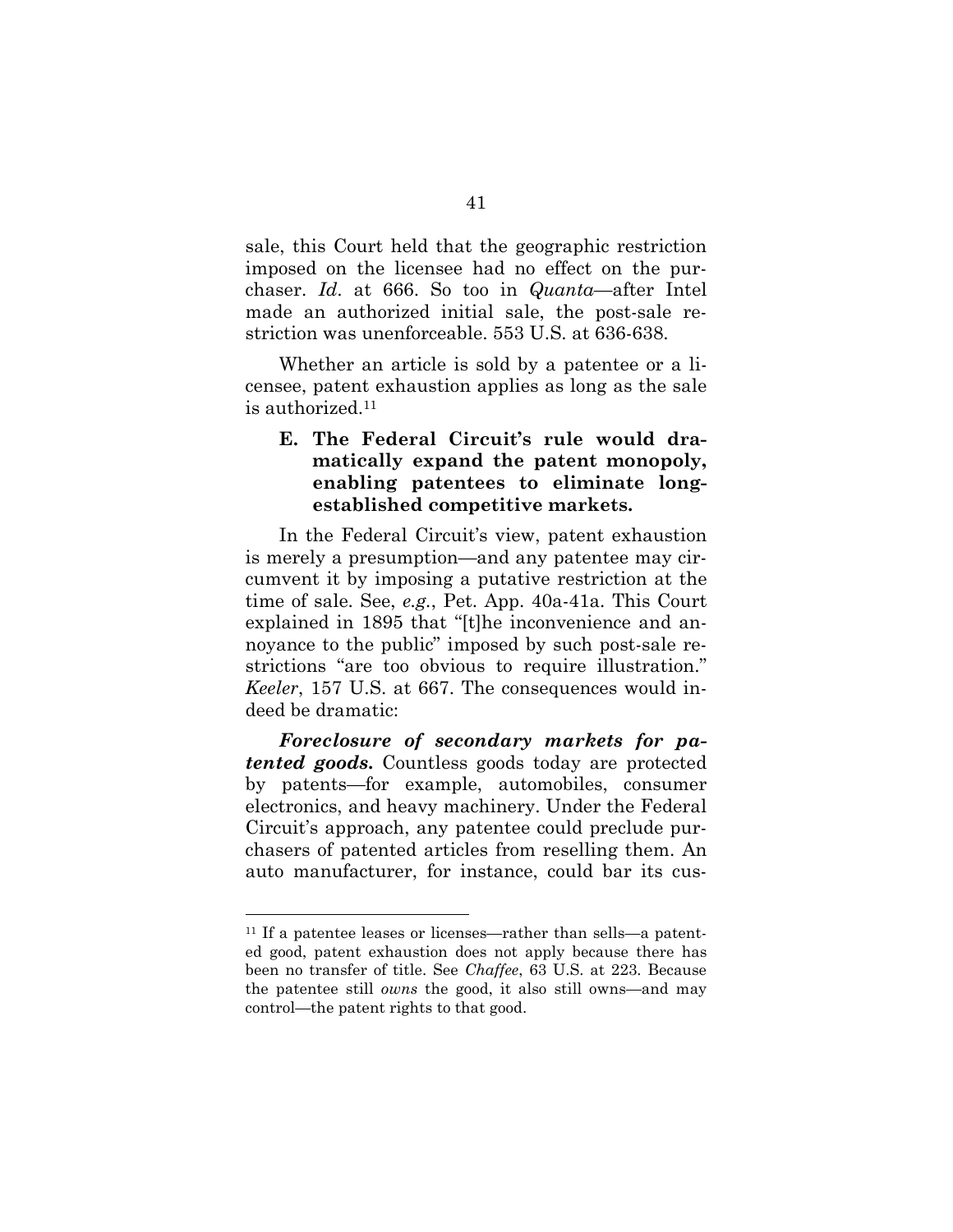tomers from reselling its cars—and then enforce that restriction against used car dealers. Or a manufacturer could restrict used car sales to only "authorized" retailers, and control the price at which used cars are bought and sold.

Since Lord Coke, however, "the importance of leaving buyers of goods free to compete with each other when reselling or otherwise disposing of those goods" has been well established. *Kirtsaeng*, 133 S. Ct. at 1363. "American law too has generally thought that competition, including freedom to resell, can work to the advantage of the consumer." *Ibid*.

Free markets for used products are a bedrock of the economy. Owners sell goods when they no longer need them, monetizing an asset they possess. Others, in turn, acquire used goods at discounted prices. Reuse is also good for the environment, as it precludes waste.

*Foreclosure of repair markets***.** The ability of individuals to repair patented goods rests on patent exhaustion. See, *e.g.*, *Aro Mfg.*, 377 U.S. at 484. If patent exhaustion were optional, patentees could forbid users from repairing their patented goods. Or patentees could restrict repairs to repair shops owned or licensed by the patentee.

Patent law has always "reflect[ed] a balance between the need to encourage innovation and the avoidance of monopolies which stifle competition." *Bonito Boats*, 489 U.S. at 146. It is hard to imagine what could stifle competition more than allowing patentees to eviscerate repair markets for patented goods.

Beyond these devastating harms to competition, the decision below interferes with markets in other,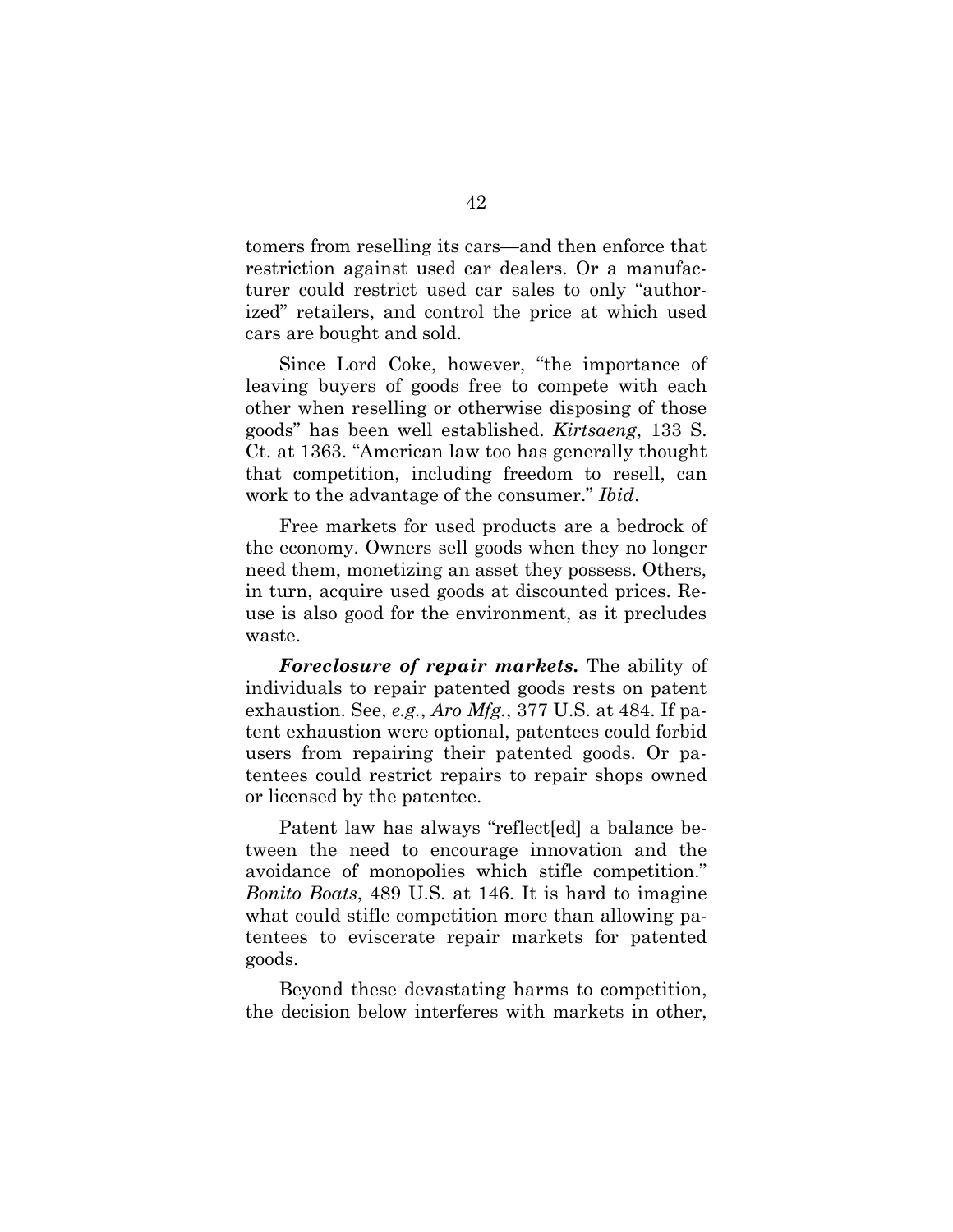more indirect ways. By permitting a patentee to demand additional royalties from downstream purchasers, the decision below multiplies the transaction costs of producing goods using patented articles and thereby creates inefficiency. Likewise, it forces businesses—and even consumers—to expend resources discerning whether their use is permitted by the terms of sale. See Thomas W. Merrill & Henry E. Smith, *Optimal Standardization in the Law of Property: The Numerus Clausus Principle*, 110 Yale L.J. 1, 8 (2000) ("The existence of unusual property rights increases the cost of processing information about all property rights.").

The Court long ago devised a simple solution to avoid this heavy burden: the patentee is entitled to determine the amount of his or her reward at the time of a first sale, but once that payment is made and title transfers, patent rights are exhausted.

To the extent that patentees nonetheless desire to exercise control over the downstream use and/or sale of their products, they may—like sellers of nonpatented goods—impose restrictions on purchasers enforceable through contract law. See note 2, *supra*. Alternatively, a patentee may decide only to lease, and not sell, articles embodying its patent. But, as *Univis*, *Quanta*, and the nearly two centuries of exhaustion jurisprudence make clear, the need to strike a balance between patent rights and the public interest bars patentees from using the patent law to enforce post-sale restrictions. Rather, the patentee "surrender[s]" its "limited monopoly" by making a first sale. *Univis*, 316 U.S. at 250.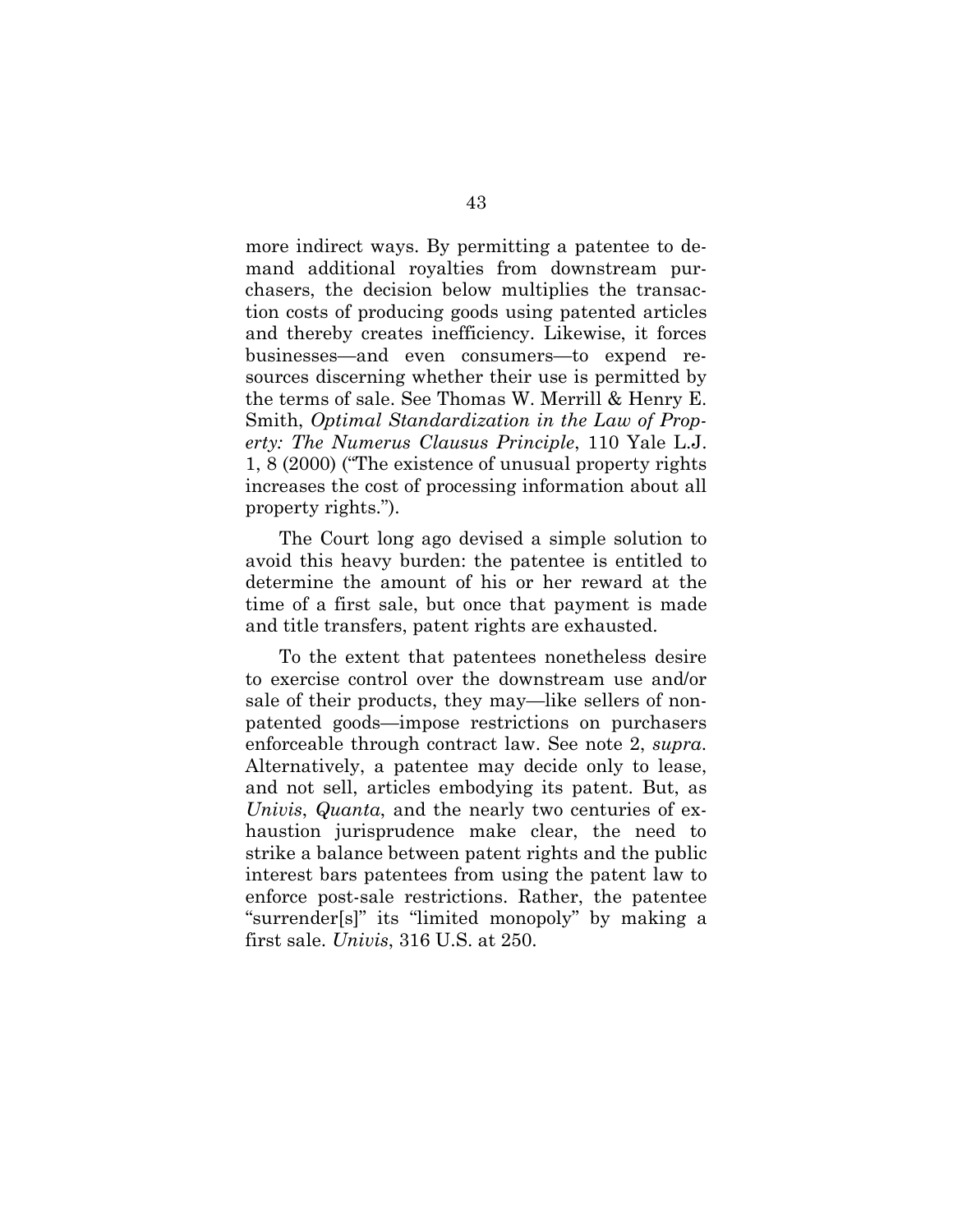### **II. The Foreign Sale Of A Patented Article Authorized By The U.S. Patentee Exhausts U.S. Patent Rights.**

A sale outside the United States, if authorized by the U.S. patentee, exhausts U.S. patent rights. That conclusion is compelled by this Court's precedents, as well as the adverse practical consequences—for U.S. consumers, businesses, and workers—that will result from the Federal Circuit's contrary rule.

#### **A. This Court's precedents mandate exhaustion based on non-U.S. sales.**

The Court's holding in *Kirtsaeng* regarding the common-law doctrine underlying the exhaustion principle—that "[t]he common-law doctrine makes no geographical distinctions" (133 S. Ct. at 1363)—is dispositive of the second question presented in this case. *Kirtsaeng* established that the common-law rule, which has no territorial limitation, applies unless the Patent Act provides otherwise, and there is no contrary statutory provision. Moreover, because patent and copyright often protect the same article, it would be odd indeed if exhaustion were international in one context, but territorial in another.

*Quanta* and earlier lower court cases lend further support to the conclusion that, contrary to the Federal Circuit majority's decision, patent exhaustion may be based on sales outside the United States. *Boesch* v. *Graff*, 133 U.S. 697 (1890), a case involving sales *not* authorized by the U.S. patentee, does not support the contrary rule.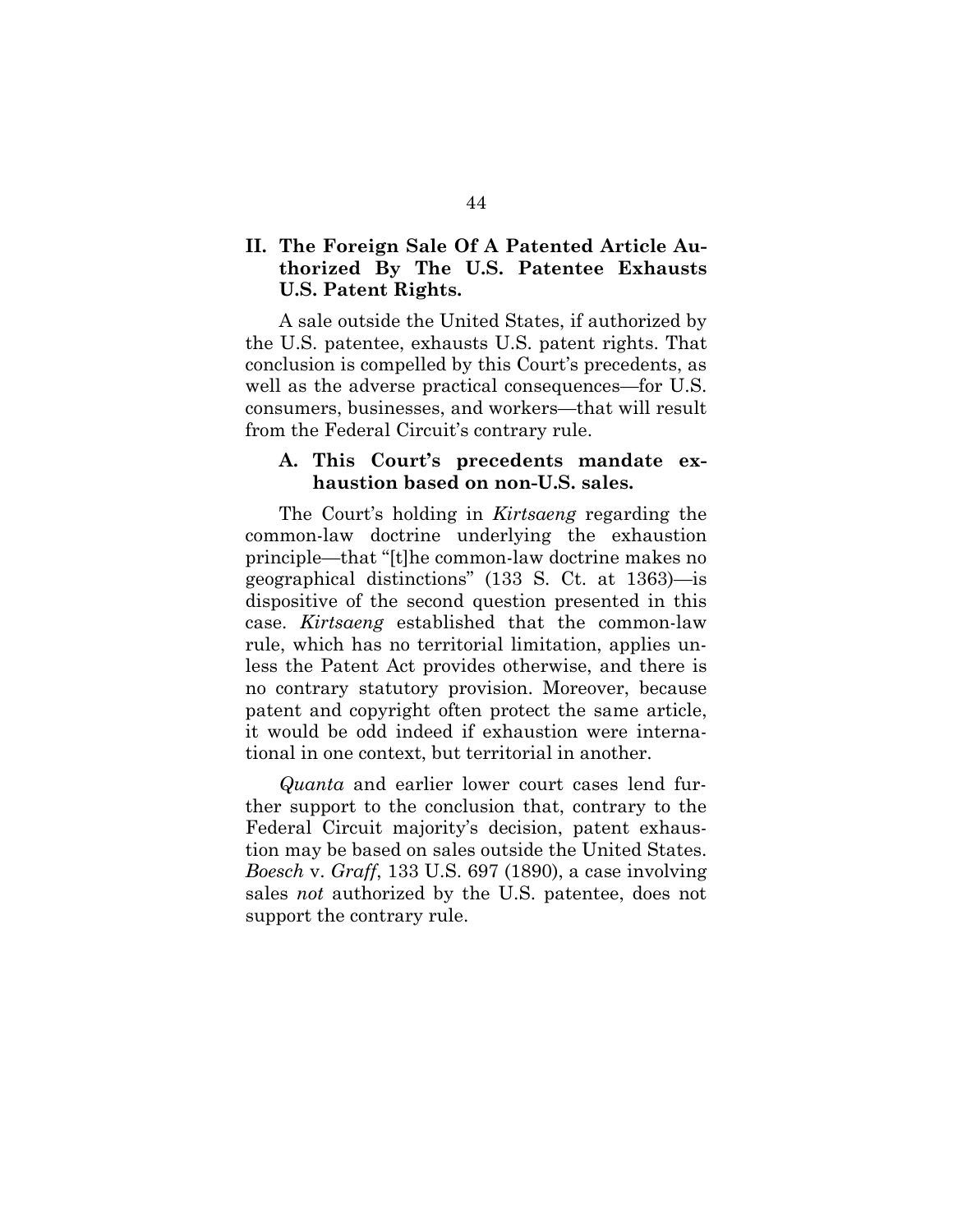#### *1.* Kirtsaeng*'s analysis resolves this question.*

The question presented in *Kirtsaeng* was whether the first-sale exhaustion doctrine under copyright law applied to copies of works lawfully sold abroad. *Kirtsaeng*, 133 S. Ct. at 1355. The first-sale doctrine is codified in the Copyright Act (see 17 U.S.C. § 109), but Section 109's text did not clearly answer the question whether the doctrine applied to foreign sales.

This Court therefore consulted the familiar "canon of statutory interpretation" that "'[w]hen a statute covers an issue previously governed by the common law,' we must presume that 'Congress intended to retain the substance of the common law.'" *Kirtsaeng*, 133 S. Ct. at 1363.

In analyzing the common-law first-sale doctrine, the Court turned to the relevant passage from Lord Coke's Institutes:

[If] a man be possessed of ... a horse, or of any other chattell ... and give or sell his whole interest ... therein upon condition that the Donee or Vendee shall not alien[ate] the same, the [condition] is voi[d], because his whole interest ... is out of him, so as he hath no possibilit[y] of a Reverter, and it is against Trade and Traffi[c], and bargaining and contracting betwee[n] man and man: and it is within the reason of our Author that it should ouster him of all power given to him.

*Kirtsaeng*, 133 S. Ct. at 1363 (quoting 1 E. Coke, Institutes of the Laws of England § 360, at 223 (1628)).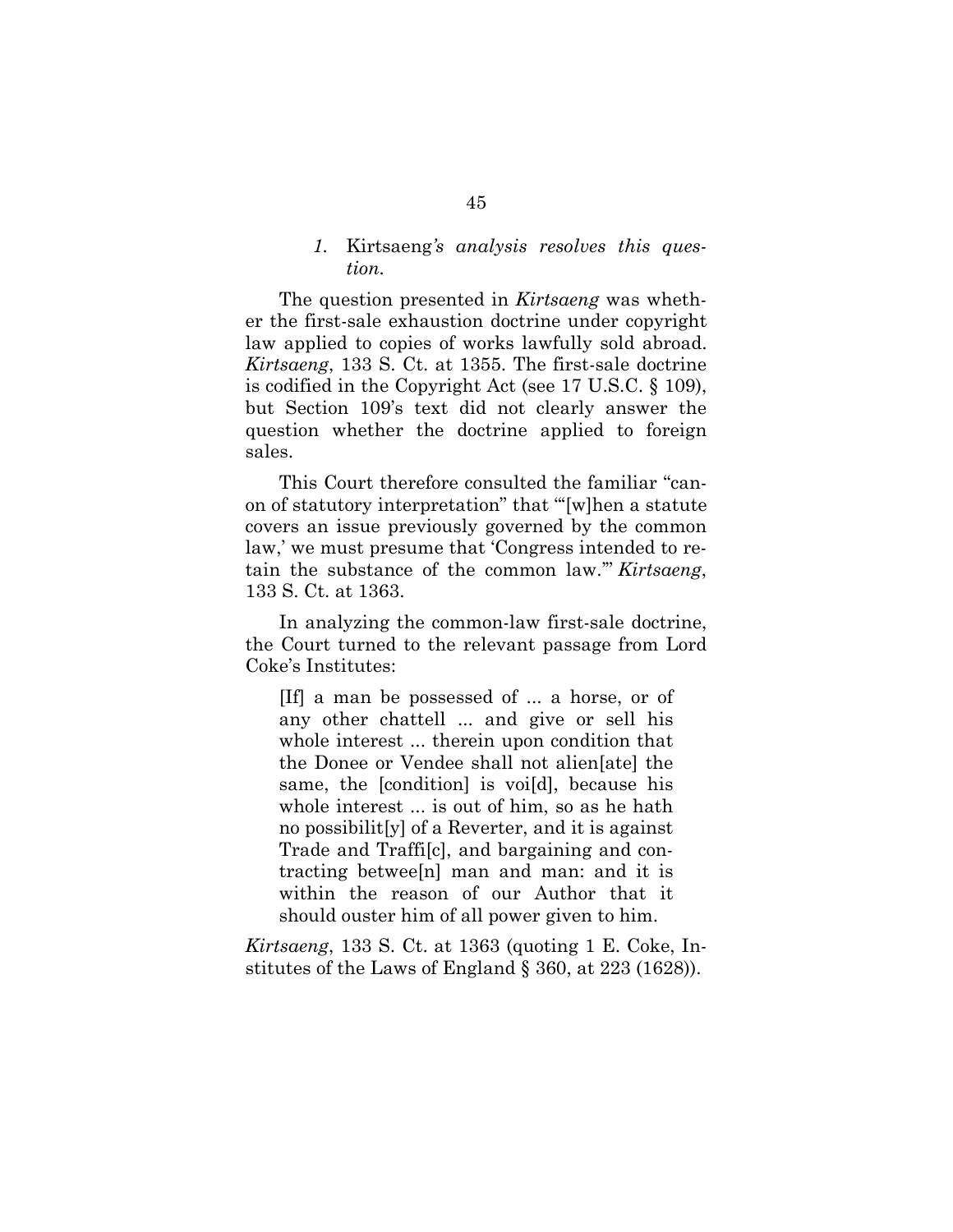The Court observed that by referring to the conflict between restraints on alienation and "Trade and Traffi[c]," "Coke emphasizes the importance of leaving buyers of goods free to compete with each other when reselling or otherwise disposing of those goods." *Kirtsaeng*, 133 S. Ct. at 1363. And the Court noted that "American law too has generally thought that competition, including freedom to resell, can work to the advantage of the consumer." *Ibid*.

The Court concluded that the "common-law doctrine" against restraints on alienation "makes no geographical distinctions." *Kirtsaeng*, 133 S. Ct. at 1363. That analysis was not specific to copyright but the Court held that it applied to authorized sales of copyrighted works because nothing in Section 109 of the Copyright Act overrode the common-law rule.

This conclusion is dispositive here. Unlike the Copyright Act, the Patent Act does not expressly address patent exhaustion, much less define its geographic scope. See Pet. App. 23a n.5. The common law is thus the only relevant consideration in determining the geographic scope of patent exhaustion.

Moreover, this Court has previously recognized that Lord Coke's explication of the common law rule is as pertinent to patent exhaustion as it is to copyright. See *Straus*, 243 U.S. at 500-501 (noting that a patentee's attempt "to place restraints upon [a patented product's] further alienation \* \* \* have been hateful to the law from Lord Coke's day to ours"). *Kirtsaeng*'s reading of Lord Coke—and its holding regarding the contours of the common-law exhaustion rule—thus compels the conclusion that a sale of a patented article authorized by the U.S. patentee, wherever in the world it occurs, exhausts the patentee's U.S. patent rights.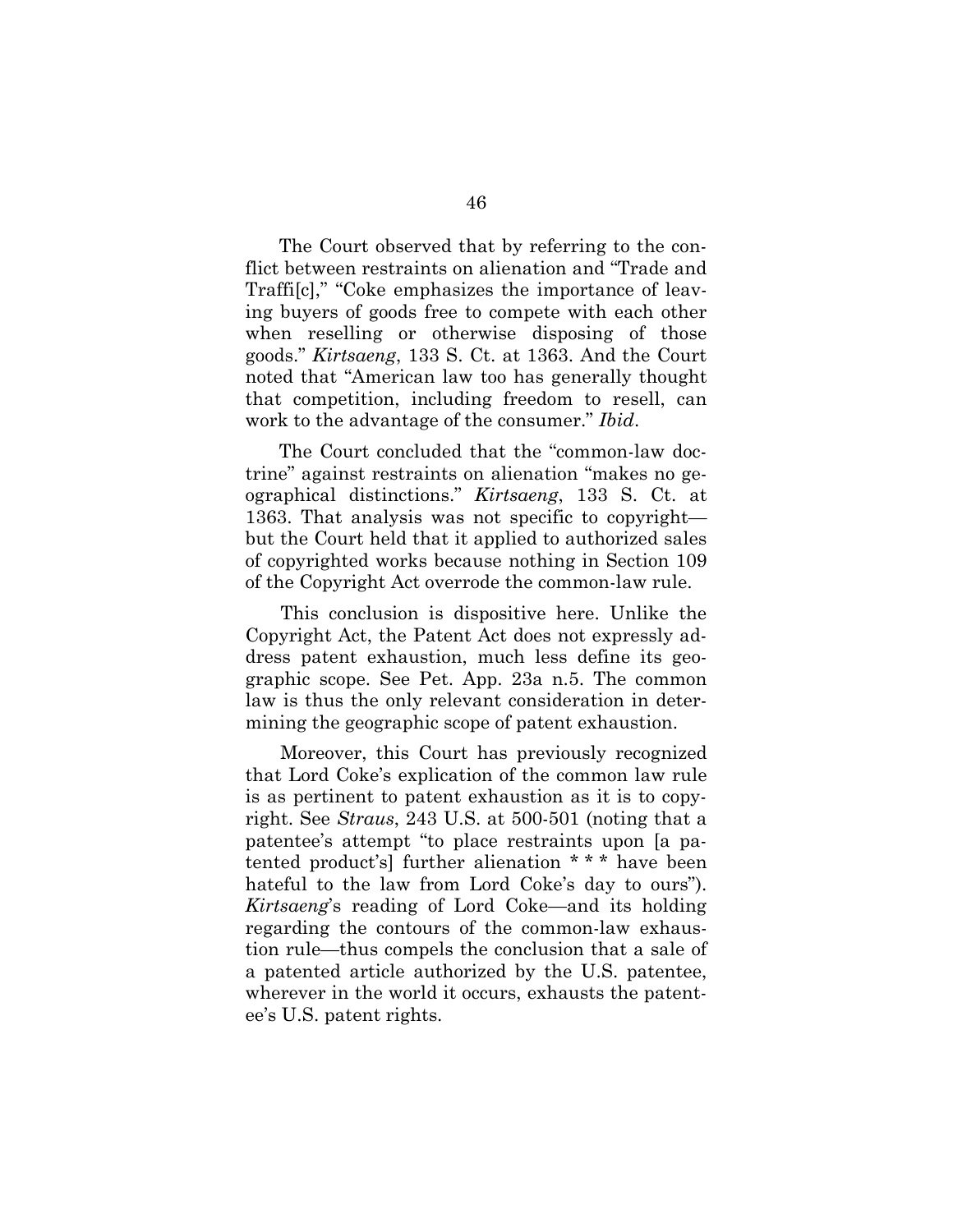The Federal Circuit's attempts to distinguish *Kirtsaeng* are unavailing. *First*, the lower court argued that *Kirtsaeng* is inapposite because *Kirtsaeng* interpreted a specific provision of the Copyright Act that lacks an analogue in the Patent Act. Pet. App. 69a-70a. But that difference makes the case for international exhaustion stronger in the patent context. *Kirtsaeng* looked to the underlying common-law principles in order to illuminate the meaning of Section 109 of the Copyright Act—and also addressed whether Section 109's codification of the exhaustion rule evidenced Congress's intent to alter the common law rule. Because there is no Patent Act provision codifying the exhaustion doctrine, the case for applying the common-law rule is even clearer.<sup>12</sup>

*Second*, the Federal Circuit referenced the "distinctness of the copyright and patent regimes." Pet. App. 69a. But *Kirtsaeng* examined the common law doctrine of restraints on alienation of property which is the root of both copyright and patent exhaustion. And, with respect to exhaustion, the Court has already held that "there is a strong similarity between and identity of purpose in the two statutes." *Bauer & Cie*, 229 U.S. at 13.

Indeed, copyright and patent exhaustion have long enjoyed a close kinship. *Kirtsaeng* explained that "the 'first sale' doctrine has played an important role in American copyright law" since at least *Bobbs-Merrill Co.* v. *Straus,* 210 U.S. 339 (1908). 133 S. Ct.

<sup>12</sup> Although Section 271(a) grants a patentee the exclusive right to "import[]" into the United States a patented invention, patent exhaustion limits a patentee's otherwise existing rights. See pages 36-38, *supra*. The Patent Act thus does not address whether sales abroad exhaust U.S. patent rights.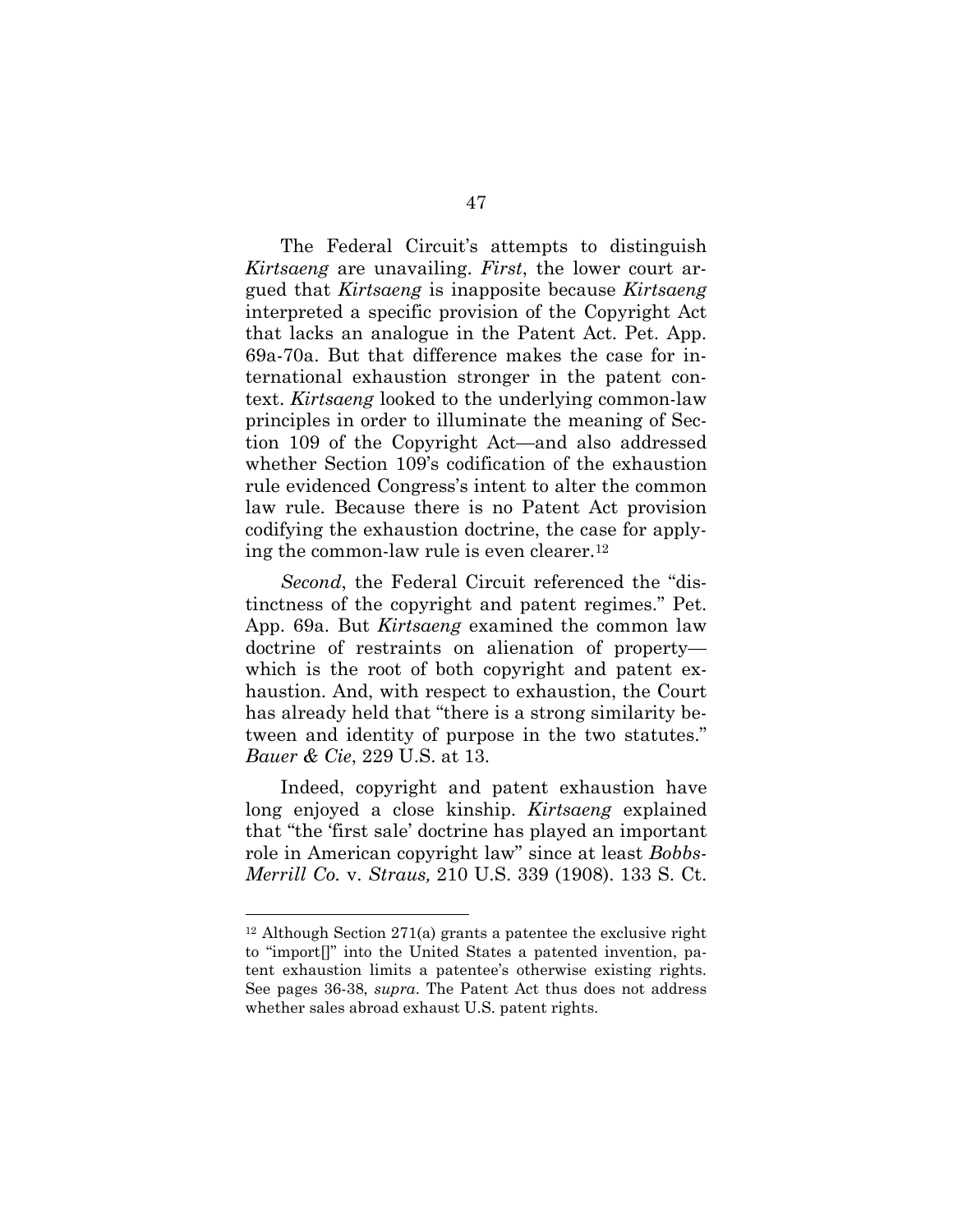at 1364. The Court has repeatedly considered *Bobbs-Merrill* in patent cases. See, *e.g.*, *Gen. Elec.*, 272 U.S. at 493; *Am. Graphophone*, 246 U.S. at 21; *Gen. Talking Pictures*, 304 U.S. at 185 n.3 (Black, J., dissenting). *Kirtsaeng*'s analysis is therefore equally applicable here.

Harmonizing copyright and patent exhaustion makes good practical sense as well. Products are often protected by both intellectual property laws. In consumer electronics, the hardware typically is protected by patent law, the software by both copyright and patent, and the operating manual and packaging by copyright. See *Kirtsaeng*, 133 S. Ct. at 1365 ("[A]utomobiles, microwaves, calculators, mobile phones, tablets, and personal computers contain copyrightable software programs or packaging."). A legal regime under which a foreign sale exhausts the manufacturer's copyright—but not its patent makes little sense and would add costly complexity and gamesmanship to international trade.

#### *2.* Quanta *confirms that international sales exhaust patent rights.*

This Court's decision in *Quanta*, discussed above (see pages 20-25, *supra*), also supports the international exhaustion rule.

In addressing the first question before the Court in *Quanta*—whether Intel's authorized sale of computer parts exhausted LG Electronics' method patents—the critical issue was whether the "methods" were "'embodied' in a product, the sale of which exhausts patent rights." *Quanta*, 553 U.S. at 628.

The Court began from the premise that, under *Univis*, "the authorized sale of an article which is capable of use only in practicing the patent is a relin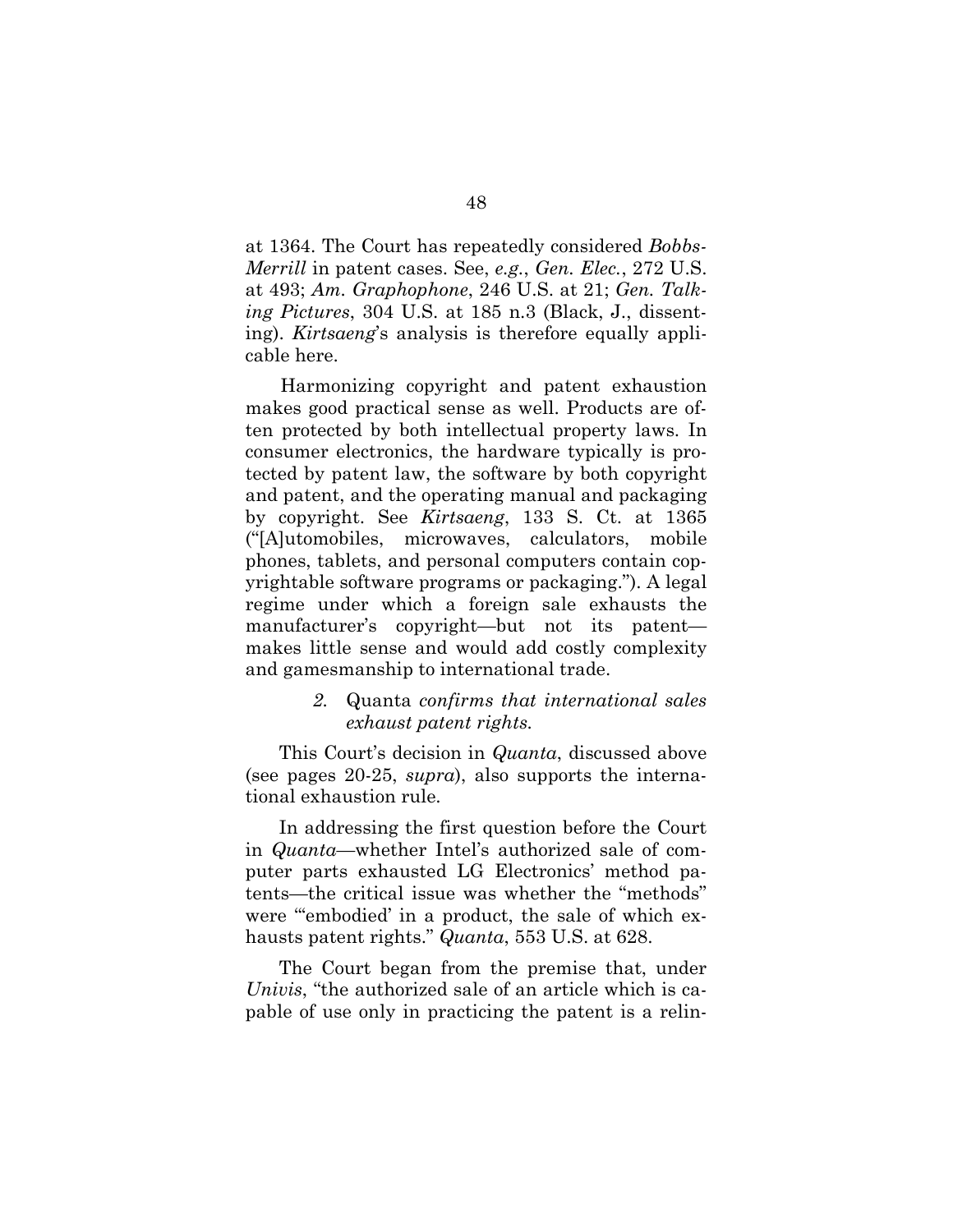quishment of the patent monopoly with respect to the article sold." *Id.* at 631 (quoting *Univis*, 316 U.S. at 249). Because LG Electronics had not identified any "reasonable use for the Intel Products other than incorporating them into computer systems that practice the LGE Patents" (*id.* at 632), the Court held that Intel's sales had exhausted the patent rights.

LG Electronics argued that Intel's products did not satisfy the *Univis* test because they "would not infringe its patents if they were sold overseas, used as replacement parts, or engineered so that use with non-Intel products would disable their patented features." *Id.* at 632 n.6. But this Court rejected that argument, explaining that patent exhaustion depends on whether "the product is 'capable of use only in *practicing* the patent,' not whether those uses are infringing." *Ibid.* (quoting *Univis*, 316 U.S. at 249). Even if "*outside the country*," this Court held, "the Intel Products would still be *practicing* the patent, even if not infringing it." *Ibid*. (emphasis added).

*Quanta* thus establishes that an article sold outside the United States can *practice* a U.S. patent. It follows that foreign sales of patented articles exhaust U.S. patent rights—because the authorized sale of an article that practices the patent is what triggers exhaustion. *Univis*, 316 U.S. at 249.

This result accords with the "single-reward" principle animating patent exhaustion. See page 15, *supra*. Long ago, the Court explained that a patentee is "entitled to but one royalty for a patented machine*." Millinger*, 68 U.S. at 350. When the patentee sells the good, "he receives the consideration for its use and he parts with the right to restrict that use." *Adams*, 84 U.S. at 456. That applies to foreign sales—when the U.S. patentee authorizes the sale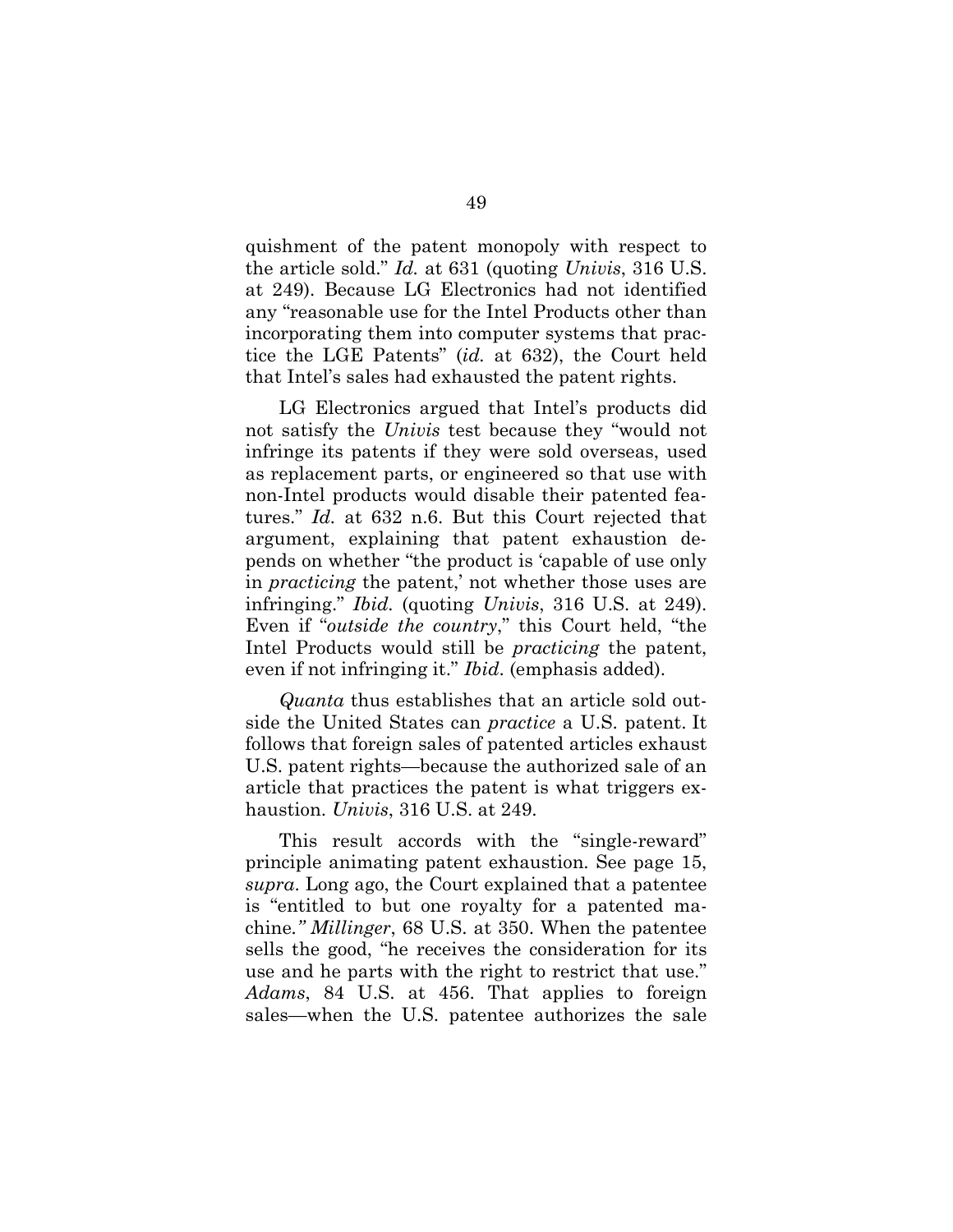abroad, it receives its "tribute" (*Keeler*, 157 U.S. at 667), exhausting its rights to that item.

#### *3. Pre-1952 lower court precedents preclude the Federal Circuit's domestic-only exhaustion rule.*

The Federal Circuit's holding—that a foreign sale authorized by the U.S. patentee can *never* exhaust U.S. patent rights—is also inconsistent with early decisions of the lower courts.

In *Holiday* v. *Mattheson*, 24 F. 185 (C.C.S.D.N.Y. 1885), for example, the court concluded that the sale in England "of a vendee of the patentee" exhausted the U.S. patent rights. *Id*. at 185. Likewise, in *Curtiss Aeroplane & Motor Corp.* v. *United Aircraft Engineering Corp.*, 266 F. 71, 78 (2d Cir. 1920), the court held that, "[i]f the vendor's patent monopoly consists of foreign and domestic patents, the sale frees the article from the monopoly of both his foreign and his domestic patents, and where there is no restriction in the contract of sale the purchaser acquired the complete title and full right to use and sell the article in any and every country." The Federal Circuit's holding below is inconsistent with these decisions.

The United States agrees that the Federal Circuit's holding is wrong. It argues that, while a foreign sale authorized by the U.S. patentee presumptively exhausts U.S. patent rights, a patentee may exempt a foreign sale from exhaustion by "reserv[ing] his U.S. rights \* \* \* if he does so expressly." U.S. Cert. Br. 17. The government points to a few lower court cases that permit such restrictions. See, *e.g.*, *Dickerson* v. *Matheson*, 57 F. 524, 527 (2d Cir.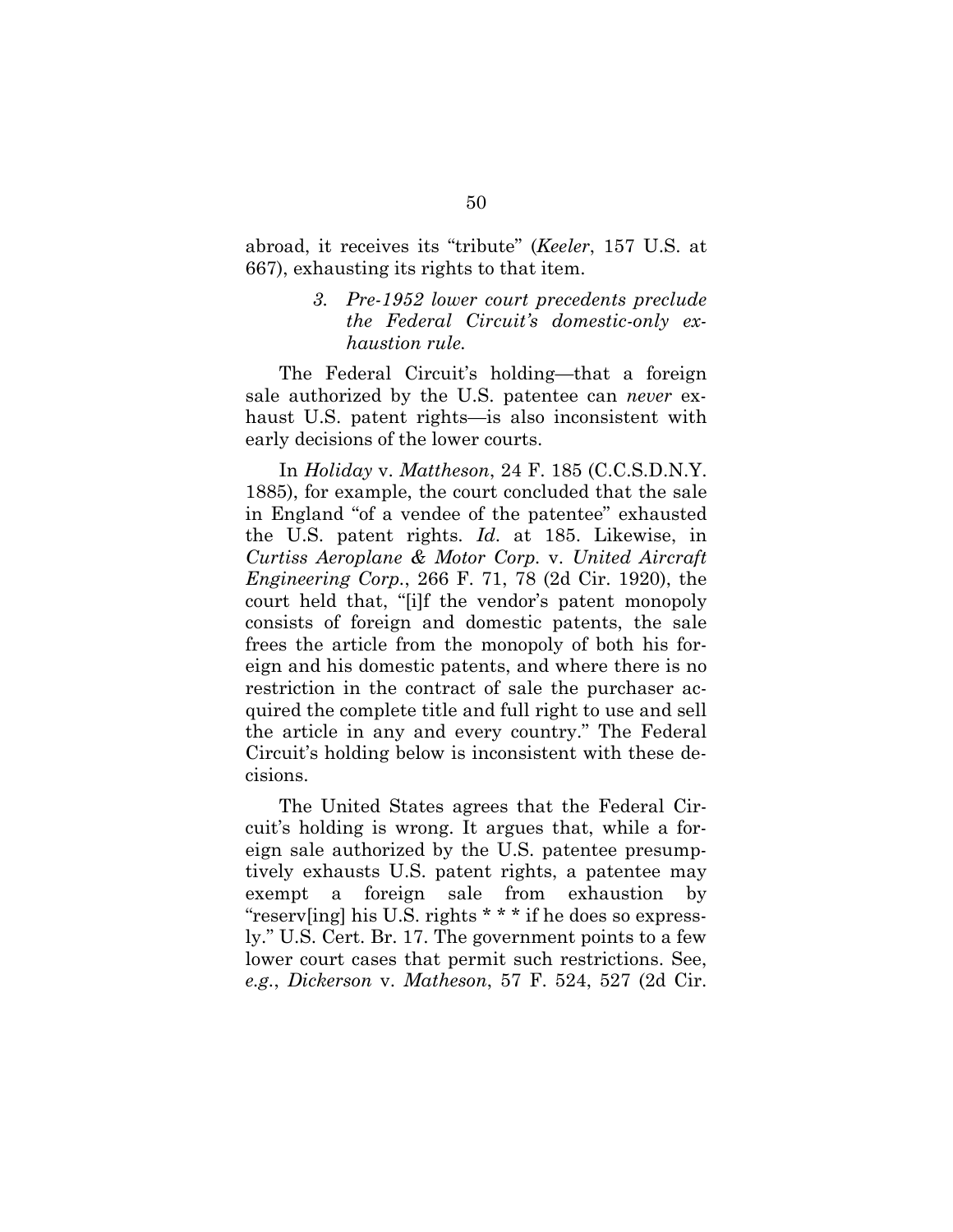1893); *Dickerson* v. *Tinling*, 84 F. 192, 194 (8th Cir. 1897).

That result is contrary to *Kirtsaeng*. And it is inconsistent with this Court's repeated holdings in the line of decisions culminating in *Univis* and *Quanta* that the exhaustion doctrine is a fixed limit on patent rights, not a presumptive rule that a patentee can alter by inserting conditions into a sales contract. See pages 13-36, *supra*.

In any event, the government's authority necessarily shows—and the government agrees—that the Federal Circuit's categorical rule is incorrect. It certainly lends no support to Lexmark's contention that foreign sales *never* exhaust.

#### *4.* Boesch *does not support limiting exhaustion to domestic sales.*

The Federal Circuit rested its rejection of international exhaustion principally on this Court's decision in *Boesch*. See Pet. App. 65a, 68a-69a, 81-84a, 97a, 102a. But *Boesch* is entirely consistent with an international exhaustion rule.

In *Boesch*, the assignees of a U.S. patent for an "improvement in lamp-burners" brought suit for infringement against a dealer who had imported the patented burners into the United States. 133 U.S. at 698. The dealer bought the burners in Germany from Hecht, who was allowed to sell them under German law because he had been making "preparations to manufacture the burners prior to the application for the German patent." *Id.* at 701. The question raised by this chain of events was "whether a dealer \* \* \* can purchase in another country articles patented there, from a person authorized to sell them, and import them to \* \* \* the United States, *without the li-*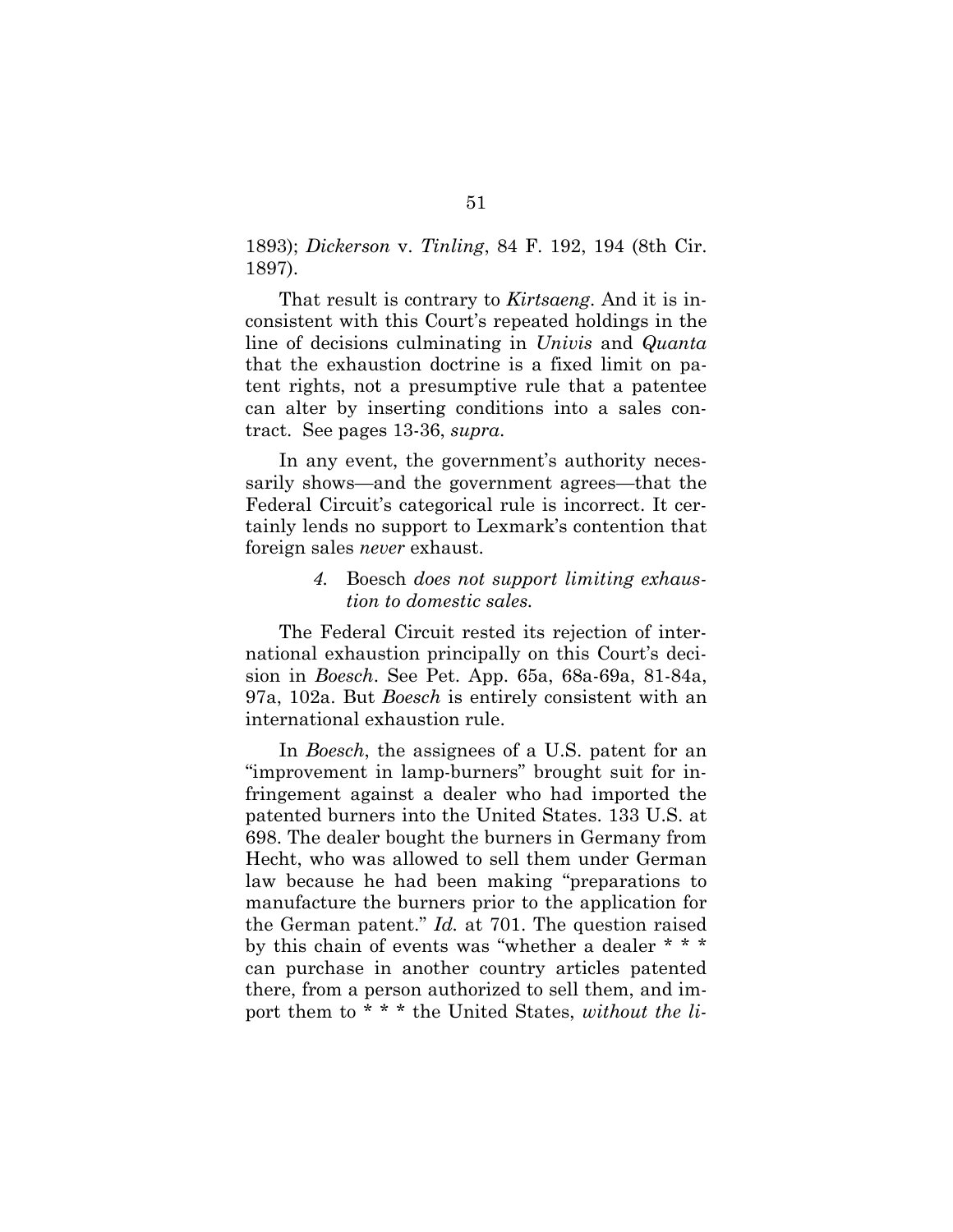#### *cense or consent of the owners of the United States patent*." *Id.* at 702 (emphasis added).

The Court held that the importation infringed the U.S. patent. It noted that "[t]he right which Hecht had to make and sell the burners in Germany was allowed him [only] under the [particular] laws of that country." *Id.* at 703. "[P]urchasers from him could not be thereby authorized to sell the articles in the United States"—because he was neither the U.S. patentee nor an authorized licensee of the U.S. patentee. *Ibid.*

*Boesch* thus stands only for the unremarkable proposition that patent exhaustion cannot occur unless the sale of a patented article is authorized by the U.S. patentee. As the government pointed out at the certiorari stage, *Boesch* "had no occasion to decide whether, or under what circumstances, a foreign sale that is made or authorized by the U.S. patent holder \* \* \* will exhaust U.S. patent rights." U.S. Cert. Amicus Br. 17-18. Many courts and commentators have endorsed the same conclusion.<sup>13</sup>

<sup>13</sup> See *Curtiss Aeroplane*, 266 F. at 77 (distinguishing *Boesch* as a case "in which there [was] no participation whatever by the owner of the patent, either as a party or as a privy, in the putting out of the article which [was] alleged to infringe"); Daniel J. Hemel & Lisa Larrimore Ouellette, *Trade and Tradeoffs: The Case of International Patent Exhaustion*, 116 Colum. L. Rev. Sidebar 17, 19 n.6 (2016) (calling *Jazz Photo*'s reliance on *Boesch* "mistaken" because *Boesch* "did not involve an authorized first sale—it involved a German sale that was legal (due to prior user rights under German law) but that the patentee did not authorize"); Harold C. Wegner, *Post*-Quanta*, Post-Sale Patentee Controls*, 7 J. Marshall Rev. Intell. Prop. L. 682, 698 (2008) ("*Boesch* has nothing to do with patent exhaustion be-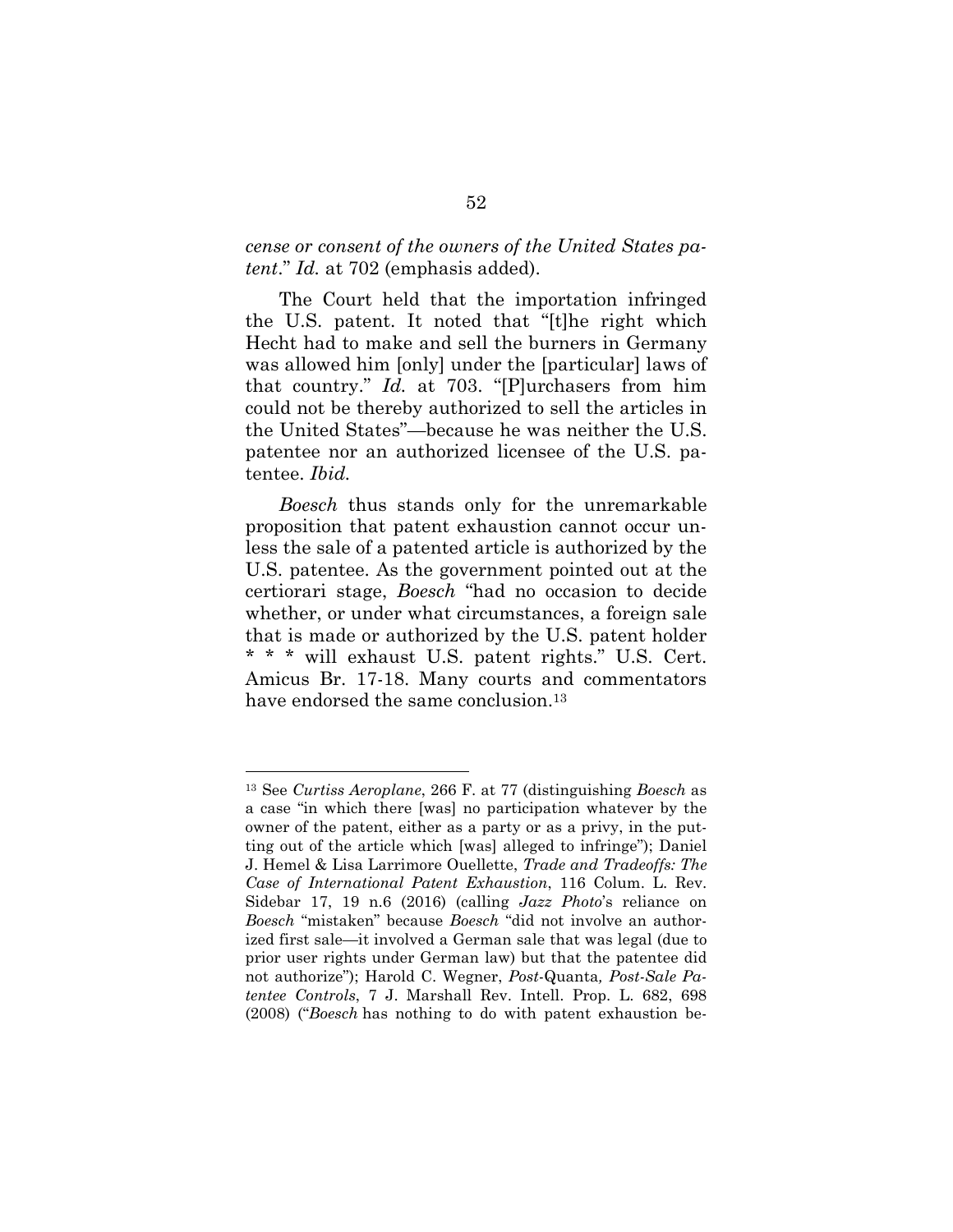The court of appeals based its contrary conclusion on *Boesch*'s statement that "[t]he sale of articles in the United States under a United States patent cannot be controlled by foreign laws." Pet. App. 83a (quoting *Boesch*, 133 U.S. at 703). But all that *Boesch* meant by that statement was that in order for U.S. patent exhaustion to occur, a sale must be authorized by the U.S. patentee—it is not enough that the sale was legal under the laws of another country. The Court did not hold that foreign sales can never have consequences under U.S. patent law.

#### *5. International exhaustion is consistent with the Patent Act's domestic reach.*

The Federal Circuit also asserted that patent law's "territorial" nature is a reason to reject international exhaustion. See Pet. App. 84a-86a. But that is clearly incorrect in light of *Kirtsaeng*.

Copyright law is also territorial: "The Copyright Act, it has been observed time and again, does not apply extraterritorially." *Kirtsaeng*, 133 S. Ct. at 1376 (Ginsburg, J., dissenting). Even so, *Kirtsaeng* held that a U.S. copyright is exhausted by the authorized sale of a copy of the work outside the United States. *Id*. at 1371. There is no basis for a different result with respect to patent rights.

This "territorial" argument is also belied by *Quanta*. In holding (1) that products sold "outside the country" nonetheless "would still be *practicing* the patent" (*Quanta*, 553 U.S. at 632 n.6) and (2) that "the authorized sale of an article which is capable of use only in practicing the patent is a relinquishment of the patent monopoly with respect to

cause there was no patent right, German or otherwise, that was exercised").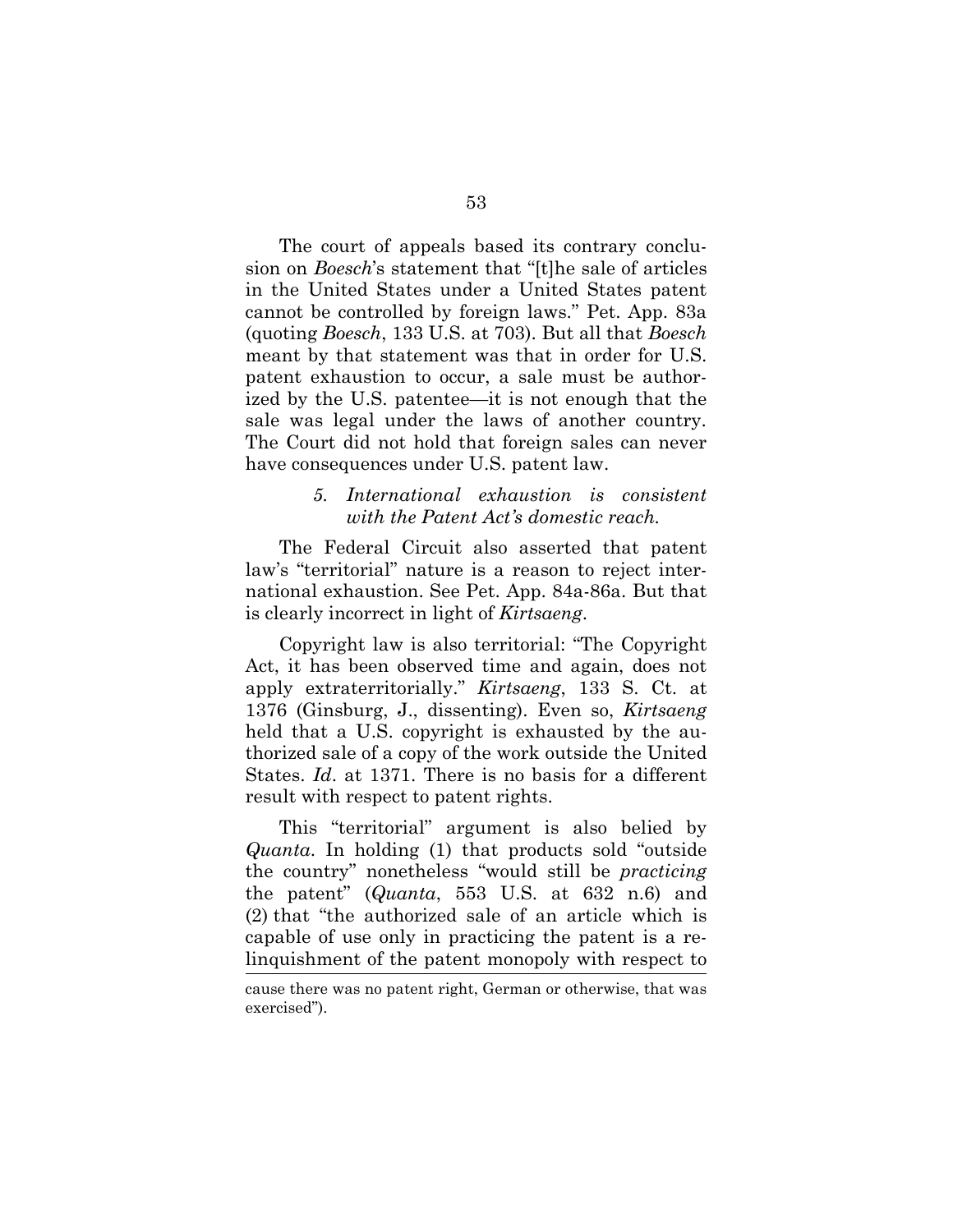the article sold" (*id*. at 631), the Court indicated that sales of goods outside the United States may exhaust U.S. patent rights.

#### *6. U.S. trade agreements do not preclude international exhaustion.*

The Federal Circuit identified certain U.S. trade agreements—including with Australia and Morocco—that specifically preserved the ability of U.S. patentees to restrict exhaustion when sales are made in specific countries. Pet. App. 87a-88a. These agreements are wholly irrelevant to determining the scope of exhaustion under the Patent Act.

*First*, the implementing legislation for the agreements states that they do not modify U.S. law. See U.S.-Australia Free Trade Agreement Implementation Act, Pub. L. No. 108-286, § 102(a), 118 Stat. 919, 921 (2004) (nothing in the implementing legislation "shall be construed \* \* \* to amend or modify any law of the United States," "unless specifically provided for in" the legislation); U.S.-Morocco Free Trade Agreement Implementation Act, Pub. L. No. 108-302, § 102(a), 118 Stat. 1103, 1104-1105 (2004) (same). These agreements therefore do not establish any rule of exhaustion.

*Second*, the agreements' treatment of copyright confirms that they supply no reason to reject international exhaustion. For example, the U.S.-Morocco Free Trade Agreement requires the United States to permit copyright holders to prevent the importation of copies of works lawfully made abroad. See Free Trade Agreement, Morocco-U.S., art. 15.5(2), June 15, 2004. Yet, in *Kirtsaeng*, this Court held that sales outside the United States exhaust U.S. copyrights.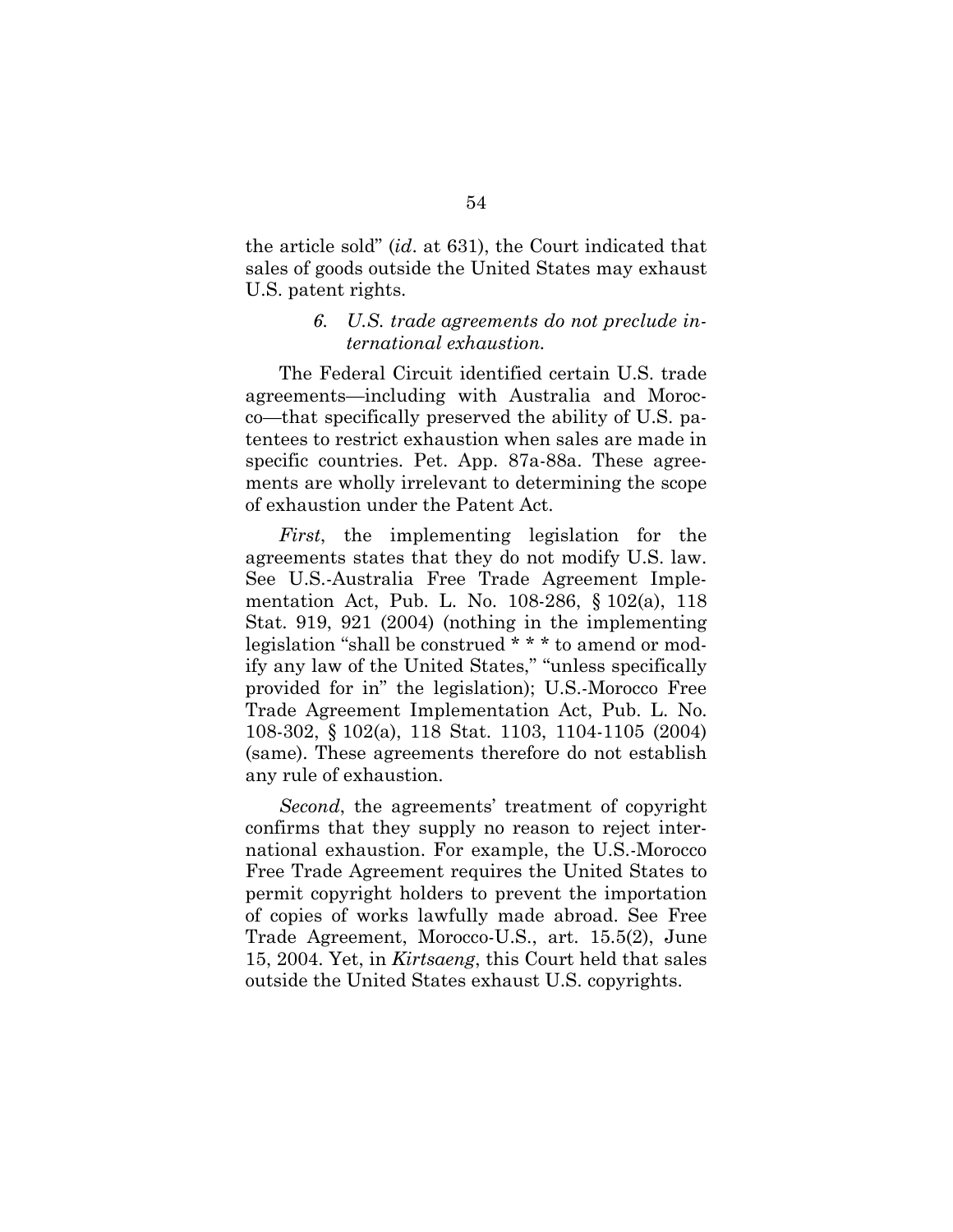*Third*, Congress subsequently enacted appropriations riders that prevent the United States from agreeing to similar international-exhaustion provisions in future trade agreements. See, *e.g.*, Science, State, Justice, Commerce, and Related Agencies Appropriations Act, Pub. L. No. 109-108, § 631, 119 Stat. 2290, 2344 (2005) ("None of the funds made available in this Act may be used to include in any new bilateral or multilateral trade agreement the text of" the pertinent provisions of the Singapore, Australia, and Morocco agreements.). The reason for this, as the rider's sponsor explained, was to prevent opponents of international exhaustion from attempting to "enshrine" domestic-only exhaustion in trade agreements. *Fiscal Year 2006 Defense Appropriations and the Fiscal Year 2006 Science, State and Justice Appropriation Bills: Hearing Before the H. Comm. on Appropriations*, 109th Cong., 2005 WL 1350973 (June 7, 2005).

*Finally*, the international community is moving toward international exhaustion. At least 24 countries have adopted rules of international patent exhaustion. See World Intellectual Property Organization [WIPO] Committee on Development and Intellectual Property ("CDIP"), *Patent Related Flexibilities in the Multilateral Legal Framework and Their Legislative Implementation at the National and Regional Levels*, Annex II, Fifth Session, CDIP/5/4 (Mar. 1, 2010).

#### **B. International exhaustion benefits American workers, consumers, and industry.**

The Federal Circuit's domestic-only exhaustion rule has negative repercussions for American workers, consumers, and industry alike.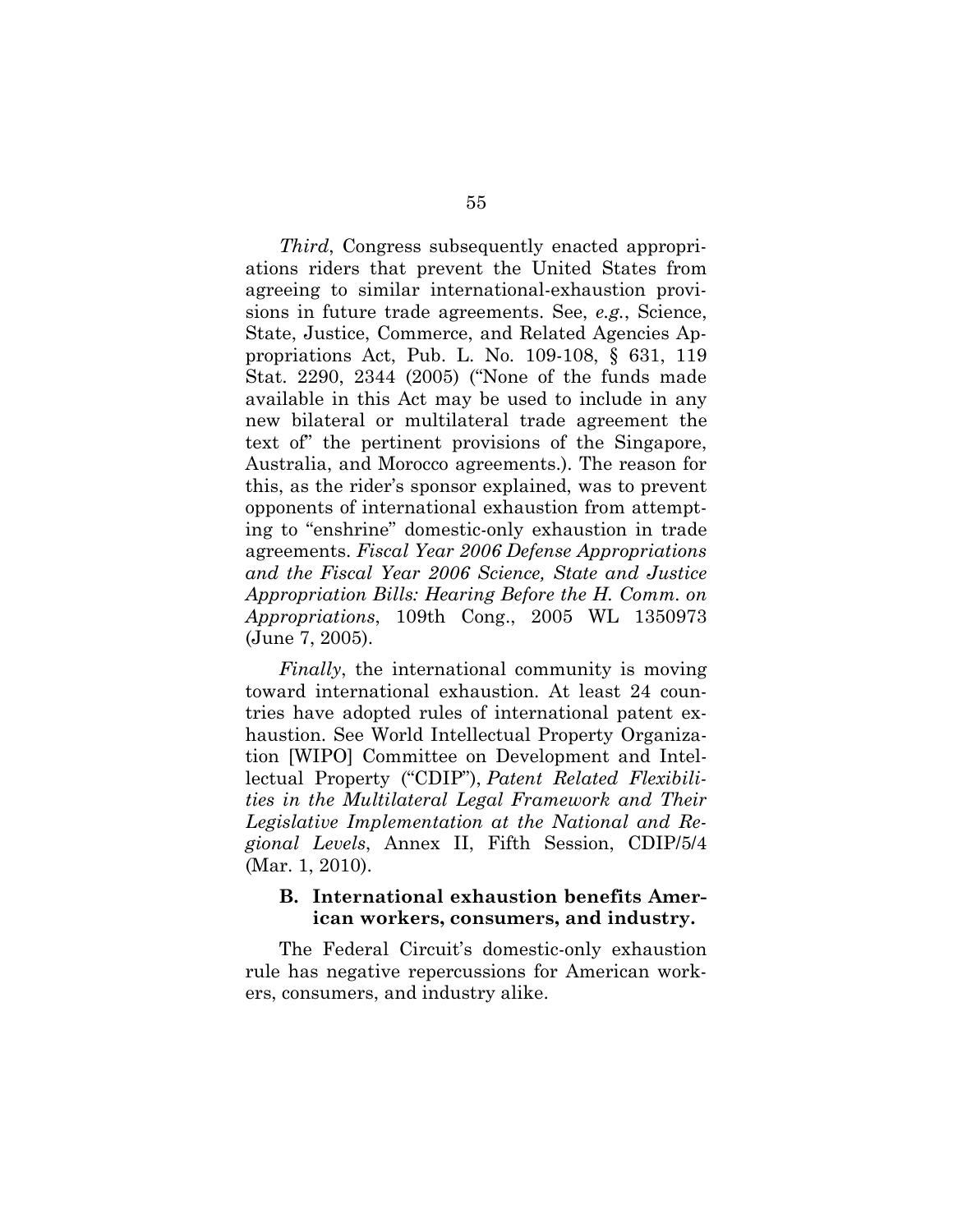*First*, domestic-only exhaustion raises prices for U.S. consumers. If a patentee authorizes articles practicing its patent to be sold abroad at prices lower than those offered within the United States, American consumers should be permitted to purchase those goods for use in the United States. Lexmark's contrary view seeks to use the patent laws to permit price discrimination against American consumers making U.S. consumers pay more for the very same goods.

As this Court made clear in the copyright context, "the Constitution's language nowhere suggests that its limited exclusive right should include a right to divide markets or a concomitant right to charge different purchasers different prices for the same book, say to increase or to maximize gain." *Kirtsaeng*, 133 S. Ct. at 1371. So, too, here: the patent laws are designed to "promot[e]" "the progress of science and the useful arts" (*United States* v. *Masonite Corp.*, 316 U.S. 265, 278 (1942))—not to provide a windfall to patent owners by allowing them to discriminate against American consumers.<sup>14</sup>

<sup>&</sup>lt;sup>14</sup> To the extent desirable (see Pet. App. 86a), patentees may achieve price discrimination in other ways. They may impose contracts on purchasers or they may lease goods. Manufacturers may use region-specific software, packaging, or languages. What patentees may not do is create an "end-run around exhaustion." *Quanta*, 553 U.S. at 630.

Concerns that imported products could pose safety risks are properly addressed by consumer-protection laws and the dozens of federal and state regulators, including the Food & Drug Administration, the National Highway Traffic Safety Administration, and the Federal Trade Commission. The patent laws are not a free-floating source of consumer protection.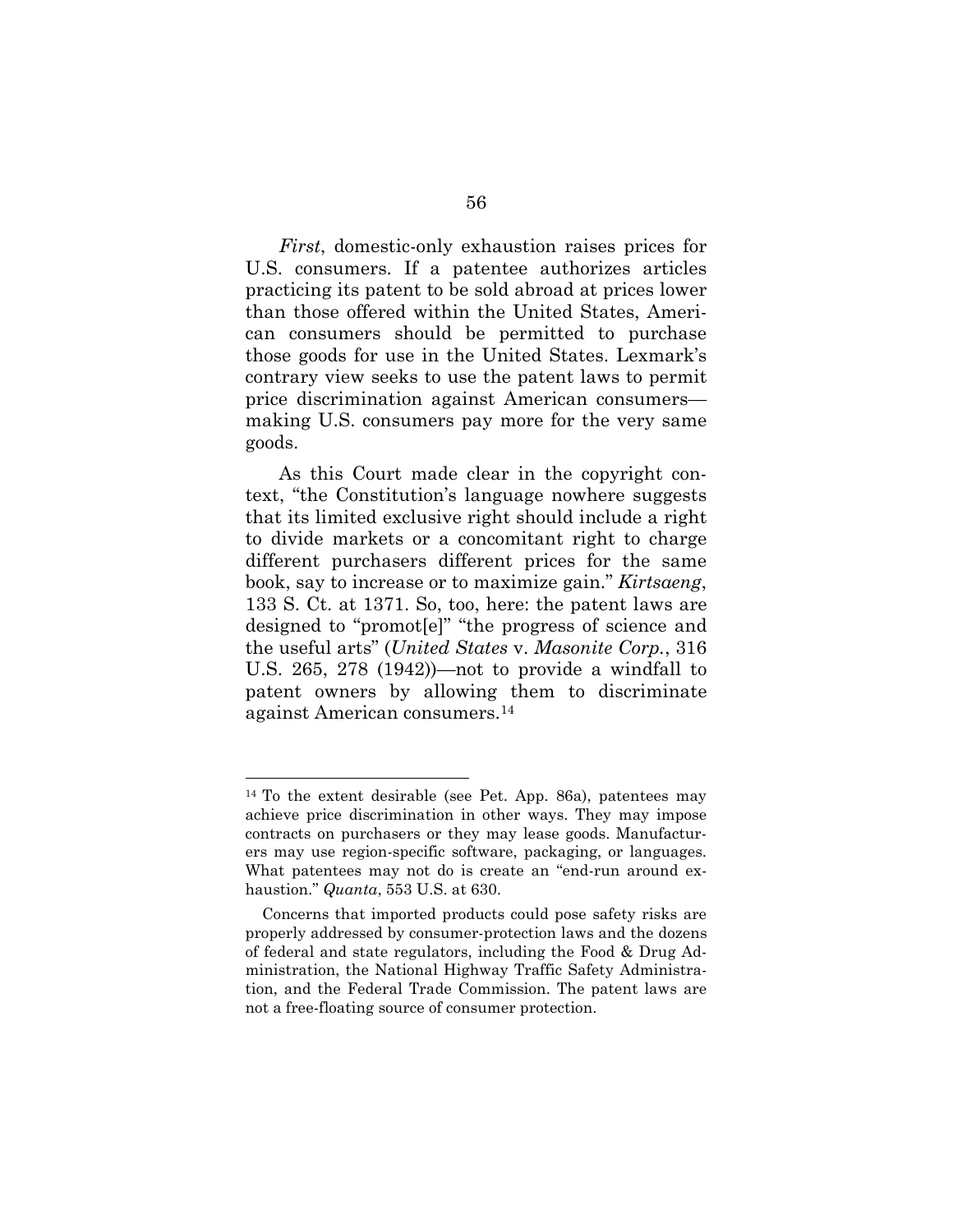Domestic-only exhaustion is impractical. An American tourist should not fear that a camera purchased while on vacation will infringe a U.S. patent when brought home. Cf. *Kirtsaeng*, 133 S. Ct. at 1365 ("But under a geographical interpretation a contemporary tourist who buys, say, at Shakespeare and Co. (in Paris), a dozen copies of a foreign book for American friends might find that she had violated the copyright law.").

*Second*, in light of increasingly complex supply chains, the Federal Circuit's domestic-only rule creates a logistical nightmare—with the attendant costs shouldered by consumers. Modern products, such as consumer electronics, automobiles, and heavy machinery, incorporates hundreds (if not thousands) of components. Under the domestic-only rule, a manufacturer must trace the provenance of every component, sub-component, and sub-sub-component to verify that its products do not infringe the supplier's patent rights.

*Third*, the domestic-only exhaustion rule permits a patentee to extract multiple awards for the sale of the same good—once at the time of initial sale, and then again at the time of importation into the United States. And it permits a patentee to obtain an oversized reward for its rights. After a manufacturer produces a product using components it lawfully acquired, the components are—quite literally hardwired into its products. The domestic-only exhaustion rule permits patentees to extract a second royalty *after* the manufacturer has already incorporated those components, leaving the manufacturer with no option to substitute alternative parts. The ability to assert patent claims at that late juncture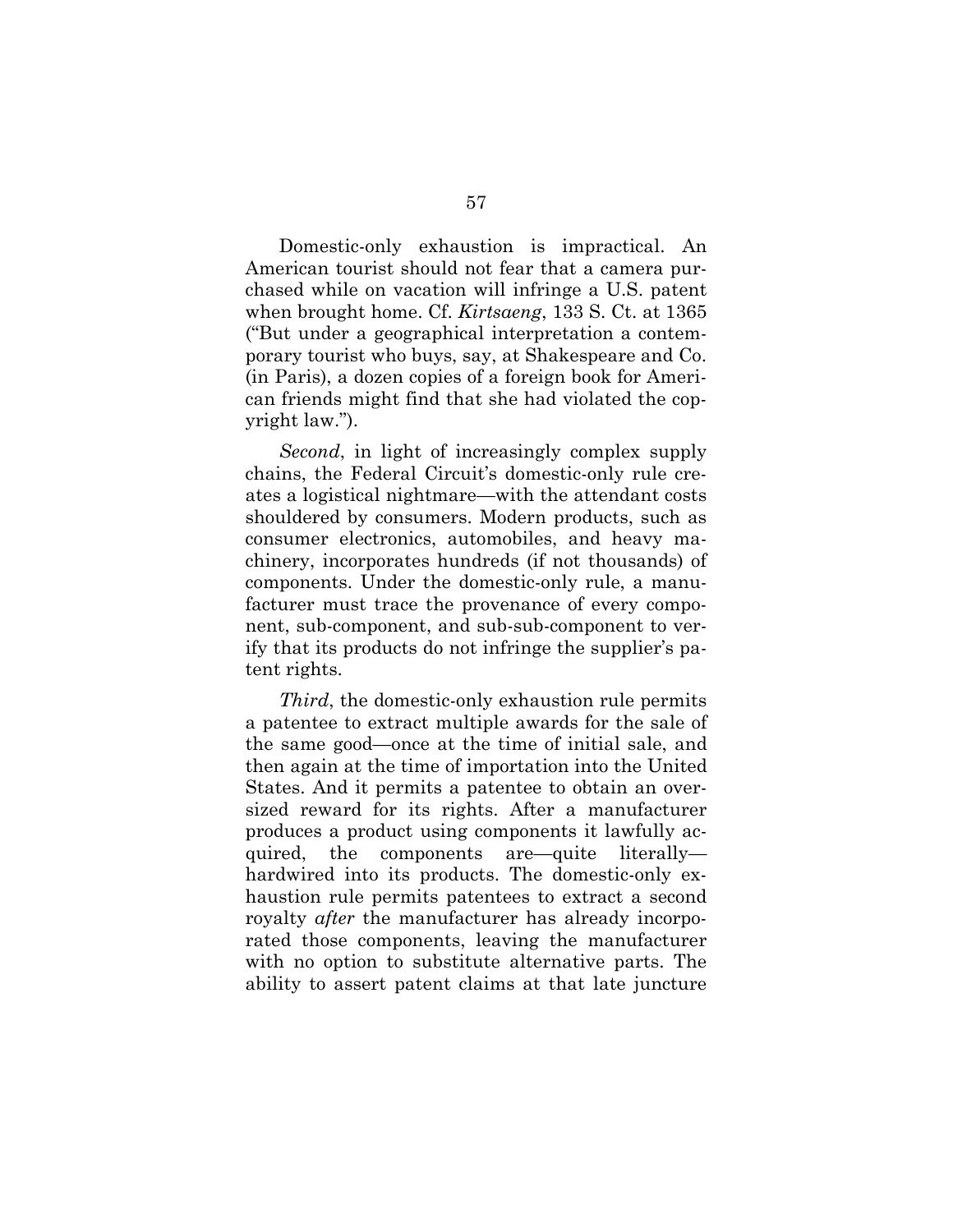increases the leverage of the patentee, enabling an oversized, second reward.

*Fourth*, domestic-only exhaustion harms innovation. Innovators create novel products by combining existing components in unique ways. See Gene M. Grossman & Edwin L.-C. Lai, *Parallel Imports and Price Controls*, 39 RAND J. Econ. 378, 380 (2008). But to do so, they must have confidence that, if they lawfully acquire components, the patentees who sold those components cannot later bring suit.

*Fifth*, international exhaustion benefits American workers. The Federal Circuit's domestic-only exhaustion rule creates a perverse incentive: a U.S. patentee can circumvent patent exhaustion if it chooses to make and sell its goods *outside* the United States. The Federal Circuit's rule thus incentivizes patentees to move production and sale of their goods abroad. International exhaustion, by contrast, treats first sales alike, regardless of where the sale is made. Unlike the approach taken by the Federal Circuit and advanced by Lexmark—international exhaustion does not penalize manufacturers for making and selling goods within the United States. That is good policy for American consumers, workers, and industry.

#### **CONCLUSION**

The judgment of the court of appeals should be reversed.